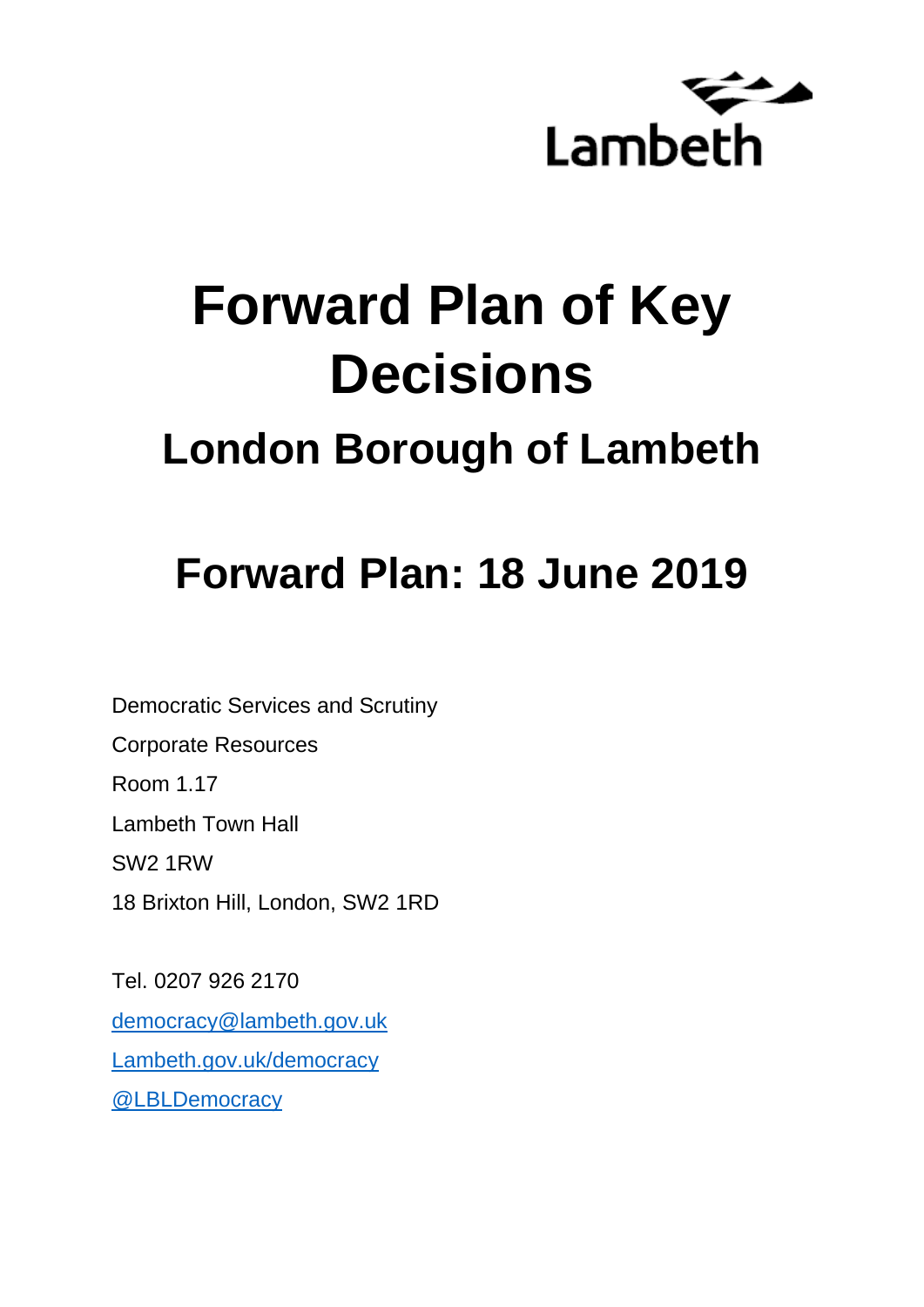#### **Notice of forthcoming Key Decisions**

Local authorities are required by law to give 28 days' notice of any key decisions to be made. The Forward Plan sets out information about the key decisions that Cabinet, individual Cabinet Members, Health and Wellbeing Board and the Better Places Joint Committee intend to make in forthcoming months. It ensures public notice of all key decisions is provided at least 28 days' in advance of the decision date.

The Forward Plan contains information about each forthcoming key decision and is published to the Council website every week, usually on a Friday.

#### **What is a Key Decision?**

The Lambeth Council Constitution defines a key decision as an executive decision that:

- 1) Requires an amendment to the Community Plan Outcomes Framework or requires a recommendation to Full Council to amend the Budget and Policy Framework.
- 2) Results in the local authority incurring expenditure, raising income or the making of savings in excess of £500,000.
- 3) Has a significant impact on:
	- a) communities living or working in an area comprising two or more wards in Lambeth;
	- b) the wellbeing of the community or the quality of service provided to a significant number of people living or working in an area; or,
	- c) Communities of interest.

The majority of key decisions are taken by the Cabinet or individual Cabinet Members (the Executive). Each Key Decision will be communicated via a comprehensive report which must be published at least five clear days before the decision is taken. Published reports can be accessed through [Decisions Online.](http://moderngov.lambeth.gov.uk/mgDelegatedDecisions.aspx?bcr=1&DM=0&DS=2&K=0&DR=&V=0) Cabinet reports will also be available in [Cabinet agenda packs,](https://moderngov.lambeth.gov.uk/ieListMeetings.aspx?CommitteeId=225) which are published five clear days before the meeting.

The Executive cannot consider key decisions that have not been included on the Forward Plan. However, the Council Constitution sets out procedures that can be used if a decision that has not been advertised on the Forward Plan must be taken immediately. Urgency procedures can only be used in exceptional circumstances. For further information on Access to Information procedure rules please see Part 3, Section 2 of the [Council Constitution](http://moderngov.lambeth.gov.uk/ieListMeetings.aspx?CId=738&info=1&MD=Constitution) or contact Democratic Services.

#### **What information is included on the Forward Plan?**

The Forward Plan gives information about:

- key decisions that are likely to be considered in forthcoming months
- the earliest date a key decision can be taken
- who will make a decision
- what consultation will be undertaken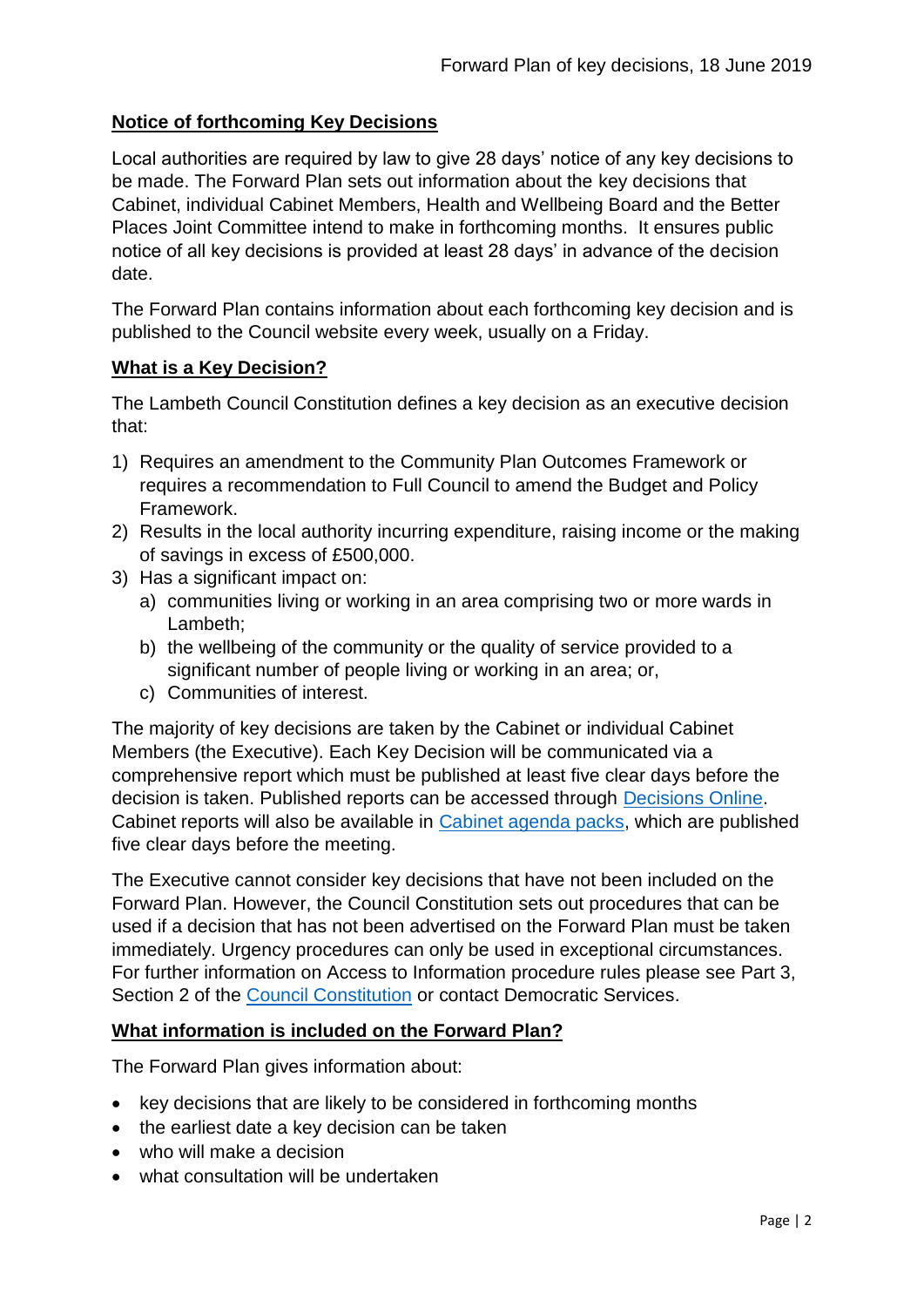- whether the forthcoming report is likely to include exempt or confidential information
- A list of background documents to be submitted to the decision maker for consideration in relation to the forthcoming decision
- who you can contact for further information

#### **Public representations and further information**

Each Forward Plan entry gives the name of the relevant officer to contact about that particular decision. Where possible, a contact name, e-mail address and telephone number are provided.

Members of the public can make representations about forthcoming decisions by:

- Contacting the Lead Officer responsible for the report
- Contacting the decision maker or relevant Cabinet Member (details can be found on the [council website\)](http://moderngov.lambeth.gov.uk/mgMemberIndex.aspx?bcr=1)
- Contacting Democratic Services

Any document listed in the Forward Plan can be requested via the Lead Officer or by contacting Democratic Services. The reader is encouraged to access any such documents electronically, however copies or extracts may be made available at the following address on request: Olive Morris House, 18 Brixton Hill, SW2 1RD.

When making representations, members of the public may submit to the decision maker any further documents relevant to the decision.

All decision dates given in the Forward Plan are subject to change. Therefore please ensure that you *always consult the latest version of the Forward Plan* for the most up to date information. Any further queries can be directed to Democratic Services.

#### **Notice of decisions likely to contain confidential or exempt information**

Local authorities are required to specify 28 days in advance of a Cabinet meeting all the reports that are likely to contain confidential or exempt information. Should this be the case, a private 'Part 2' report will be produced to accompany the main report, but will not be published. The public and press may also be asked to leave the Cabinet meeting for part of the proceedings. Any person is able to make representations if he or she believes the decision should instead be made in the open part of the meeting.

If you wish to make any such representation please contact Democratic Services. All representations will be documented in the relevant agenda a minimum of five clear days before the Cabinet meeting takes place. This will also include any response to the representations and a statement of the reasons why the meeting is be held in private.

For further information about exempt or confidential information please see the Access to Information Procedure Notes in Part 3, Section 2 of the [Council](http://www.lambeth.gov.uk/sites/default/files/ec-Council-Constitution-2014-15-approved-with-changes-November-2014.pdf)  [Constitution](http://www.lambeth.gov.uk/sites/default/files/ec-Council-Constitution-2014-15-approved-with-changes-November-2014.pdf) or contact Democratic Services.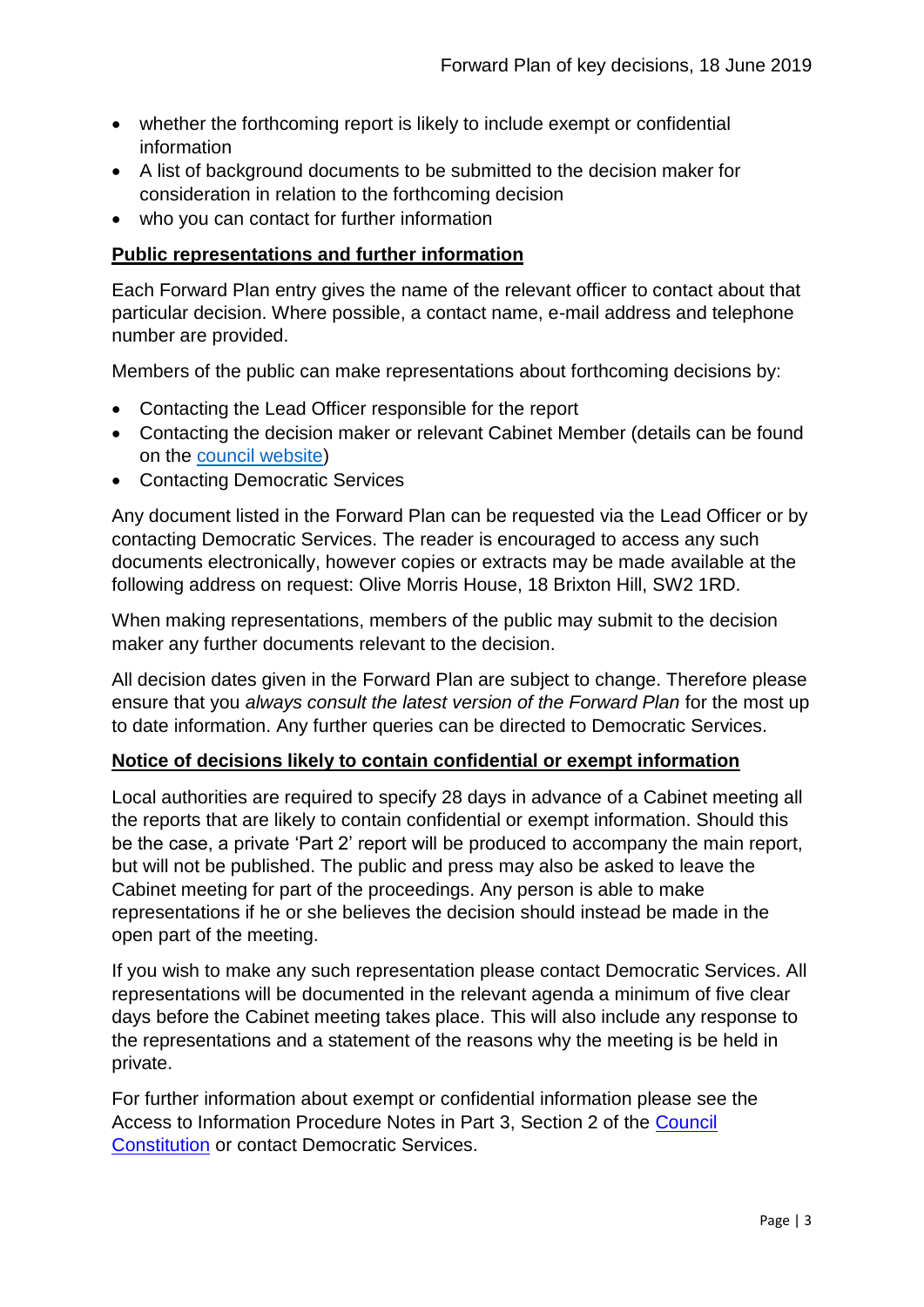| <b>Contents</b>                                                                                     |    |
|-----------------------------------------------------------------------------------------------------|----|
| Lambeth's Borough Plan                                                                              | 8  |
| July Finance Planning and Medium Term Strategy Report 2019 to 2024                                  | 9  |
| <b>Lambeth Gambling Policy</b>                                                                      | 10 |
| Lambeth PartnershipPlus Officers                                                                    | 11 |
| <b>Old Vic Theatre Annexe</b>                                                                       | 12 |
| <b>Lambeth Local Plan Review</b>                                                                    | 13 |
| Draft Affordable Workspace Supplementary Planning Document (SPD)                                    | 14 |
| Draft Basements Supplementary Planning Document (SPD)                                               | 15 |
| Draft Building Alterations and Extensions Supplementary Planning Document<br>(SPD)                  | 16 |
| Draft Local Views Supplementary Planning Document (SPD)                                             | 17 |
| Draft Urban Design Code Supplementary Planning Document (SPD)                                       | 18 |
| November Finance Planning and Medium Term Strategy Report 2019 to 2024                              | 19 |
| December Finance Planning and Medium Term Strategy Report 2019 to 2024                              | 20 |
| Revenue and Capital Budget 2020-21                                                                  | 21 |
| Capital Maintenance – Cuttle Construction Ltd Contract variation and<br>extension                   | 22 |
| S106 and DIF funding for Wyvil Primary School Expansion                                             | 23 |
| Award of Contract for the Construction of Sudbourne Primary School 1.5<br>Form Entry (FE) Extension | 24 |
| Children's Independent Fostering Agency (IFA) Framework Contract<br>Extension 2019/20               | 25 |
| Short Breaks for Disabled Children and Young People in Lambeth                                      | 26 |
| <b>School Improvement Advisors</b>                                                                  | 27 |
| New contract and commissioning arrangements for Youth Services                                      | 28 |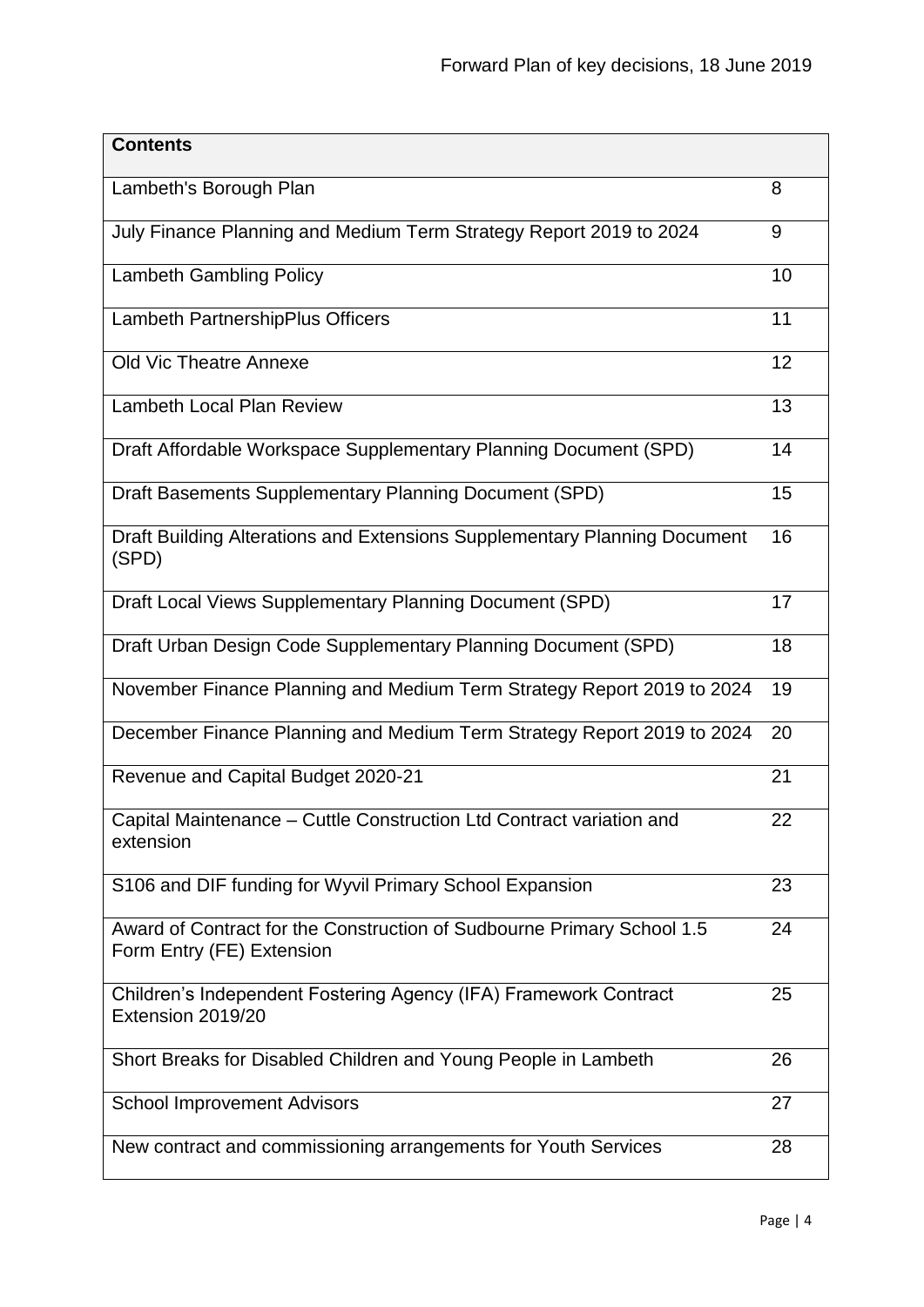| Increase in Fixed Penalty Notice Prices                                                                                                                                                                                 | 29 |
|-------------------------------------------------------------------------------------------------------------------------------------------------------------------------------------------------------------------------|----|
|                                                                                                                                                                                                                         |    |
| Controlled Parking Zone Expansion Investment Programme 2018-2022                                                                                                                                                        | 30 |
| Scheme Approval for delivery of the Electric Vehicle Charging Strategy                                                                                                                                                  | 31 |
| <b>Lambeth Transport Strategy</b>                                                                                                                                                                                       | 32 |
| Highways Improvement Programme 2019-22                                                                                                                                                                                  | 33 |
| <b>RE:FIT Energy Efficiency Programme for Schools</b>                                                                                                                                                                   | 34 |
| <b>One Oracle Contract Extension</b>                                                                                                                                                                                    | 35 |
| <b>Upper Norwood Joint Library</b>                                                                                                                                                                                      | 36 |
| Server, Storage and Associated Services Contract                                                                                                                                                                        | 37 |
| Temporary Accommodation - Modular Construction on Council Owned Hostel<br><b>Sites</b>                                                                                                                                  | 38 |
| <b>Managed Print Service for Multifunctional Devices</b>                                                                                                                                                                | 39 |
| Implementation of enforcement in respect of 'Letting Agents & Property<br>Management Businesses – Duty of Letting Agents to Publicise Fees' and<br>associated fines regime                                              | 40 |
| Implementation of enforcement in respect of 'The Redress Schemes for<br>Lettings Agency Work and Property Management Work (Requirement to<br>Belong to a Scheme etc.) (England) Order 2014' and associated fines regime | 41 |
| Additional penalty schemes administered and enforced by Public Protection<br>and Regulatory Services: 2018-19 and subsequent years                                                                                      | 42 |
| Land Acquisition in the Camberwell Area                                                                                                                                                                                 | 43 |
| Proposed long term letting of Phoenix House to a commercial entity                                                                                                                                                      | 44 |
| <b>London Counter Fraud Hub</b>                                                                                                                                                                                         | 45 |
| Year 2 of ICT Services five-year infrastructure investment strategy                                                                                                                                                     | 46 |
| Subject Access Requests End to End Service                                                                                                                                                                              | 47 |
| The Nine Elms Vauxhall Development Business Case                                                                                                                                                                        | 48 |
| <b>Gateway Mental Health Support Service</b>                                                                                                                                                                            | 49 |
| Latch House offender service                                                                                                                                                                                            | 50 |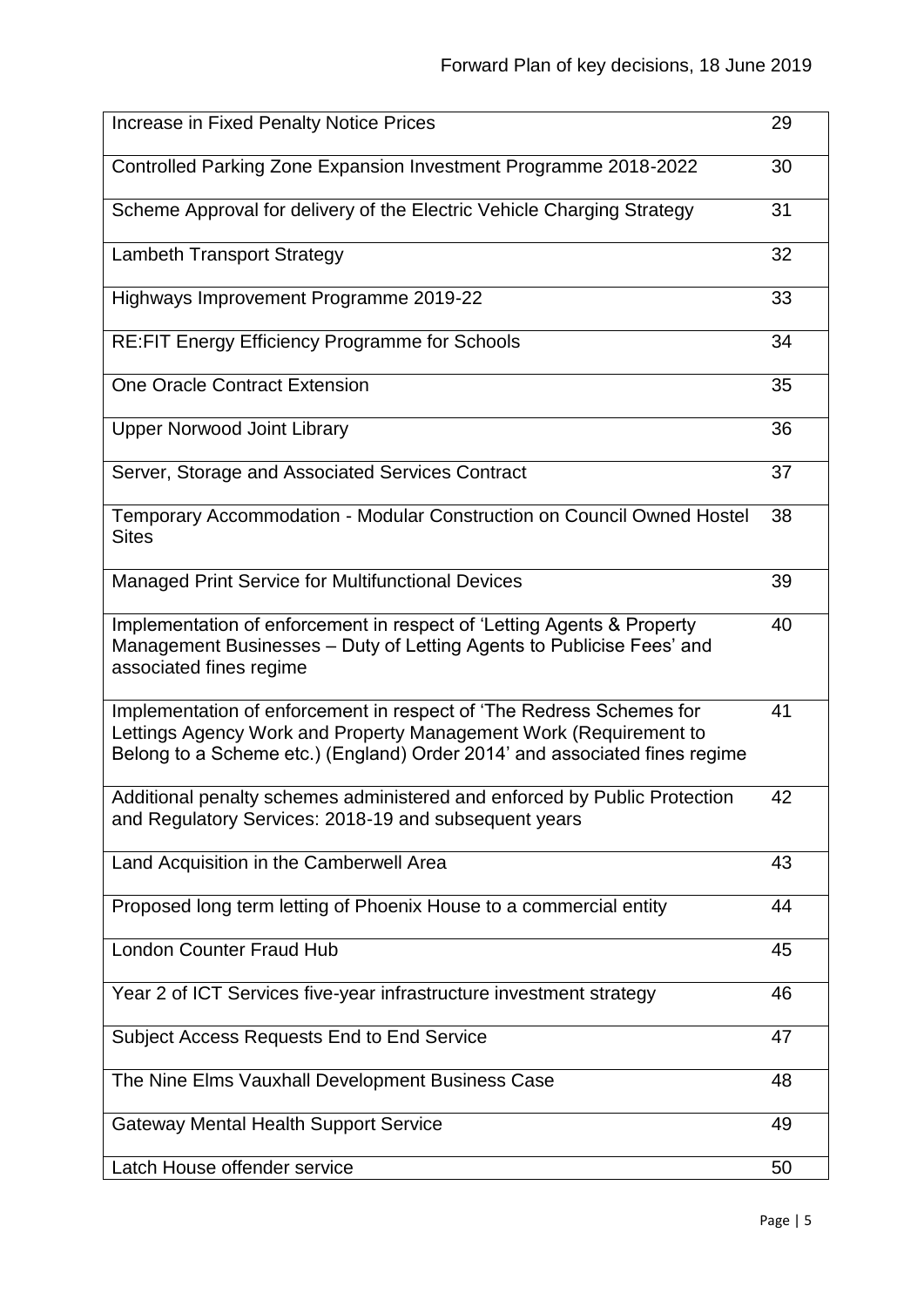| s75 partnership agreement with NHS Lambeth Clinical Commissioning Group                                                                 | 51 |
|-----------------------------------------------------------------------------------------------------------------------------------------|----|
| Careline24 Procurement of a new call handling, Supply, Installation and<br>Maintenance service.                                         | 52 |
| Condom distribution service                                                                                                             | 53 |
| Direct award of care, support and housing management alliance contract for<br><b>Coburg Crescent resource centre</b>                    | 54 |
| Variation to framework contract for London-wide sexual health testing e-<br>service                                                     | 55 |
| Adult Social Care fees and charges                                                                                                      | 56 |
| Redevelopment of 114 - 118 Lower Marsh                                                                                                  | 57 |
| Conversion of Brixton Recreation Centre storage space to work space                                                                     | 58 |
| Oval and Prince's Co-operative Local Investment Plan                                                                                    | 59 |
| Carmelita Centre and Orsett Street Lead Consultant Architect                                                                            | 60 |
| West Norwood land acquisition                                                                                                           | 61 |
| 114-118 Lower Marsh: Development Funding                                                                                                | 62 |
| Land acquisition in Waterloo area                                                                                                       | 63 |
| South Bank and Waterloo Neighbours Draft Neighbourhood Development<br>Plan                                                              | 64 |
| S106 Monitoring and CIL Administration Costs 2018/19                                                                                    | 65 |
| Knights Walk - Phase 1, Appropriation for Planning Purposes                                                                             | 66 |
| South Lambeth estate – Phase 1, Appropriation for Planning Purposes                                                                     | 67 |
| Report to Authorise the Second Round Public Consultation on a Draft CIL<br><b>Charging Schedule</b>                                     | 68 |
| Estate Regeneration - Early Buy Backs - Funding Request                                                                                 | 69 |
| Housing Regeneration: Procurement of contractor for the provisions of new<br>flooring, supply & fitting service for decanting residents | 70 |
| <b>Brixton Creative Enterprise Zone</b>                                                                                                 | 71 |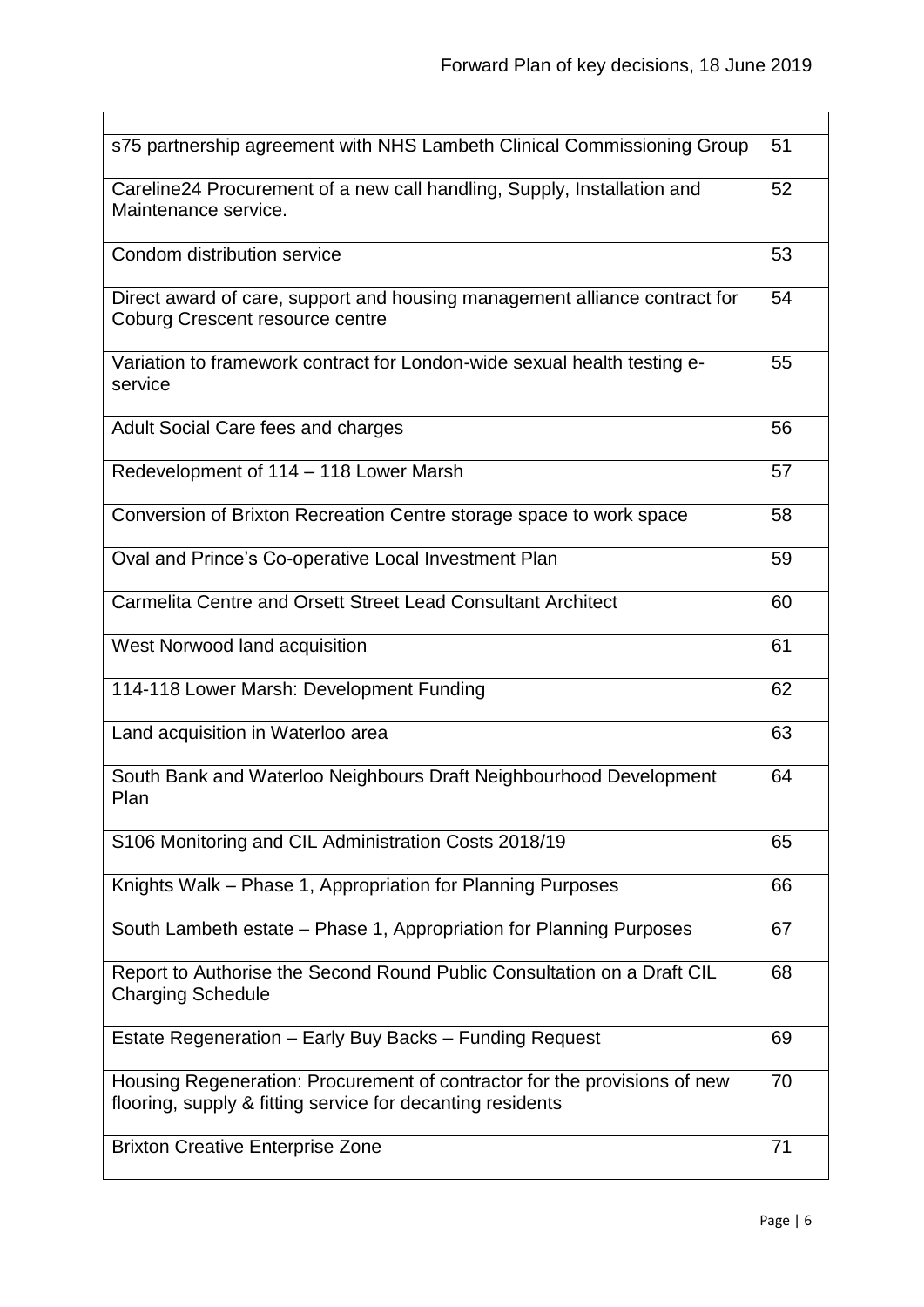| South London Innovation Corridor - Partner Borough Grant Agreements                                     | 72 |
|---------------------------------------------------------------------------------------------------------|----|
| GLA Procured Adult Education Budget: In-Work Training 2019-23                                           | 73 |
| Proposal regarding the site at the former Clapham Old Library                                           | 74 |
| Transfer of the Greek Enclosure from the Greek Cathedral trust of St<br>Stephen's Chapel to the Council | 75 |
| <b>Clapham Common Concessions Contract</b>                                                              | 76 |
| West Norwood Cemetery Management Arrangements                                                           | 77 |
| Appointment of a construction company to deliver investment priorities into<br><b>Vauxhall Park</b>     | 78 |
| <b>Events Strategy Review</b>                                                                           | 79 |
| Lambeth Country Show 2019 - Security & Crowd Management                                                 | 80 |
| Establishing an integrated gateway for homeless 16-21 year-olds                                         | 81 |
| <b>Major Works Repayment Options</b>                                                                    | 82 |
| <b>Consultancy Services for Lambeth Housing Standard</b>                                                | 83 |
| <b>Tenancy Support Service - Single Homeless Project</b>                                                | 84 |
| <b>Tenancy Support Service</b>                                                                          | 85 |
| Vulnerable Adults' Pathway                                                                              | 86 |
| Rough Sleeping Outreach Team                                                                            | 87 |
| <b>Latch House Offender Service</b>                                                                     | 88 |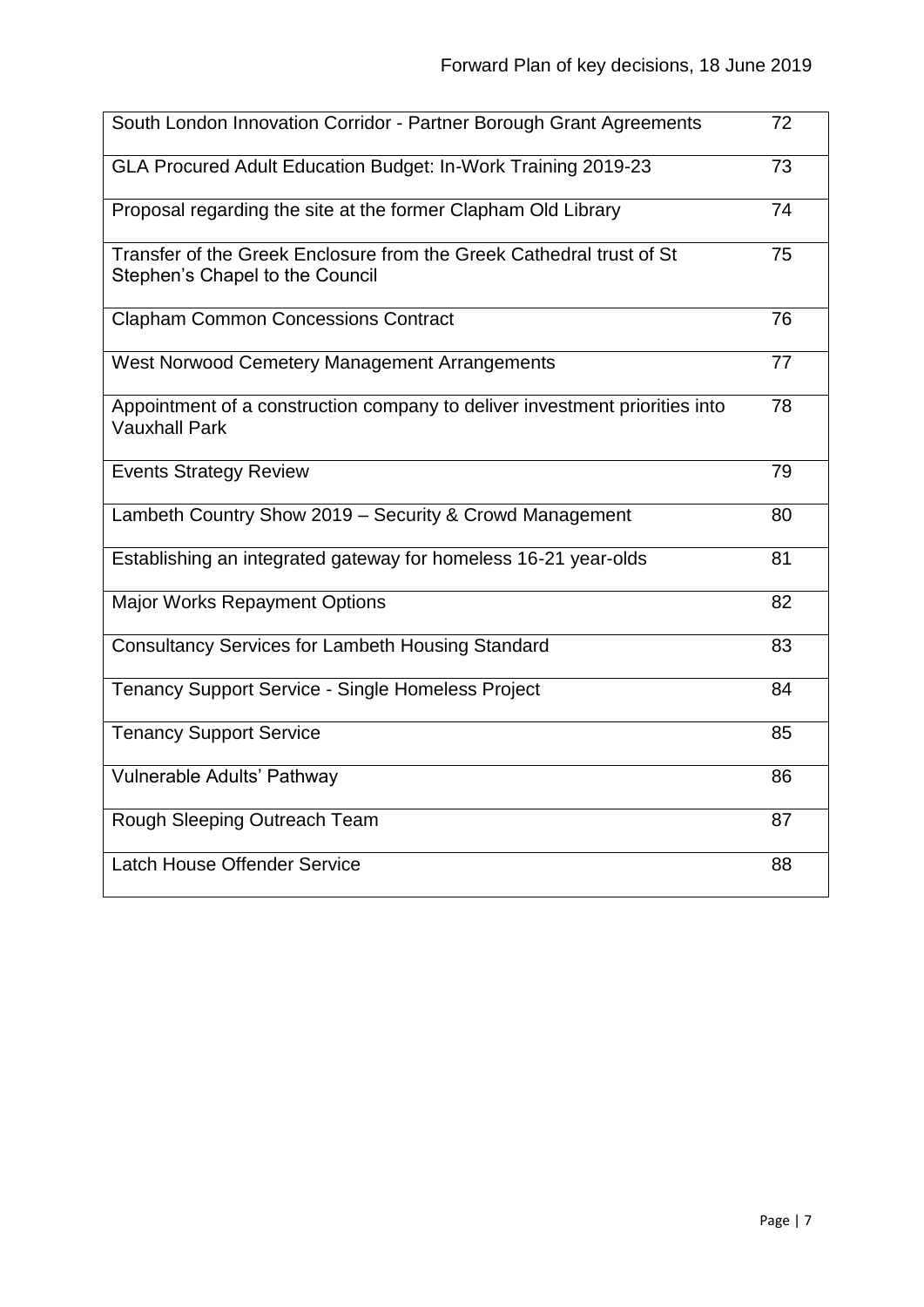#### <span id="page-7-0"></span>Decision: **Lambeth's Borough Plan**

This report provides an update on the delivery of the borough plan, the partnership strategy for the borough. It proposes a revised set of priority outcomes for the borough and partners to adopt.

| Exempt or confidential information:                                                                                                                                                                 | Consultation details:         |
|-----------------------------------------------------------------------------------------------------------------------------------------------------------------------------------------------------|-------------------------------|
| Decision to be taken by:<br><b>Cabinet</b>                                                                                                                                                          | Decision date:<br>22 Jul 2019 |
| Background documents:<br>Lambeth's Borough Plan                                                                                                                                                     |                               |
| For further information about this key decision, please contact:<br>Hannah Jameson, Head of Policy and Partnerships<br>hjameson@lambeth.gov.uk<br>Room 113, Lambeth Town Hall<br>Tel: 020 7926 6918 |                               |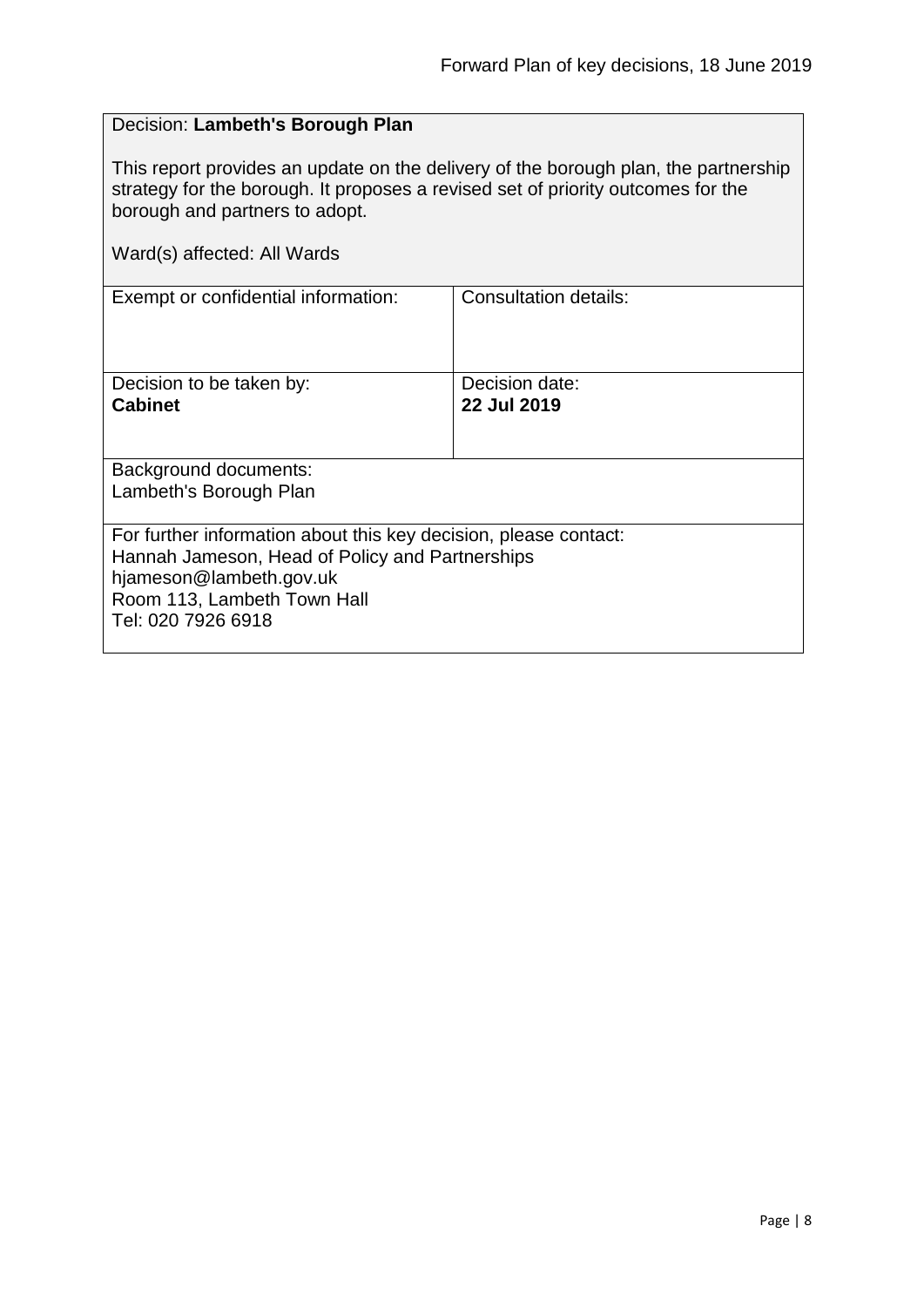<span id="page-8-0"></span>Decision: **July Finance Planning and Medium Term Strategy Report 2019 to 2024**

The July Financial Planning and Medium Term Strategy Report will provide an update on the economic outlook, pressures, risk areas and set out the revenue funding deficit for 2019-24 as well as the timetable for setting the Council's budget in February 2020.

| Exempt or confidential information:                                                                                     | Consultation details:         |  |
|-------------------------------------------------------------------------------------------------------------------------|-------------------------------|--|
| Decision to be taken by:<br><b>Cabinet</b>                                                                              | Decision date:<br>22 Jul 2019 |  |
| Background documents:<br>July Finance Planning and Medium Term Strategy Report 2019 to 2024                             |                               |  |
| For further information about this key decision, please contact:<br>Hamant Bharadia, Assistant Director of Finance, HRE |                               |  |
| <b>Hambrook House</b><br>Tel: 020 7926 9153                                                                             |                               |  |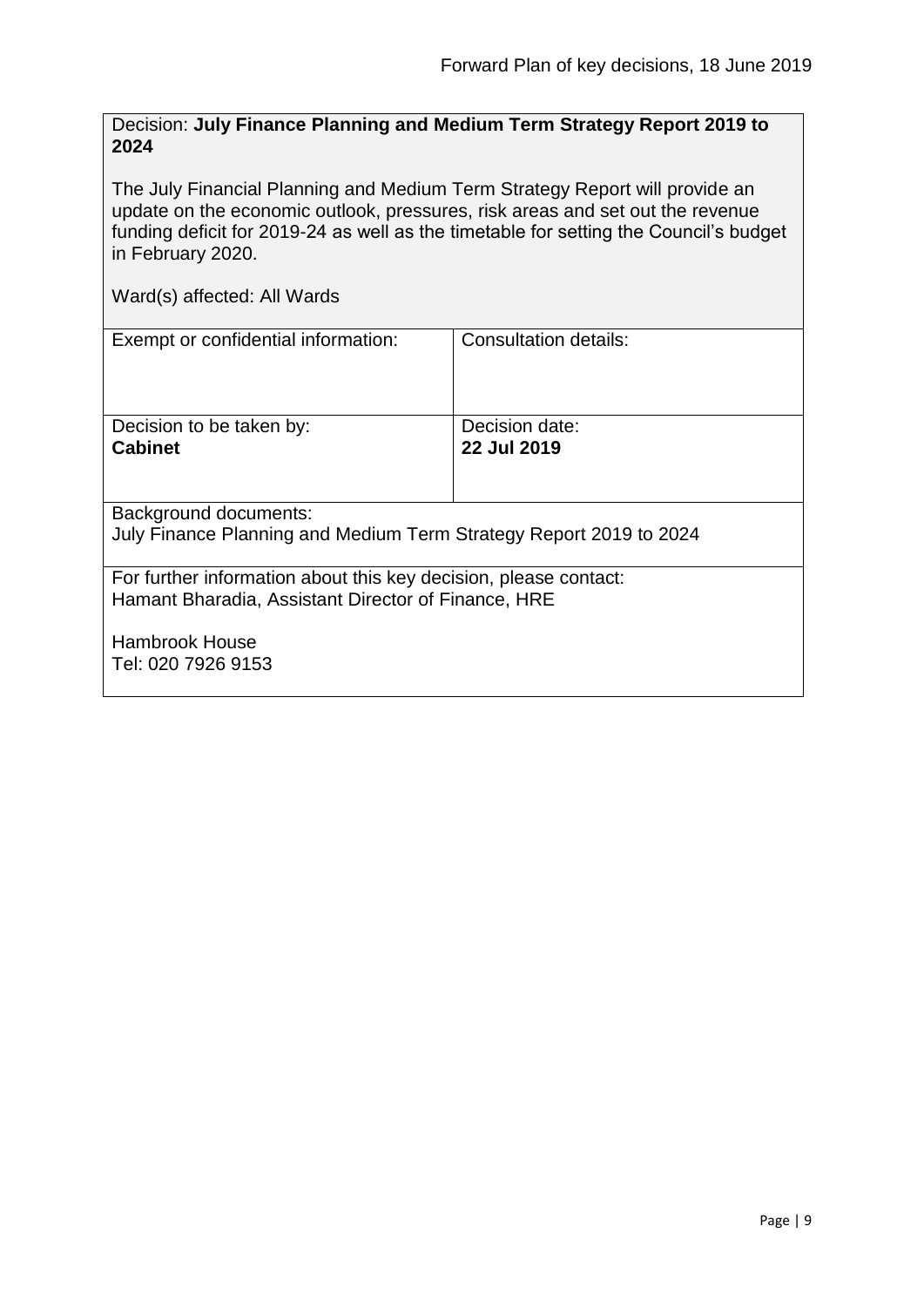#### <span id="page-9-0"></span>Decision: **Lambeth Gambling Policy**

To recommend the new Gambling Policy for adoption at Full Council following the closure of the four week statutory consultation.

Ward(s) affected: All Wards Exempt or confidential information: Consultation details: Decision to be taken by: **Cabinet** Decision date: **22 Jul 2019** Background documents: Lambeth Gambling Policy For further information about this key decision, please contact: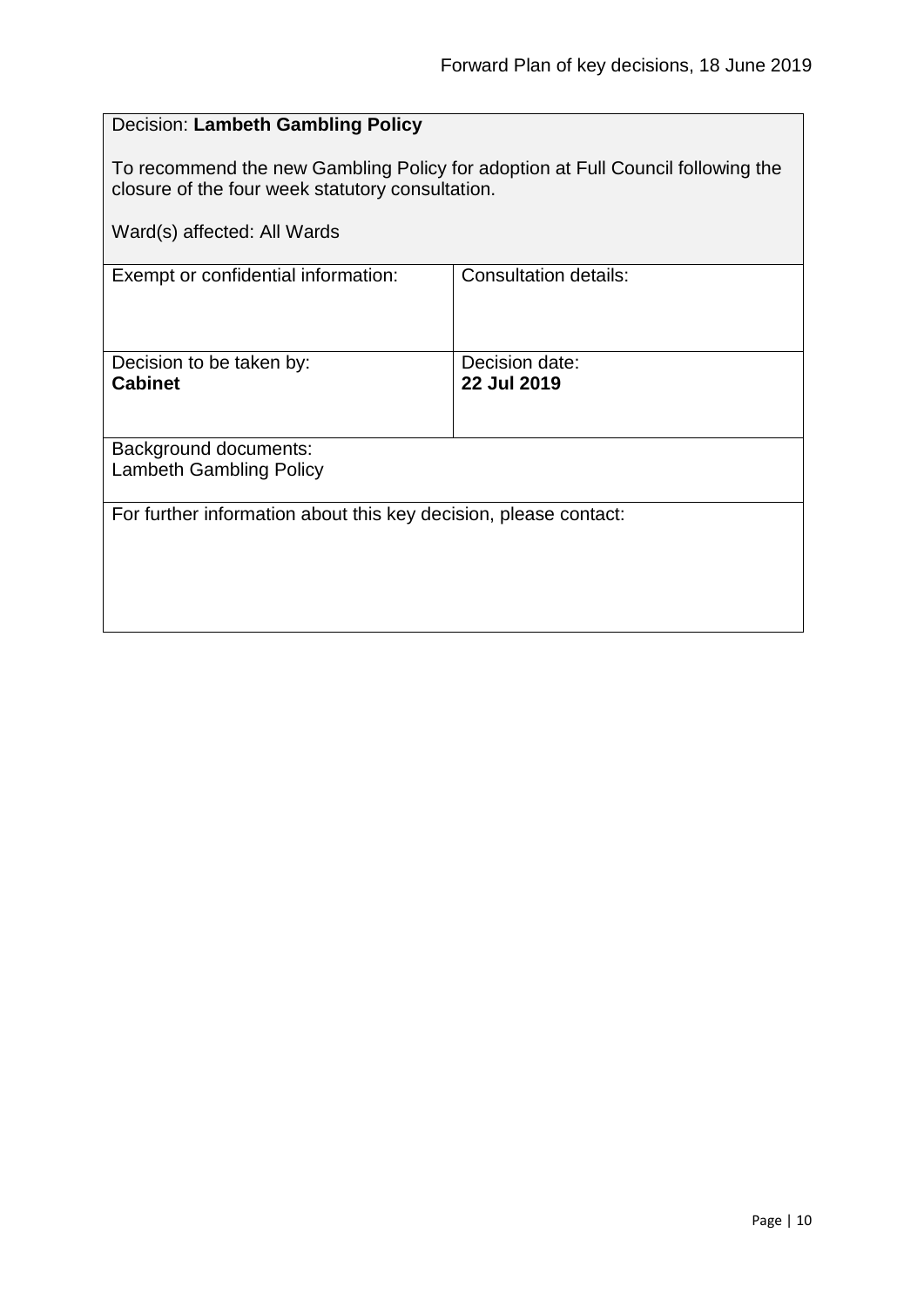<span id="page-10-0"></span>

| Decision: Lambeth PartnershipPlus Officers                            |                               |  |
|-----------------------------------------------------------------------|-------------------------------|--|
| Purchasing Police Officers as part of the Met PartnershipPlus Scheme. |                               |  |
| Ward(s) affected: All Wards                                           |                               |  |
| Exempt or confidential information:                                   | <b>Consultation details:</b>  |  |
| Decision to be taken by:<br><b>Cabinet</b>                            | Decision date:<br>22 Jul 2019 |  |
| Background documents:                                                 |                               |  |
| Lambeth PartnershipPlus Officers                                      |                               |  |
| For further information about this key decision, please contact:      |                               |  |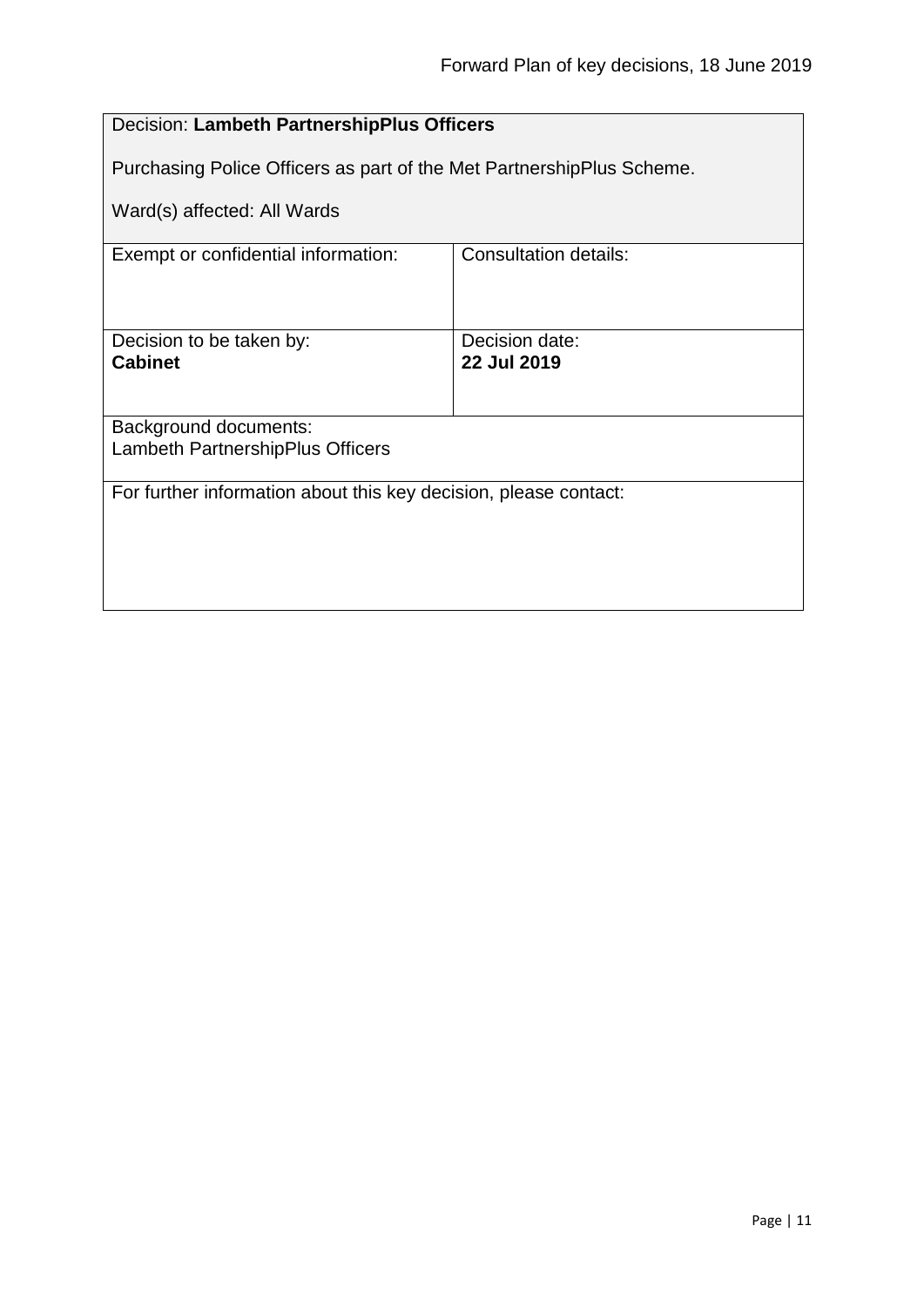<span id="page-11-0"></span>

| Decision: Old Vic Theatre Annexe                                                                                  |                              |  |
|-------------------------------------------------------------------------------------------------------------------|------------------------------|--|
| To consider the community benefits and Old Vic Theatre Annexe Ioan<br>arrangements<br>Ward(s) affected: All Wards |                              |  |
| Exempt or confidential information:                                                                               | <b>Consultation details:</b> |  |
|                                                                                                                   |                              |  |
| Decision to be taken by:                                                                                          | Decision date:               |  |
| <b>Cabinet</b>                                                                                                    | 22 Jul 2019                  |  |
| Background documents:                                                                                             |                              |  |
| <b>Old Vic Theatre Annexe</b>                                                                                     |                              |  |
| For further information about this key decision, please contact:                                                  |                              |  |
| Christina Thompson, Interim Strategic Director of Finance and Investment<br>CThompson3@lambeth.gov.uk             |                              |  |
| Phoenix House - 8th Floor                                                                                         |                              |  |
| Tel: 020 7926 2634                                                                                                |                              |  |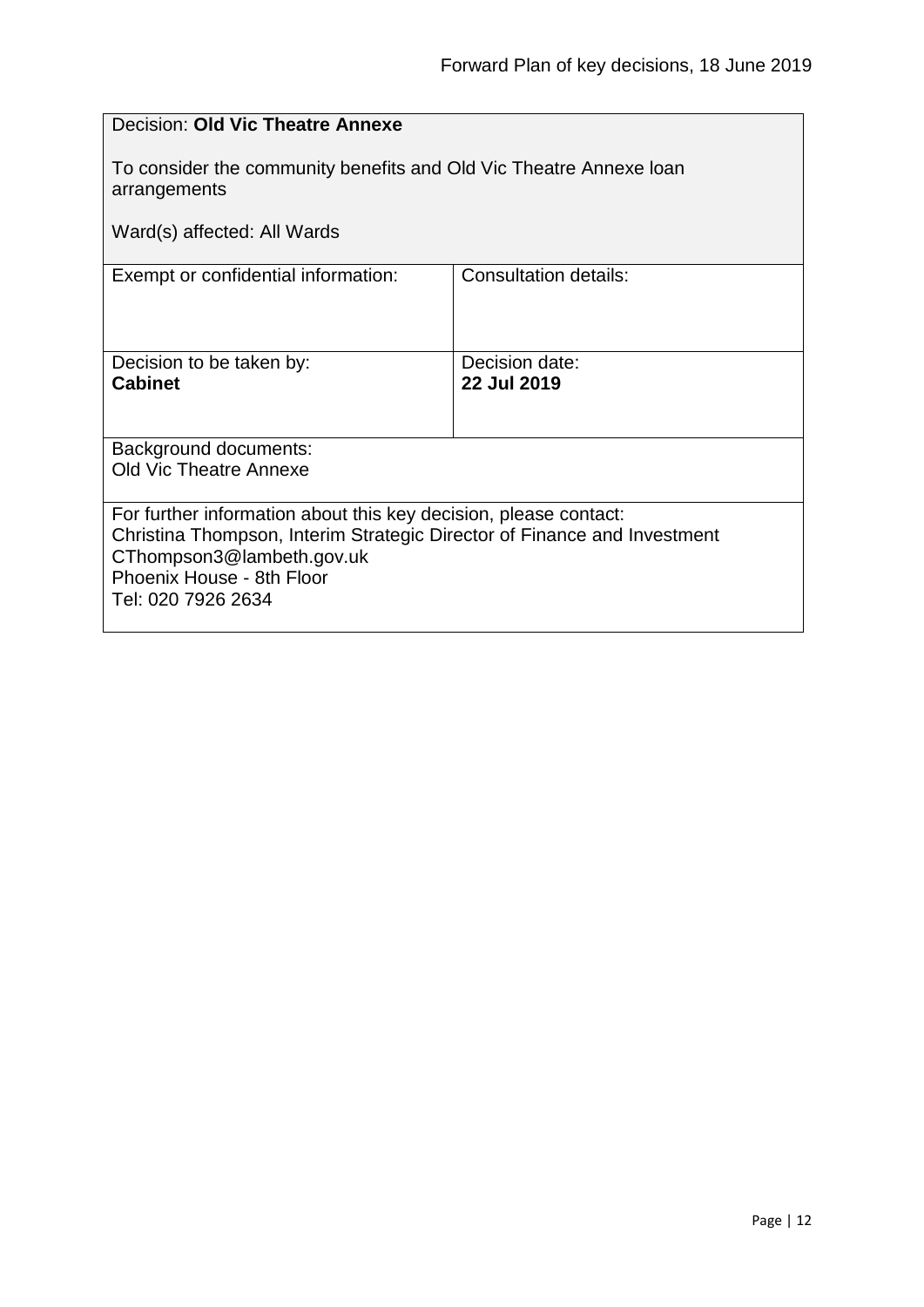#### <span id="page-12-0"></span>Decision: **Lambeth Local Plan Review**

To agree the Submission Version Draft Revised Lambeth Local Plan for presubmission publication and submission to government for examination.

| Ward(s) affected: All Wards                                                                                                                                                                                                      |                                         |  |
|----------------------------------------------------------------------------------------------------------------------------------------------------------------------------------------------------------------------------------|-----------------------------------------|--|
| Exempt or confidential information:                                                                                                                                                                                              | <b>Consultation details:</b>            |  |
| Decision to be taken by:<br><b>Cabinet</b>                                                                                                                                                                                       | Decision date:<br>Not before 7 Oct 2019 |  |
| <b>Background documents:</b><br>Lambeth Local Plan Review                                                                                                                                                                        |                                         |  |
| For further information about this key decision, please contact:<br>Catherine Carpenter, Planning Strategy and Policy Manager<br>ccarpenter@lambeth.gov.uk<br>1st Floor, Phoenix House, 10 Wandsworth Road<br>Tel: 020 7926 1251 |                                         |  |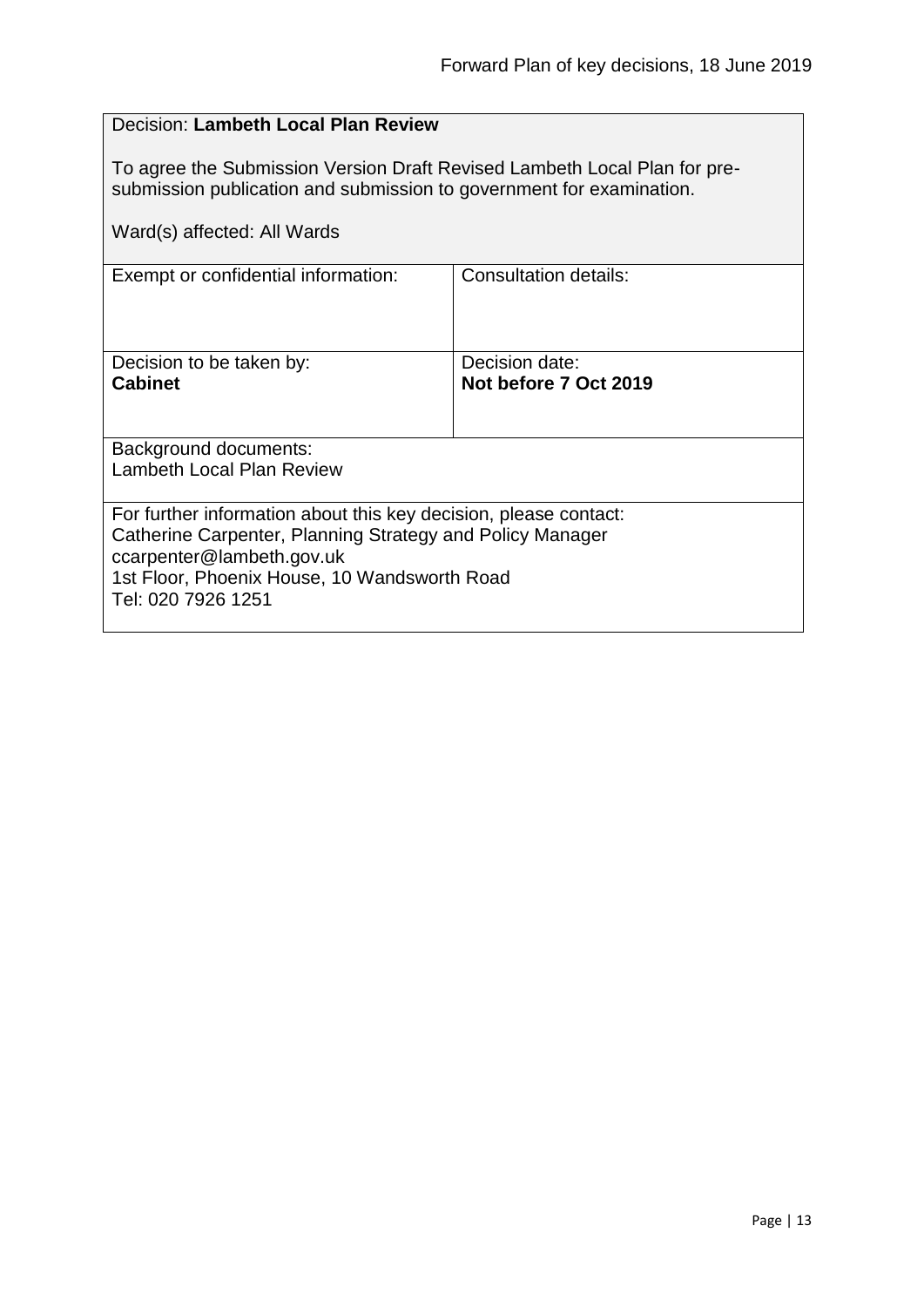<span id="page-13-0"></span>

| Decision: Draft Affordable Workspace Supplementary Planning Document<br>(SPD)                                                                 |                                         |  |
|-----------------------------------------------------------------------------------------------------------------------------------------------|-----------------------------------------|--|
| To agree the draft SPD for public consultation.                                                                                               |                                         |  |
| Ward(s) affected: All Wards                                                                                                                   |                                         |  |
| Exempt or confidential information:                                                                                                           | Consultation details:                   |  |
| Decision to be taken by:<br><b>Cabinet</b>                                                                                                    | Decision date:<br>Not before 4 Nov 2019 |  |
| Background documents:<br>Draft Affordable Workspace Supplementary Planning Document (SPD)                                                     |                                         |  |
| For further information about this key decision, please contact:<br>Tal Kleiman, Principal Planning Policy Officer<br>TKleiman@lambeth.gov.uk |                                         |  |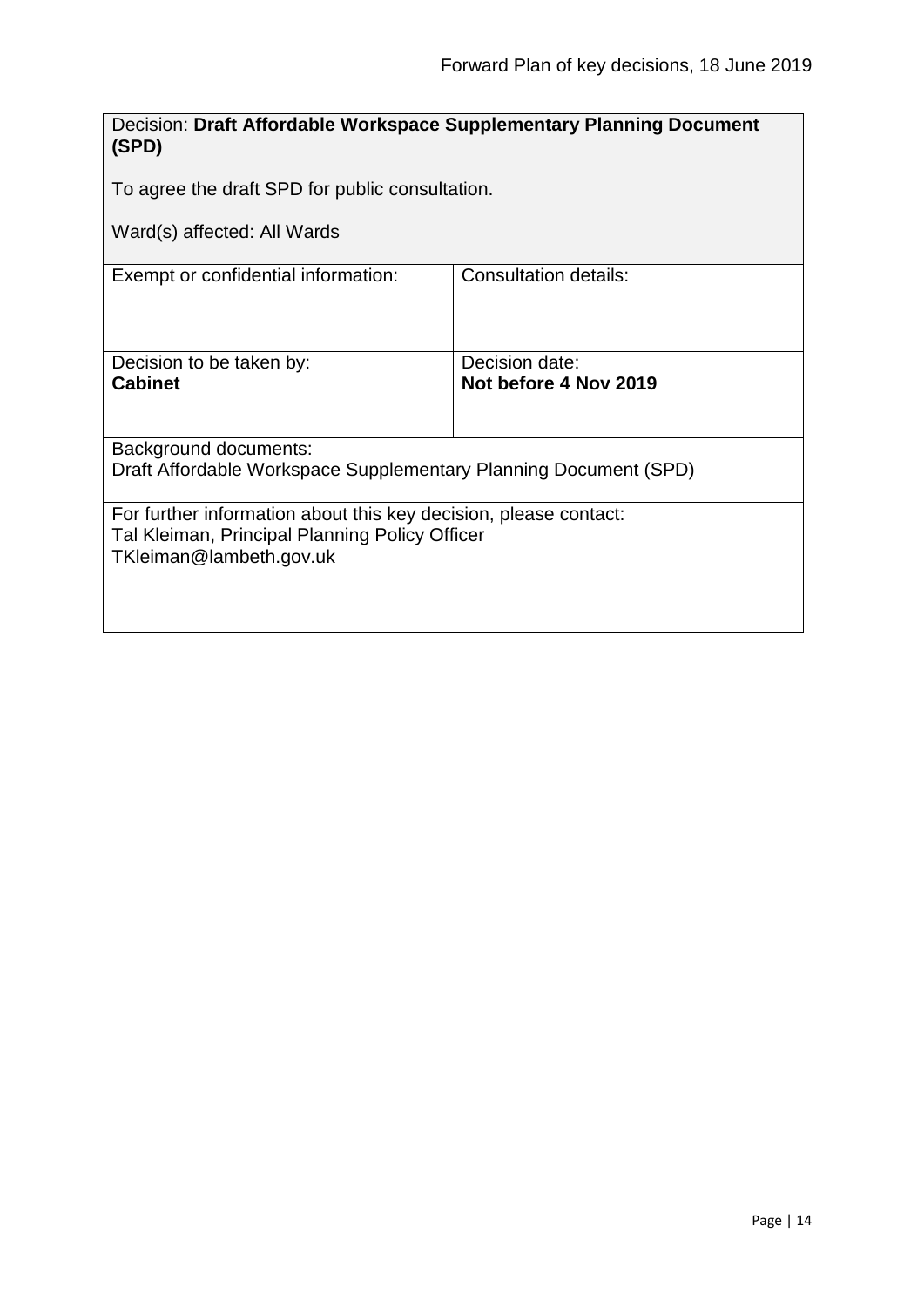<span id="page-14-0"></span>

| Decision: Draft Basements Supplementary Planning Document (SPD)                                                                                                                                     |                                         |  |
|-----------------------------------------------------------------------------------------------------------------------------------------------------------------------------------------------------|-----------------------------------------|--|
| To agree the draft SPD for public consultation.                                                                                                                                                     |                                         |  |
| Ward(s) affected: All Wards                                                                                                                                                                         |                                         |  |
| Exempt or confidential information:                                                                                                                                                                 | Consultation details:                   |  |
| Decision to be taken by:<br><b>Cabinet</b>                                                                                                                                                          | Decision date:<br>Not before 4 Nov 2019 |  |
| Background documents:                                                                                                                                                                               |                                         |  |
| Draft Basements Supplementary Planning Document (SPD)                                                                                                                                               |                                         |  |
| For further information about this key decision, please contact:<br>Doug Black, Team Leader Conservation & Urban Design<br>DBlack1@lambeth.gov.uk<br>1st floor, Phoenix House<br>Tel: 020 7926 4065 |                                         |  |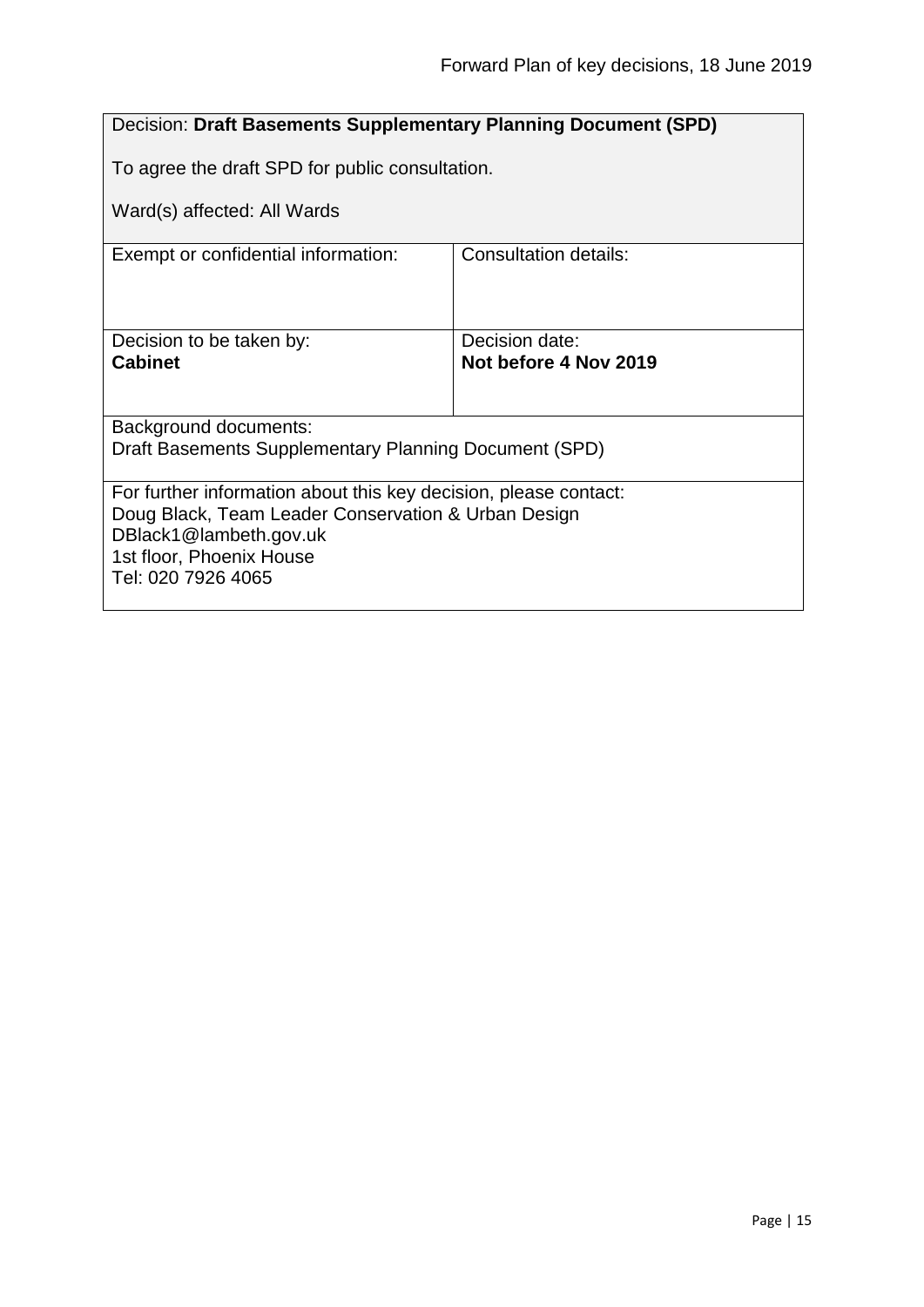<span id="page-15-0"></span>

| Decision: Draft Building Alterations and Extensions Supplementary Planning<br><b>Document (SPD)</b>                                                                                                 |                                         |  |
|-----------------------------------------------------------------------------------------------------------------------------------------------------------------------------------------------------|-----------------------------------------|--|
| To agree the draft SPD for public consultation.                                                                                                                                                     |                                         |  |
| Ward(s) affected: All Wards                                                                                                                                                                         |                                         |  |
| Exempt or confidential information:                                                                                                                                                                 | <b>Consultation details:</b>            |  |
| Decision to be taken by:<br><b>Cabinet</b>                                                                                                                                                          | Decision date:<br>Not before 4 Nov 2019 |  |
| <b>Background documents:</b><br>Draft Building Alterations and Extensions Supplementary Planning Document<br>(SPD)                                                                                  |                                         |  |
| For further information about this key decision, please contact:<br>Doug Black, Team Leader Conservation & Urban Design<br>DBlack1@lambeth.gov.uk<br>1st floor, Phoenix House<br>Tel: 020 7926 4065 |                                         |  |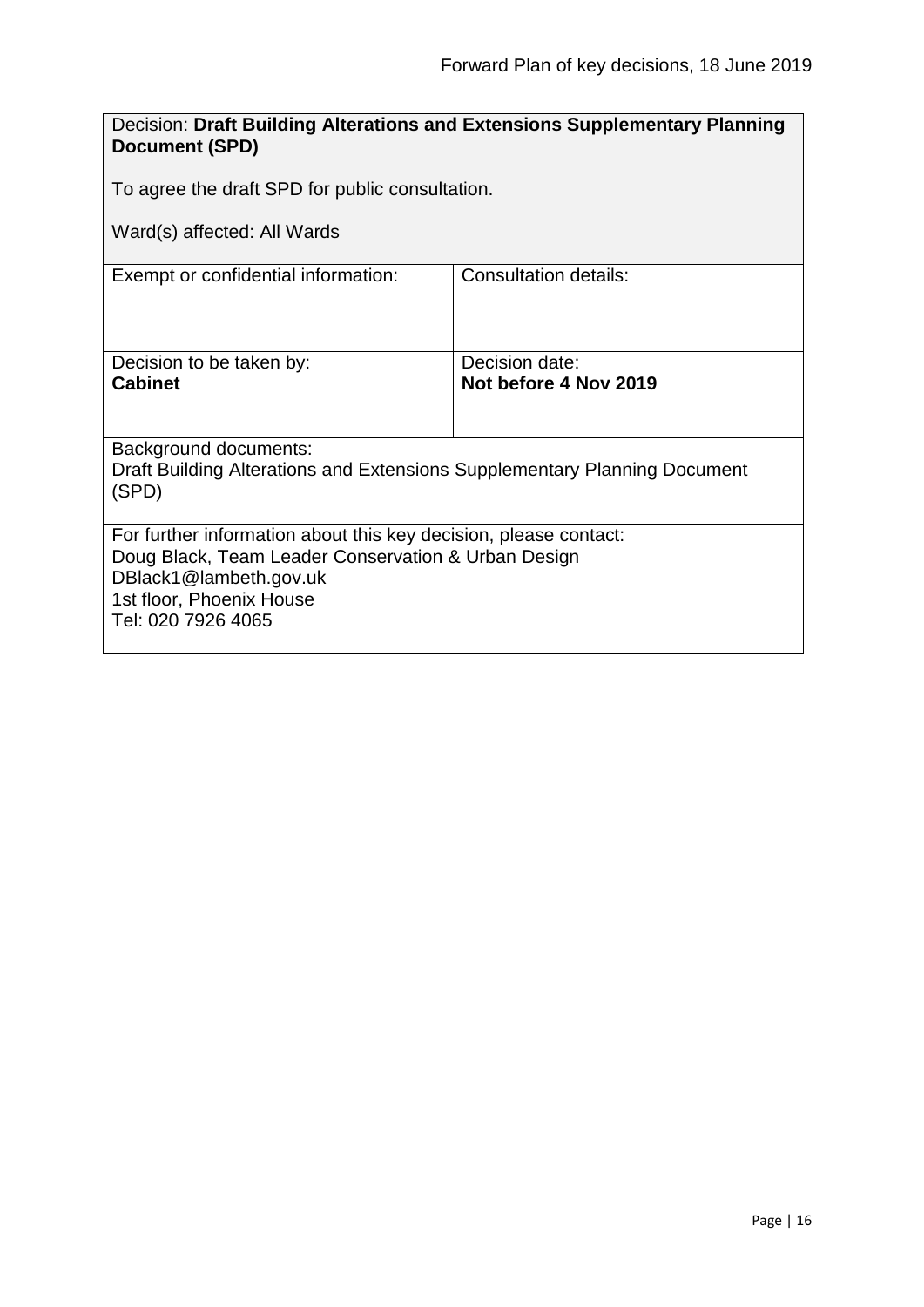<span id="page-16-0"></span>

| Decision: Draft Local Views Supplementary Planning Document (SPD)             |                       |  |
|-------------------------------------------------------------------------------|-----------------------|--|
| To agree the draft SPD for public consultation.                               |                       |  |
| Ward(s) affected: All Wards                                                   |                       |  |
|                                                                               |                       |  |
| Exempt or confidential information:                                           | Consultation details: |  |
|                                                                               |                       |  |
|                                                                               |                       |  |
| Decision to be taken by:                                                      | Decision date:        |  |
| <b>Cabinet</b>                                                                | Not before 4 Nov 2019 |  |
|                                                                               |                       |  |
| Background documents:                                                         |                       |  |
| Draft Local Views Supplementary Planning Document (SPD)                       |                       |  |
|                                                                               |                       |  |
| For further information about this key decision, please contact:              |                       |  |
| Doug Black, Team Leader Conservation & Urban Design<br>DBlack1@lambeth.gov.uk |                       |  |
| 1st floor, Phoenix House                                                      |                       |  |
| Tel: 020 7926 4065                                                            |                       |  |
|                                                                               |                       |  |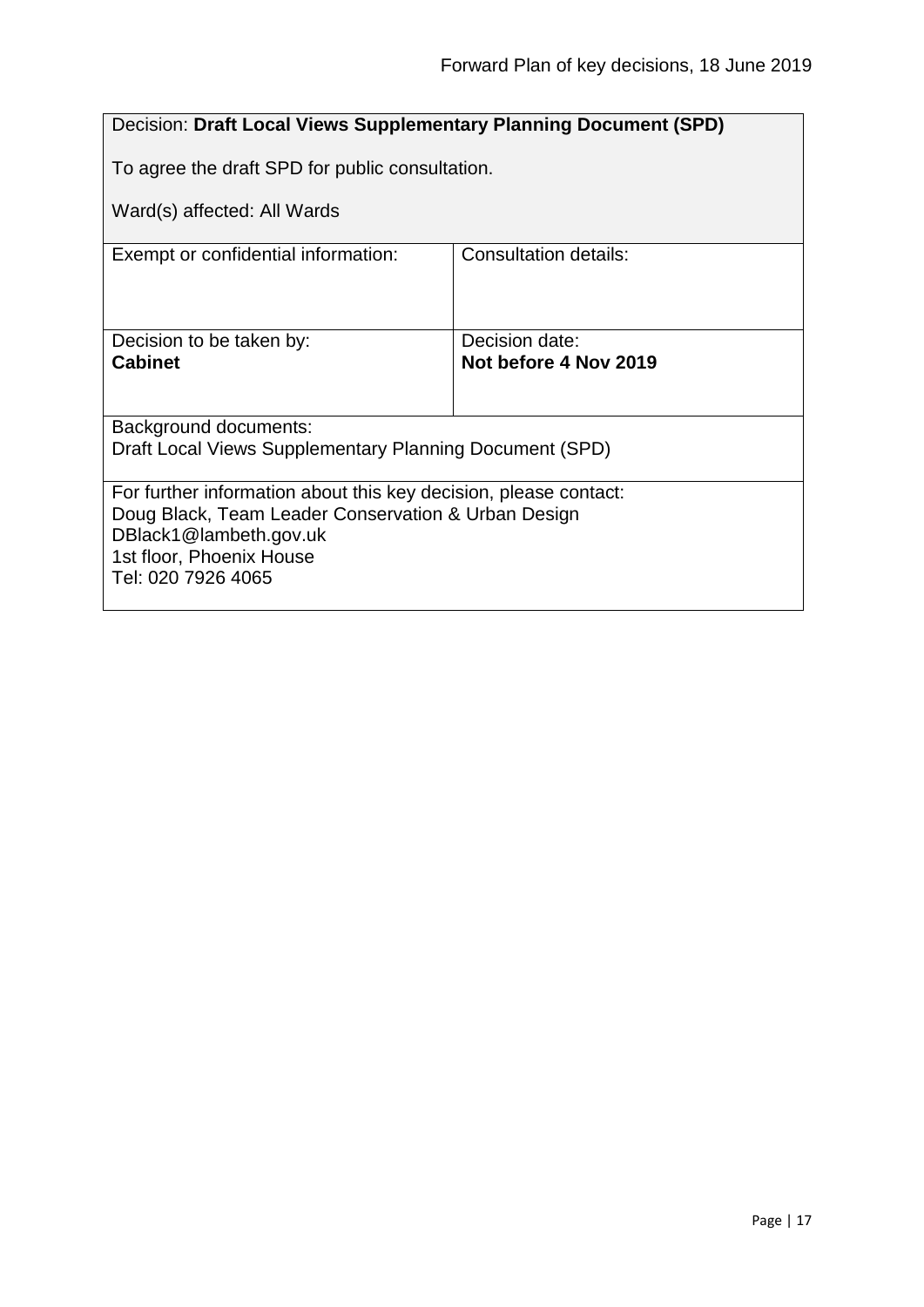<span id="page-17-0"></span>

| Decision: Draft Urban Design Code Supplementary Planning Document (SPD)       |                                         |  |
|-------------------------------------------------------------------------------|-----------------------------------------|--|
| To agree the draft SPD for public consultation.                               |                                         |  |
| Ward(s) affected: All Wards                                                   |                                         |  |
| Exempt or confidential information:                                           | Consultation details:                   |  |
|                                                                               |                                         |  |
| Decision to be taken by:<br><b>Cabinet</b>                                    | Decision date:<br>Not before 4 Nov 2019 |  |
|                                                                               |                                         |  |
| <b>Background documents:</b>                                                  |                                         |  |
| Draft Urban Design Code Supplementary Planning Document (SPD)                 |                                         |  |
| For further information about this key decision, please contact:              |                                         |  |
| Doug Black, Team Leader Conservation & Urban Design<br>DBlack1@lambeth.gov.uk |                                         |  |
| 1st floor, Phoenix House                                                      |                                         |  |
| Tel: 020 7926 4065                                                            |                                         |  |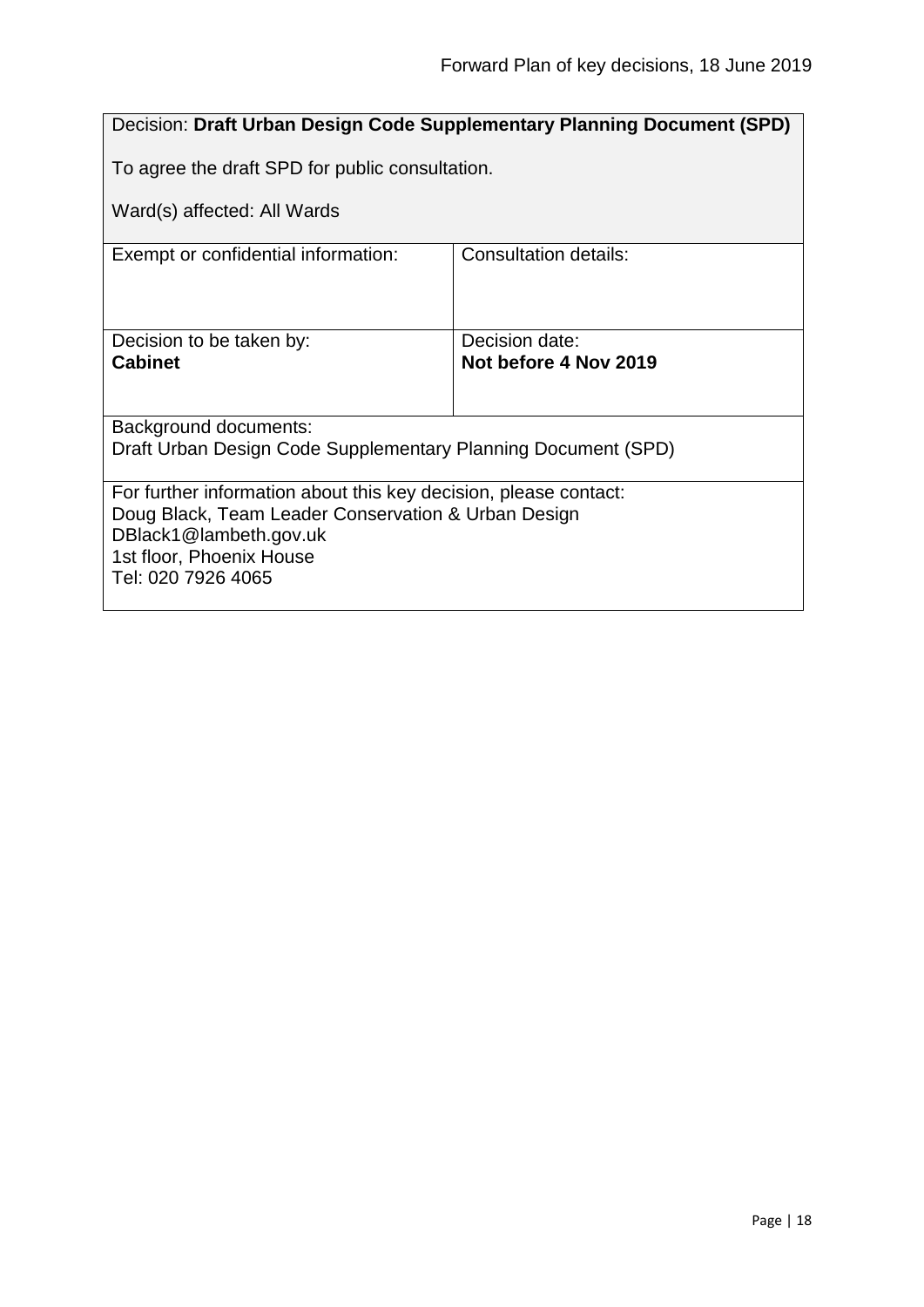#### <span id="page-18-0"></span>Decision: **November Finance Planning and Medium Term Strategy Report 2019 to 2024**

The November Financial Planning and Medium Term Strategy Report will provide an update on the economic outlook, pressures, risk areas and set out the revenue funding deficit for 2019-24 together with proposals to close the funding gap.

| Exempt or confidential information:                                                                                     | Consultation details:        |  |
|-------------------------------------------------------------------------------------------------------------------------|------------------------------|--|
| Decision to be taken by:<br><b>Cabinet</b>                                                                              | Decision date:<br>4 Nov 2019 |  |
| Background documents:                                                                                                   |                              |  |
| November Finance Planning and Medium Term Strategy Report 2019 to 2024                                                  |                              |  |
| For further information about this key decision, please contact:<br>Hamant Bharadia, Assistant Director of Finance, HRE |                              |  |
| Hambrook House<br>Tel: 020 7926 9153                                                                                    |                              |  |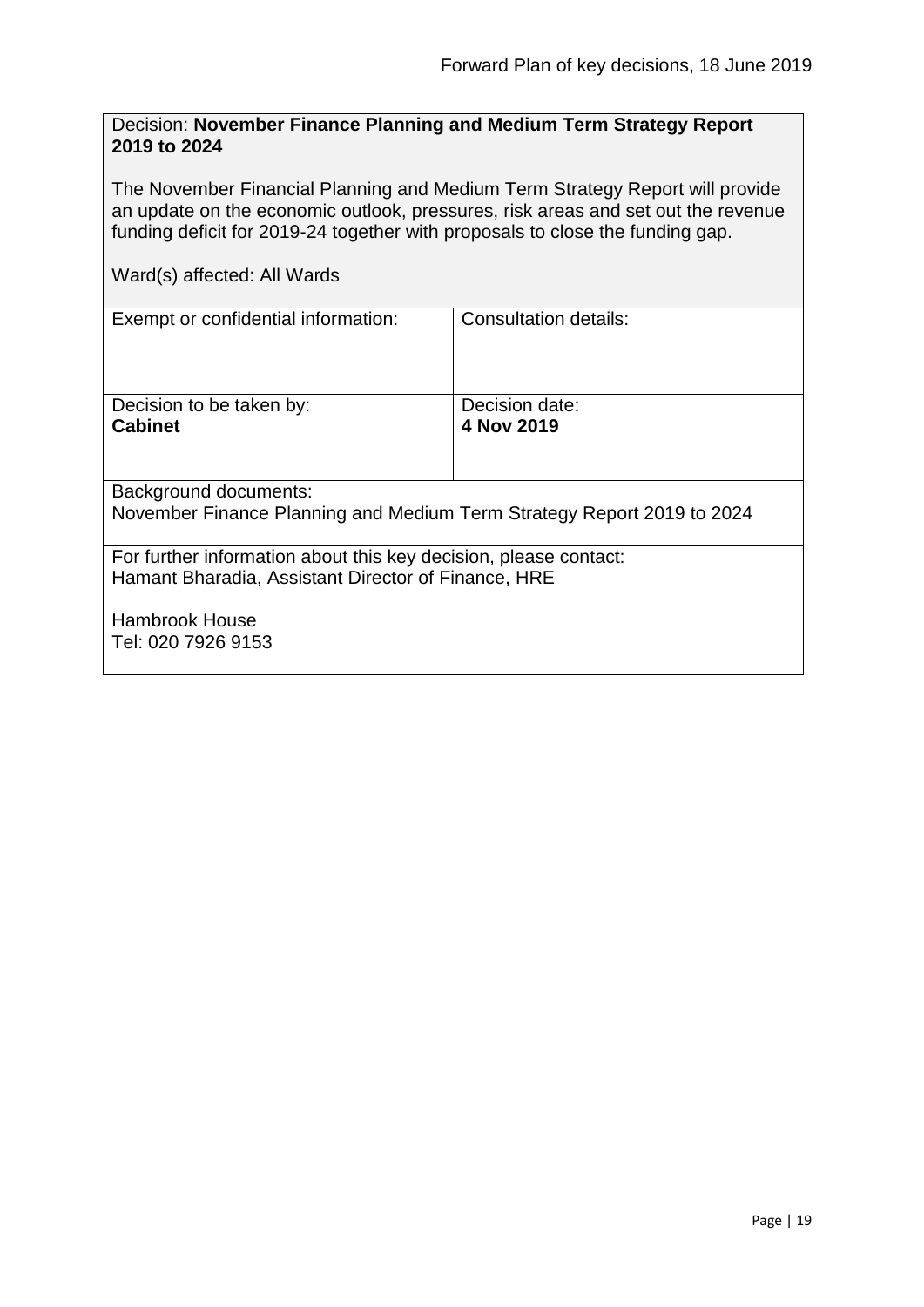#### <span id="page-19-0"></span>Decision: **December Finance Planning and Medium Term Strategy Report 2019 to 2024**

The December Financial Planning and Medium Term Strategy Report will provide an update on the economic outlook, pressures, risk areas and set out the revenue funding deficit for 2019-24 together with proposals to close the funding gap.

| Exempt or confidential information:                                                                                     | Consultation details:         |  |
|-------------------------------------------------------------------------------------------------------------------------|-------------------------------|--|
| Decision to be taken by:<br><b>Cabinet</b>                                                                              | Decision date:<br>16 Dec 2019 |  |
| <b>Background documents:</b>                                                                                            |                               |  |
| December Finance Planning and Medium Term Strategy Report 2019 to 2024                                                  |                               |  |
| For further information about this key decision, please contact:<br>Hamant Bharadia, Assistant Director of Finance, HRE |                               |  |
| <b>Hambrook House</b><br>Tel: 020 7926 9153                                                                             |                               |  |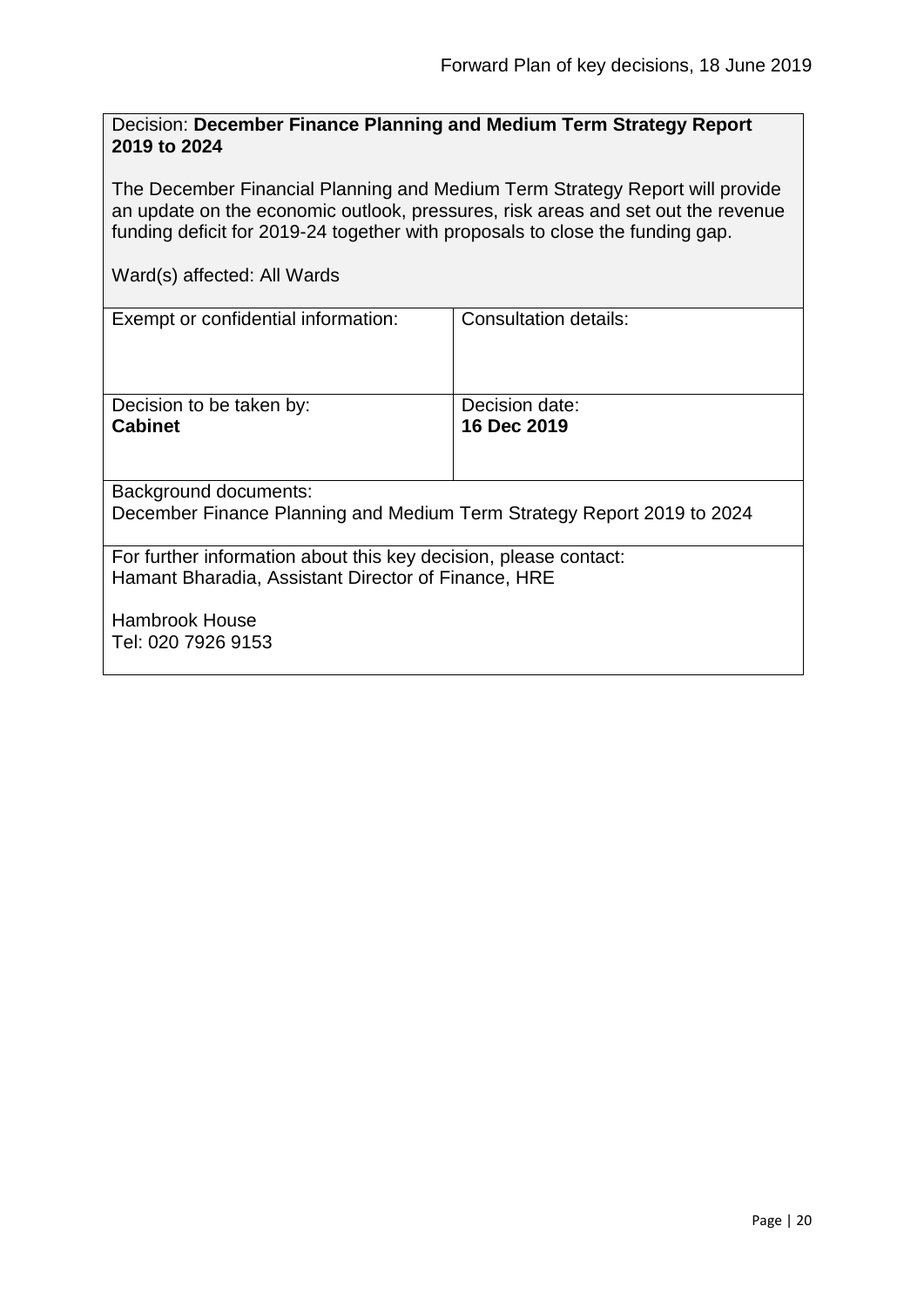#### <span id="page-20-0"></span>Decision: **Revenue and Capital Budget 2020-21**

The Revenue and Capital Budget report will set out the General Fund budget for 2020-21 and planning totals for the following four years together with a refreshed Medium Term Financial Strategy, Financial Management Strategy and Treasury Management Strategy.

| Exempt or confidential information:                                                                                     | Consultation details:        |  |
|-------------------------------------------------------------------------------------------------------------------------|------------------------------|--|
| Decision to be taken by:<br><b>Cabinet</b>                                                                              | Decision date:<br>3 Feb 2020 |  |
| Background documents:                                                                                                   |                              |  |
| Revenue and Capital Budget 2020-21                                                                                      |                              |  |
| For further information about this key decision, please contact:<br>Hamant Bharadia, Assistant Director of Finance, HRE |                              |  |
| <b>Hambrook House</b><br>Tel: 020 7926 9153                                                                             |                              |  |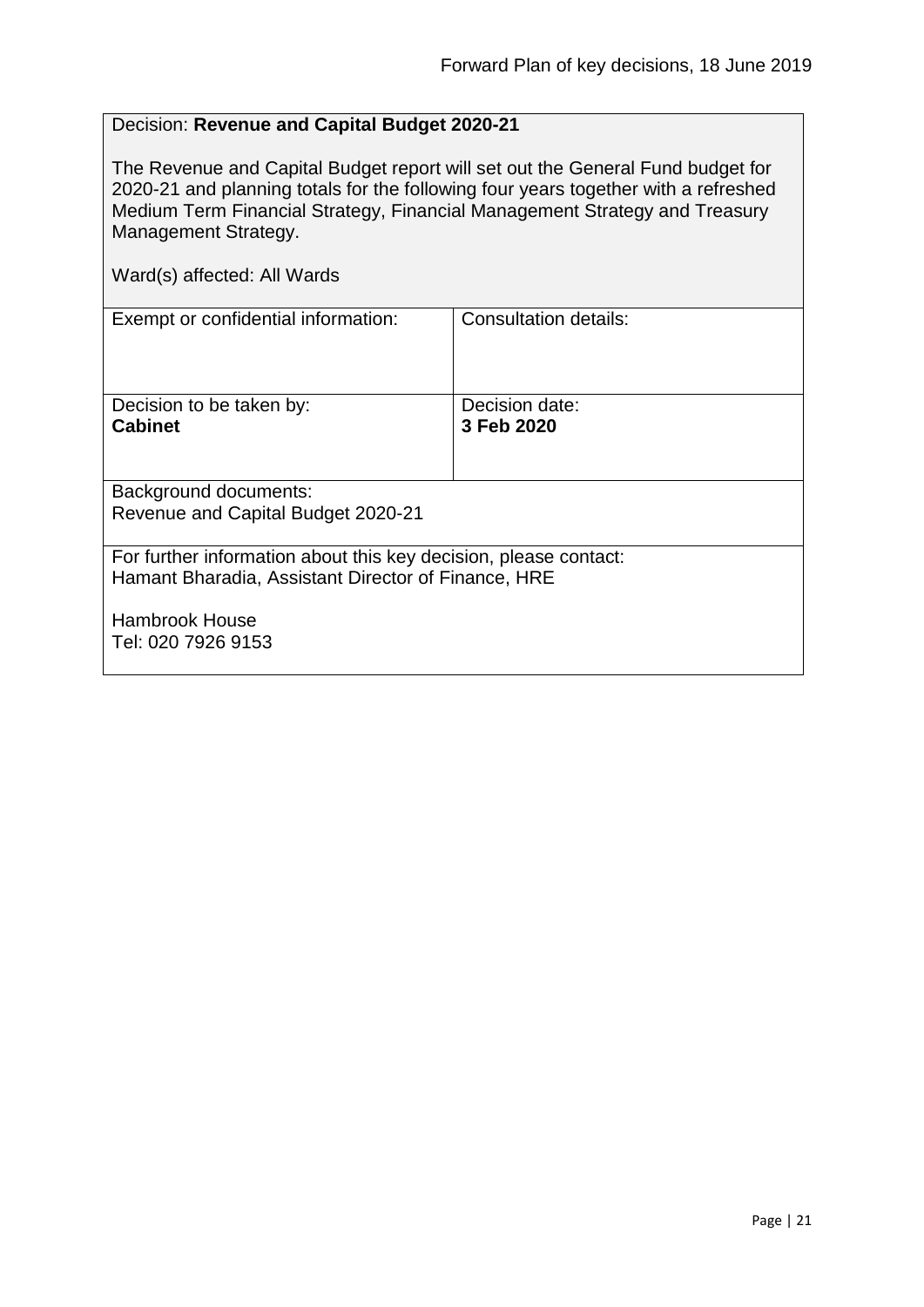<span id="page-21-0"></span>

| Decision: Capital Maintenance - Cuttle Construction Ltd Contract variation |  |
|----------------------------------------------------------------------------|--|
| and extension                                                              |  |

Variation and extension of the existing contract with Cuttle Construction Ltd to carry out further essential and urgent Capital Maintenance and Safety works to avoid potential closure of schools

| Exempt or confidential information:                                                                                                                                                   | Consultation details:  |
|---------------------------------------------------------------------------------------------------------------------------------------------------------------------------------------|------------------------|
| Decision to be taken by:                                                                                                                                                              | Decision date:         |
| <b>Deputy Leader of the Council</b><br>(Children and Young People)                                                                                                                    | Not before 31 Aug 2018 |
| Background documents:                                                                                                                                                                 |                        |
| For further information about this key decision, please contact:<br>Rachel Sharpe, Commissioning Director<br>RSharpe@lambeth.gov.uk<br><b>Lambeth Town Hall</b><br>Tel: 020 7926 3463 |                        |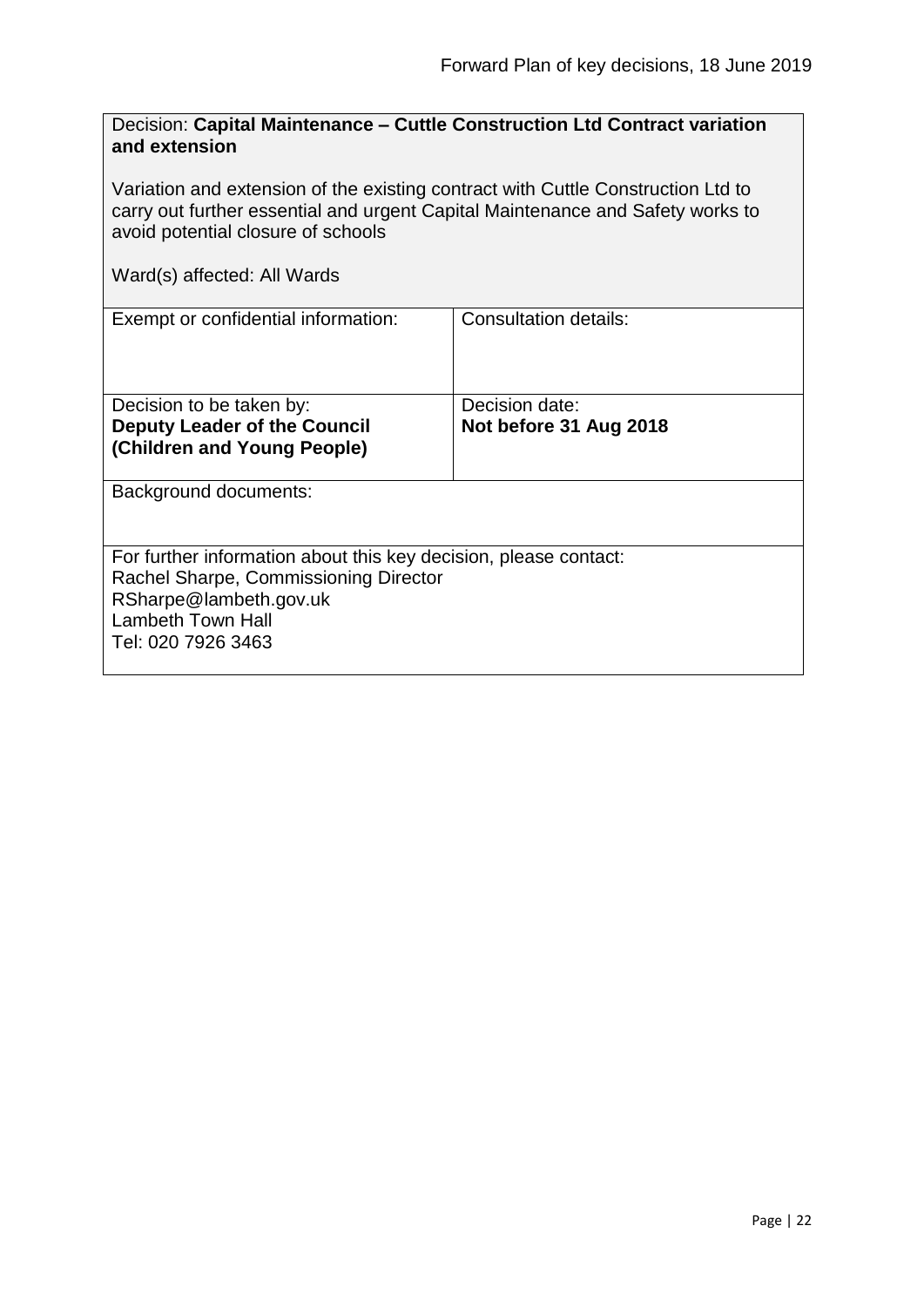<span id="page-22-0"></span>

| Decision: S106 and DIF funding for Wyvil Primary School Expansion                                                                                                               |                                          |  |
|---------------------------------------------------------------------------------------------------------------------------------------------------------------------------------|------------------------------------------|--|
| Decision to allocate £1.72 million from s106 and DIF funding to complete<br>expansion of Wyvil Primary School Victorian (Site A)                                                |                                          |  |
| Ward(s) affected: Oval                                                                                                                                                          |                                          |  |
| Exempt or confidential information:                                                                                                                                             | <b>Consultation details:</b>             |  |
| Decision to be taken by:<br><b>Deputy Leader of the Council</b><br>(Children and Young People)                                                                                  | Decision date:<br>Not before 28 Jan 2019 |  |
| Background documents:                                                                                                                                                           |                                          |  |
| For further information about this key decision, please contact:<br>Saboor Nasar, Senior Project Manager, Schools and Communities Capital<br>Programme<br>SNasar@lambeth.gov.uk |                                          |  |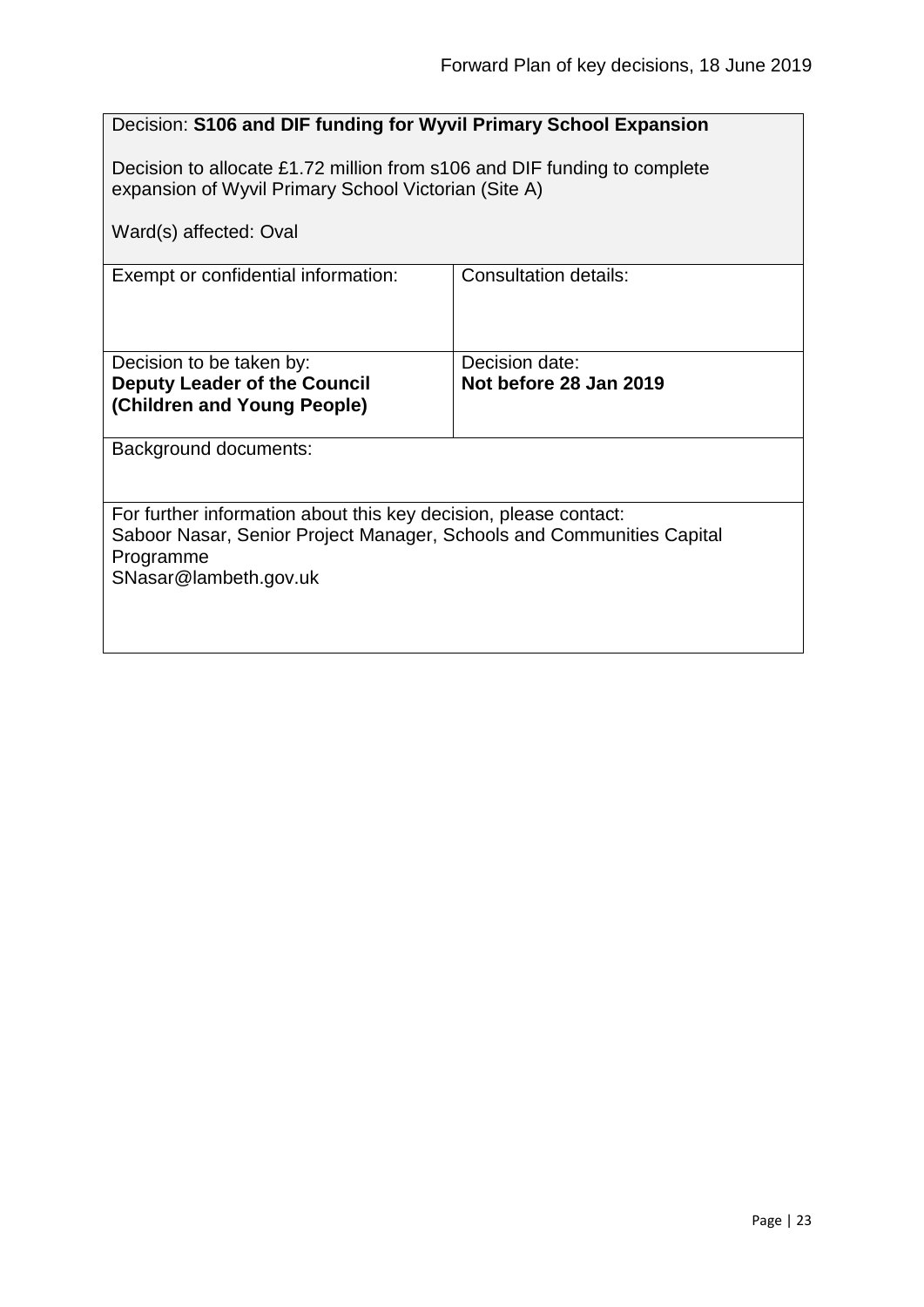<span id="page-23-0"></span>

| Decision: Award of Contract for the Construction of Sudbourne Primary<br><b>School 1.5 Form Entry (FE) Extension</b>                                                              |                                          |  |
|-----------------------------------------------------------------------------------------------------------------------------------------------------------------------------------|------------------------------------------|--|
| Confirmation of contractor appointment for the construction of 1.5 FE extension of<br><b>Sudbourne Primary School.</b>                                                            |                                          |  |
| Ward(s) affected:                                                                                                                                                                 |                                          |  |
| Exempt or confidential information:                                                                                                                                               | Consultation details:                    |  |
| Decision to be taken by:<br><b>Deputy Leader of the Council</b><br>(Children and Young People)                                                                                    | Decision date:<br>Not before 19 Mar 2019 |  |
| Background documents:                                                                                                                                                             |                                          |  |
| For further information about this key decision, please contact:<br>Gary Meeds, Project Manager<br>GMeeds@lambeth.gov.uk<br>Lambeth Town Hall, Brixton Hill<br>Tel: 020 7926 2544 |                                          |  |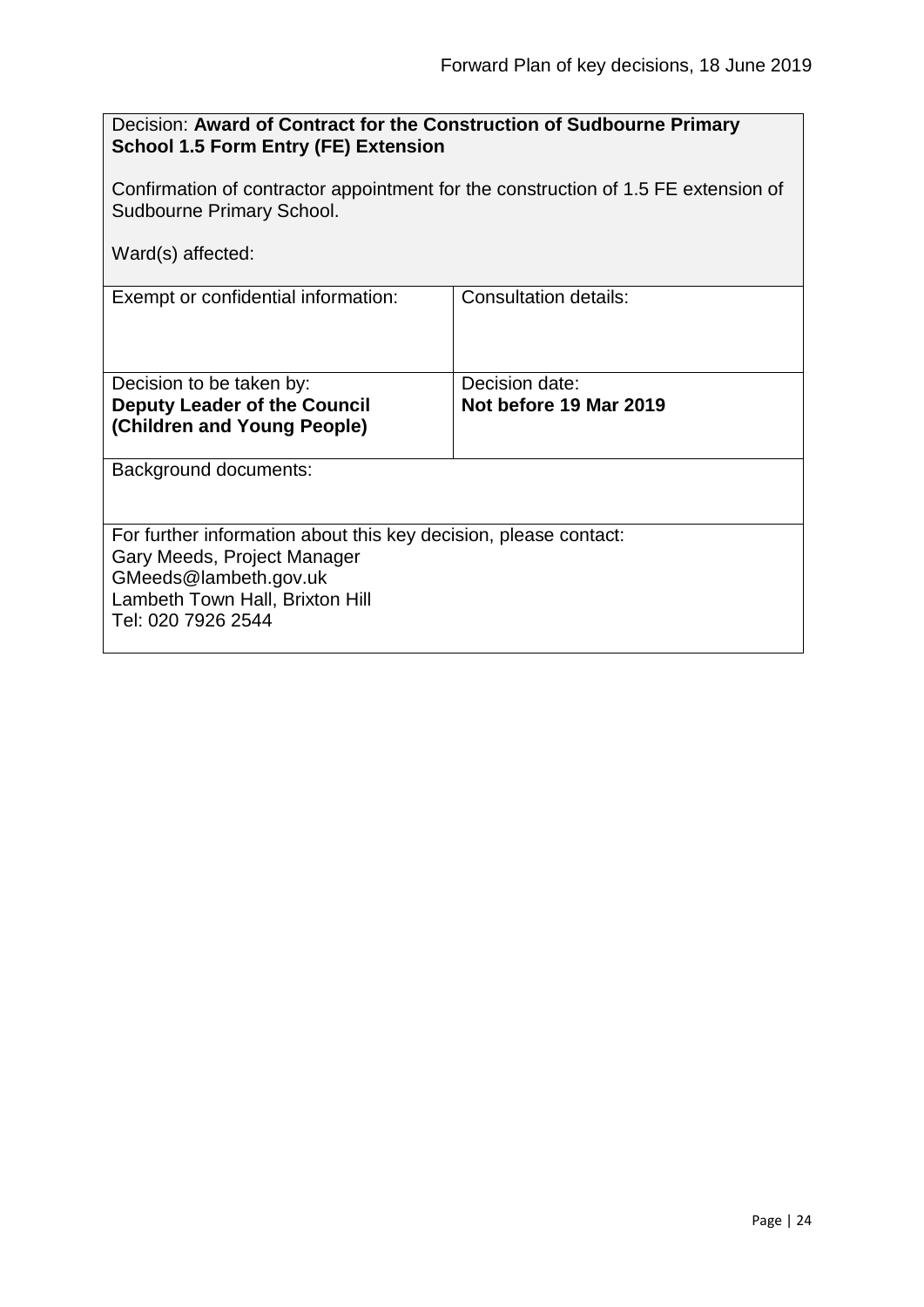#### <span id="page-24-0"></span>Decision: **Children's Independent Fostering Agency (IFA) Framework Contract Extension 2019/20**

This is to extend the children's IFA Provider Framework, for a second time, for a period of 12 months (1st April 2019 to 31st March 2020). The total cost of the extension is estimated at £2,835,000 (7 providers at an annual estimated spend of £405,000 each).

| Exempt or confidential information:                                                                                                                                                                                                 | Consultation details:  |
|-------------------------------------------------------------------------------------------------------------------------------------------------------------------------------------------------------------------------------------|------------------------|
| Decision to be taken by:                                                                                                                                                                                                            | Decision date:         |
| <b>Deputy Leader of the Council</b>                                                                                                                                                                                                 | Not before 19 Mar 2019 |
|                                                                                                                                                                                                                                     |                        |
| (Children and Young People)                                                                                                                                                                                                         |                        |
| Background documents:                                                                                                                                                                                                               |                        |
| For further information about this key decision, please contact:<br>Roneeta Campbell-Butler, Lead Commissioner, Children's Services<br>rcampbell-butler@lambeth.gov.uk<br>205 Stockwell Road, London, SW9 9SL<br>Tel: 020 7926 2905 |                        |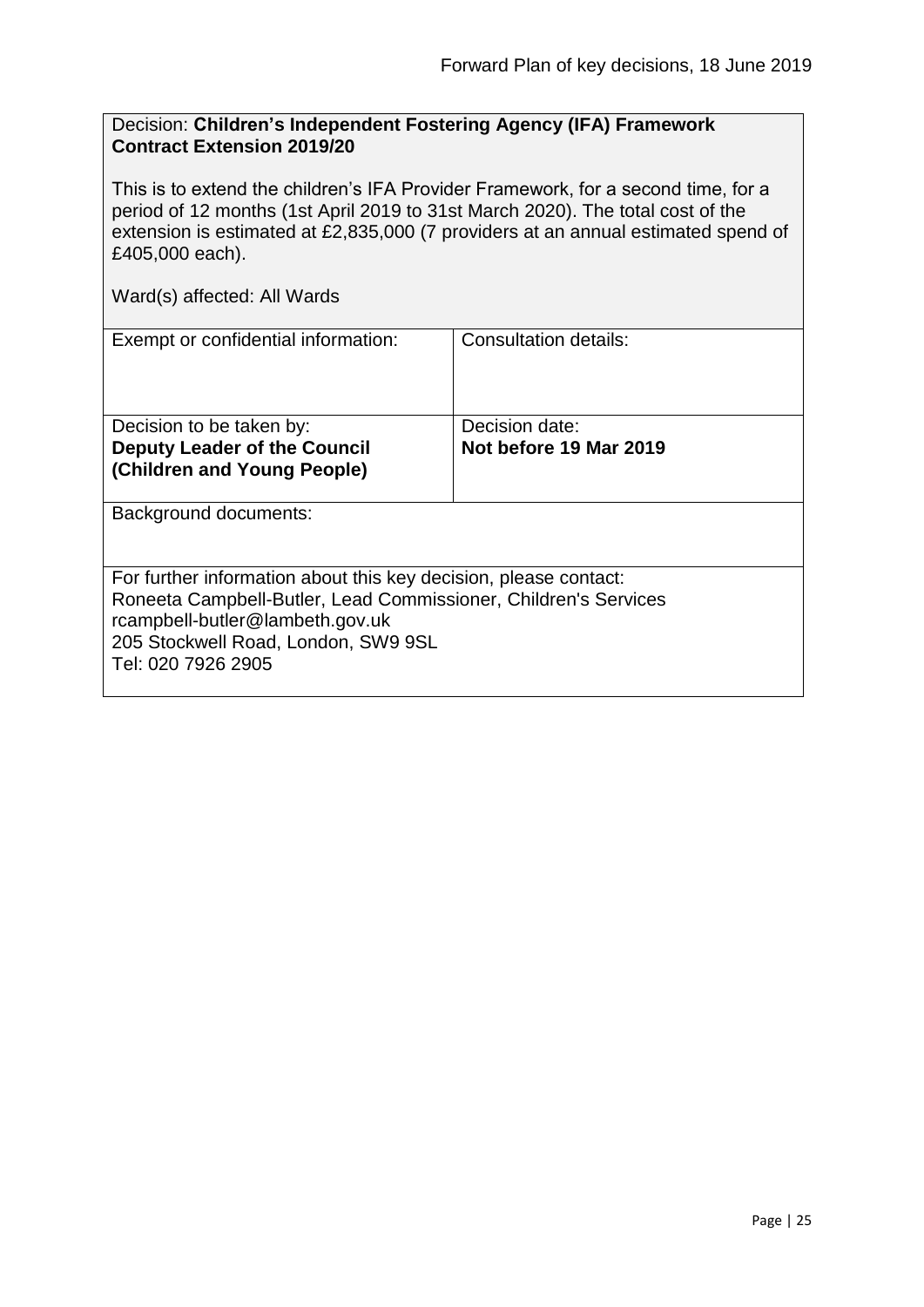#### <span id="page-25-0"></span>Decision: **Short Breaks for Disabled Children and Young People in Lambeth**

A new short breaks offer or a three and a half year term, with an option to extend twice for one year (1+1), effective from 01 October 2019.

| Ward(s) affected:                                                                                                                                                                                               |                                          |
|-----------------------------------------------------------------------------------------------------------------------------------------------------------------------------------------------------------------|------------------------------------------|
| Exempt or confidential information:                                                                                                                                                                             | <b>Consultation details:</b>             |
| Decision to be taken by:<br><b>Deputy Leader of the Council</b><br>(Children and Young People)                                                                                                                  | Decision date:<br>Not before 15 Apr 2019 |
| <b>Background documents:</b>                                                                                                                                                                                    |                                          |
| For further information about this key decision, please contact:<br>Adrian Bentley, Democratic Services Officer<br>ABentley@lambeth.gov.uk<br>3rd Floor Phoenix House, 10 Wandsworth Road<br>Tel: 020 7926 7162 |                                          |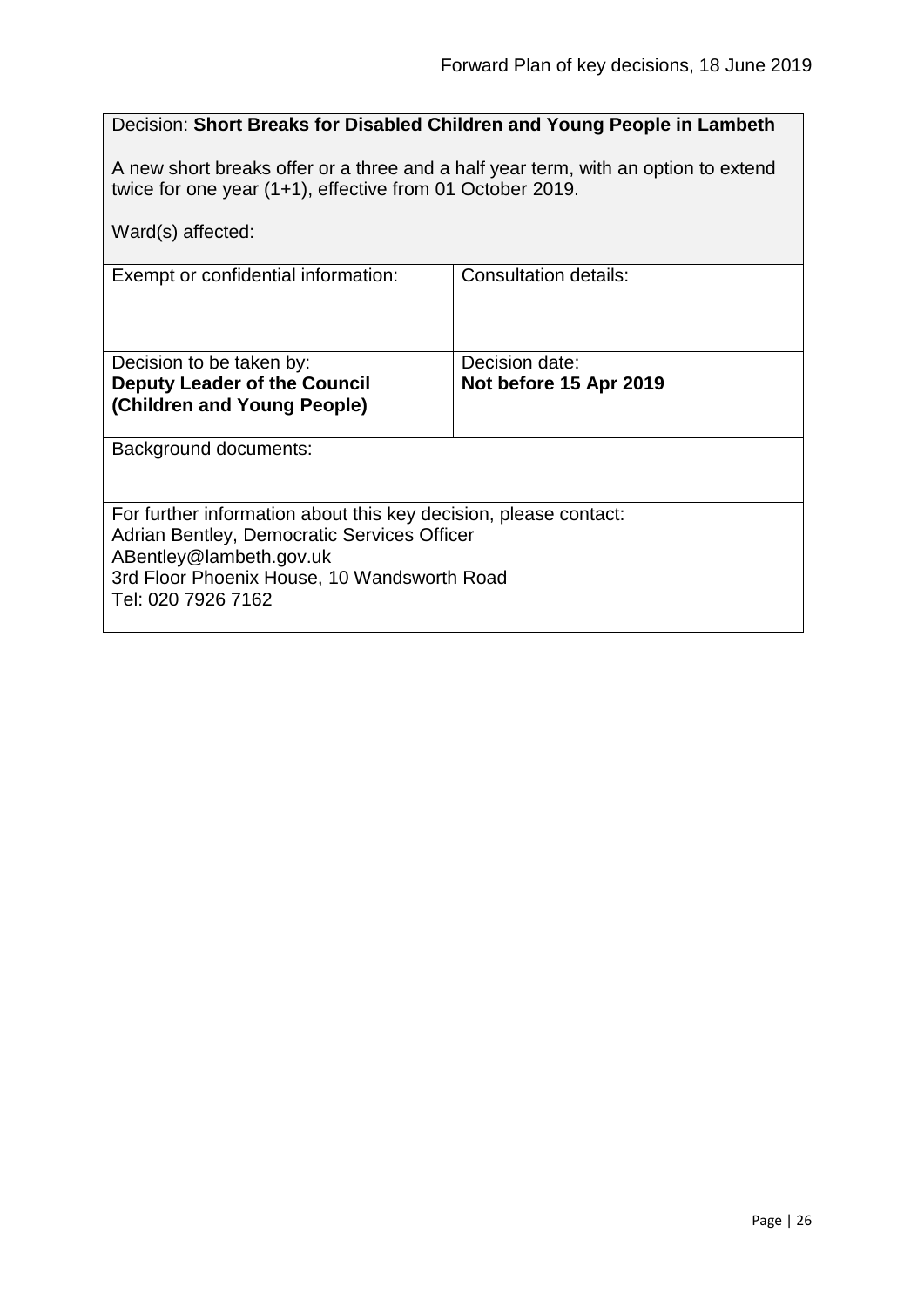<span id="page-26-0"></span>

| <b>Decision: School Improvement Advisors</b>                                                                                                                                                                                                                           |  |  |
|------------------------------------------------------------------------------------------------------------------------------------------------------------------------------------------------------------------------------------------------------------------------|--|--|
| Decision to set up an approved list of School Improvement Advisors to provide<br>advice, support and challenge to Lambeth Schools and other educational<br>provisions in early years, primary, secondary, special and post 16 settings.<br>Ward(s) affected: All Wards |  |  |
| <b>Consultation details:</b>                                                                                                                                                                                                                                           |  |  |
|                                                                                                                                                                                                                                                                        |  |  |
| Decision date:                                                                                                                                                                                                                                                         |  |  |
| Not before 11 Jun 2019                                                                                                                                                                                                                                                 |  |  |
| Background documents:                                                                                                                                                                                                                                                  |  |  |
| For further information about this key decision, please contact:<br>Babatunde Omotosho                                                                                                                                                                                 |  |  |
|                                                                                                                                                                                                                                                                        |  |  |
|                                                                                                                                                                                                                                                                        |  |  |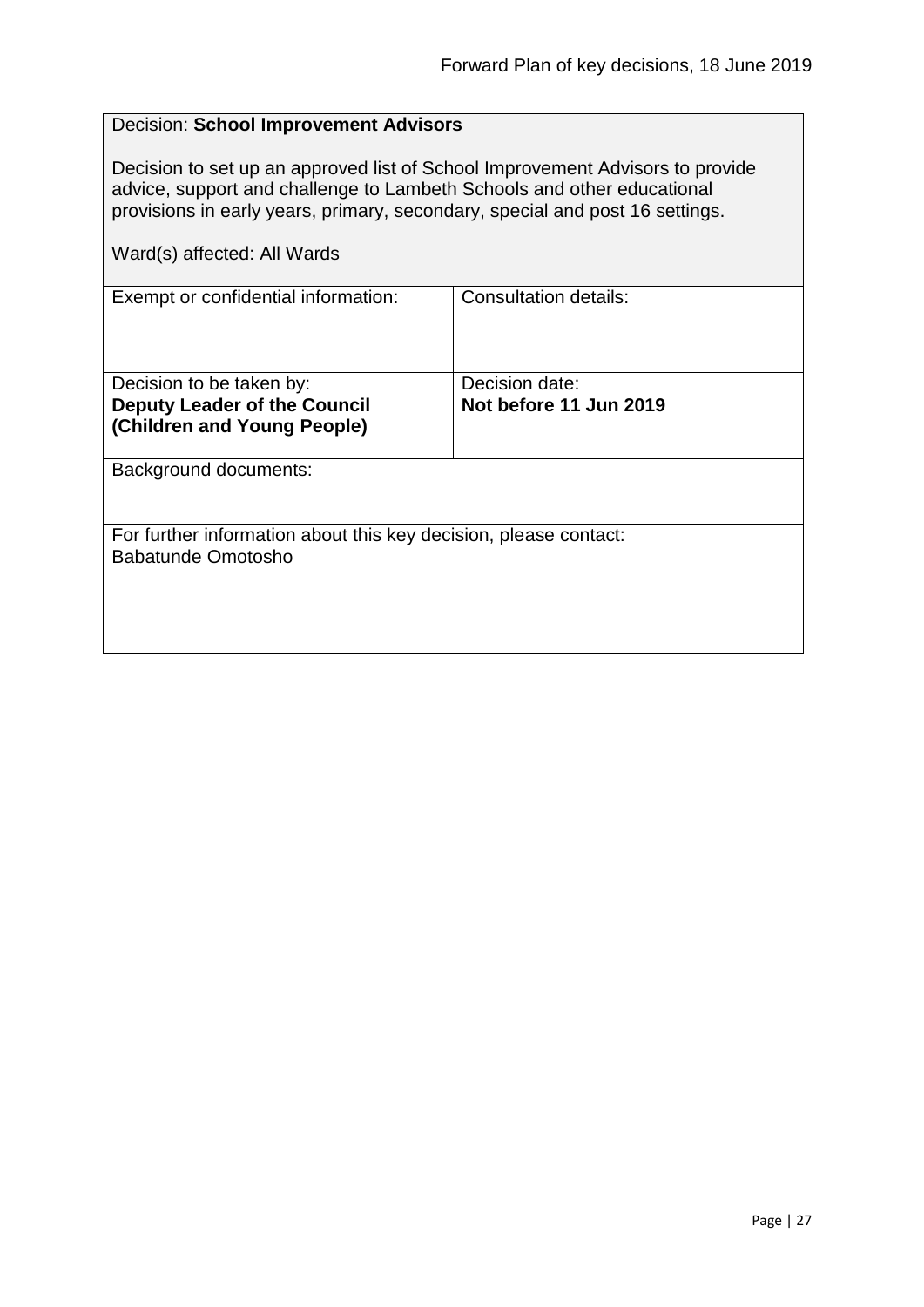#### <span id="page-27-0"></span>Decision: **New contract and commissioning arrangements for Youth Services**

A decision is sought to change the current model for commissioning youth services in Lambeth as of September 30th 2019 and implement the new commissioning arrangements and services in line with Lambeth priorities and local direction.

Ward(s) affected:

| Exempt or confidential information:                              | <b>Consultation details:</b> |
|------------------------------------------------------------------|------------------------------|
| Decision to be taken by:                                         | Decision date:               |
| <b>Deputy Leader of the Council</b>                              | Not before 2 Jul 2019        |
|                                                                  |                              |
| (Children and Young People)                                      |                              |
|                                                                  |                              |
| Background documents:                                            |                              |
|                                                                  |                              |
|                                                                  |                              |
| For further information about this key decision, please contact: |                              |
| Paul Davies, Strategic Commissioning Officer                     |                              |
| PDavies5@lambeth.gov.uk                                          |                              |
|                                                                  |                              |
| Tel: 07720 827496                                                |                              |
|                                                                  |                              |
|                                                                  |                              |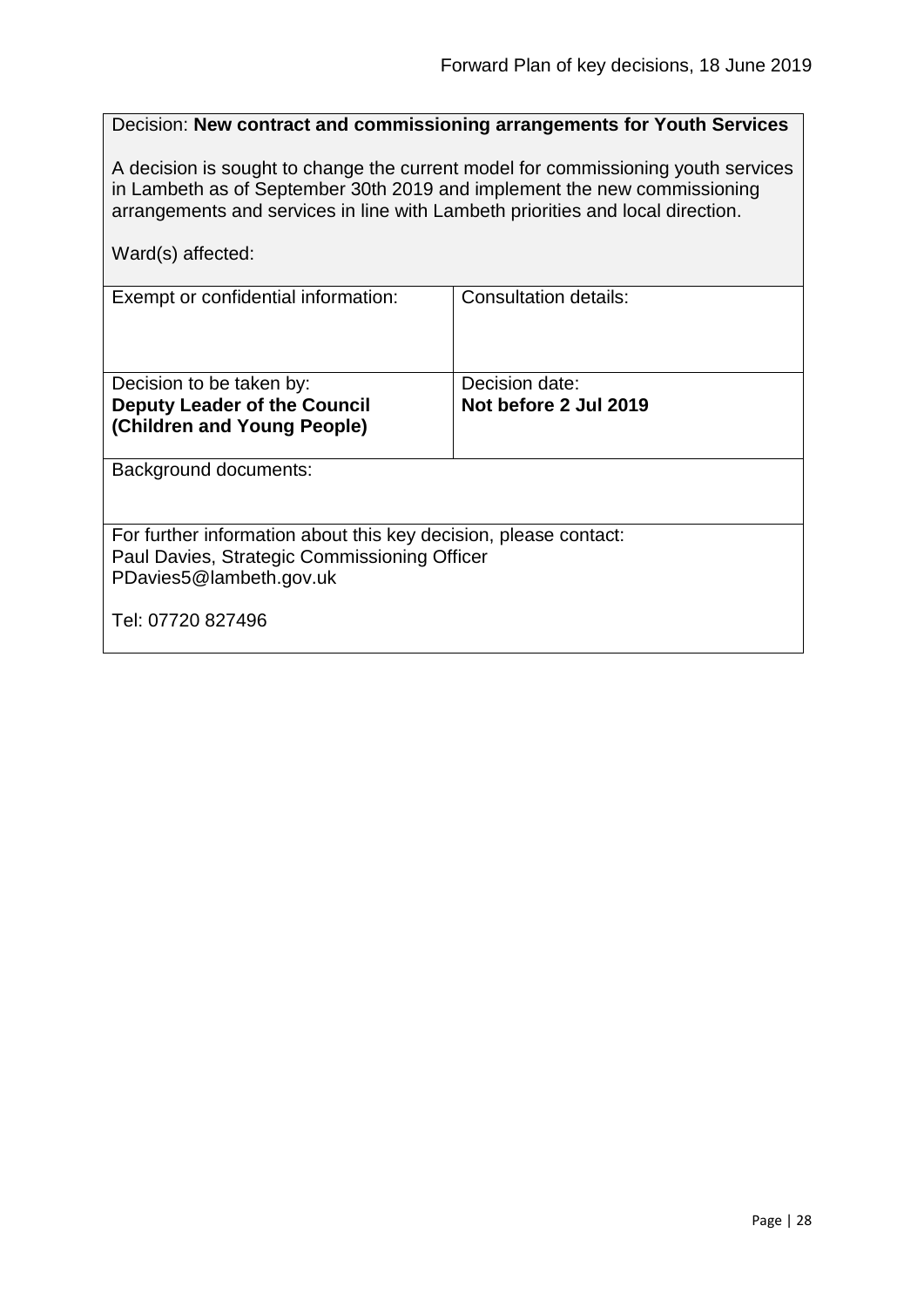#### <span id="page-28-0"></span>Decision: **Increase in Fixed Penalty Notice Prices**

There has been recent changes in legislation (Environmental Offences (Fixed Penalties) (England) Regulations 2017) which increased the statutory fixed penalty levels for the environmental related offences above. The report outlines recommendations relating to statutory increases and other possible increases in the relevant fixed penalty levels, in order to enhance Lambeth's 'zero tolerance' approach towards environmental crime and support the delivery of a range of behavioural change initiatives.

| Exempt or confidential information:                                | Consultation details: |
|--------------------------------------------------------------------|-----------------------|
|                                                                    |                       |
| Decision to be taken by:                                           | Decision date:        |
| <b>Deputy Leader of the Council</b><br>(Environment and Clean Air) | Not before 9 Jul 2019 |
| <b>Background documents:</b>                                       |                       |
| For further information about this key decision, please contact:   |                       |
|                                                                    |                       |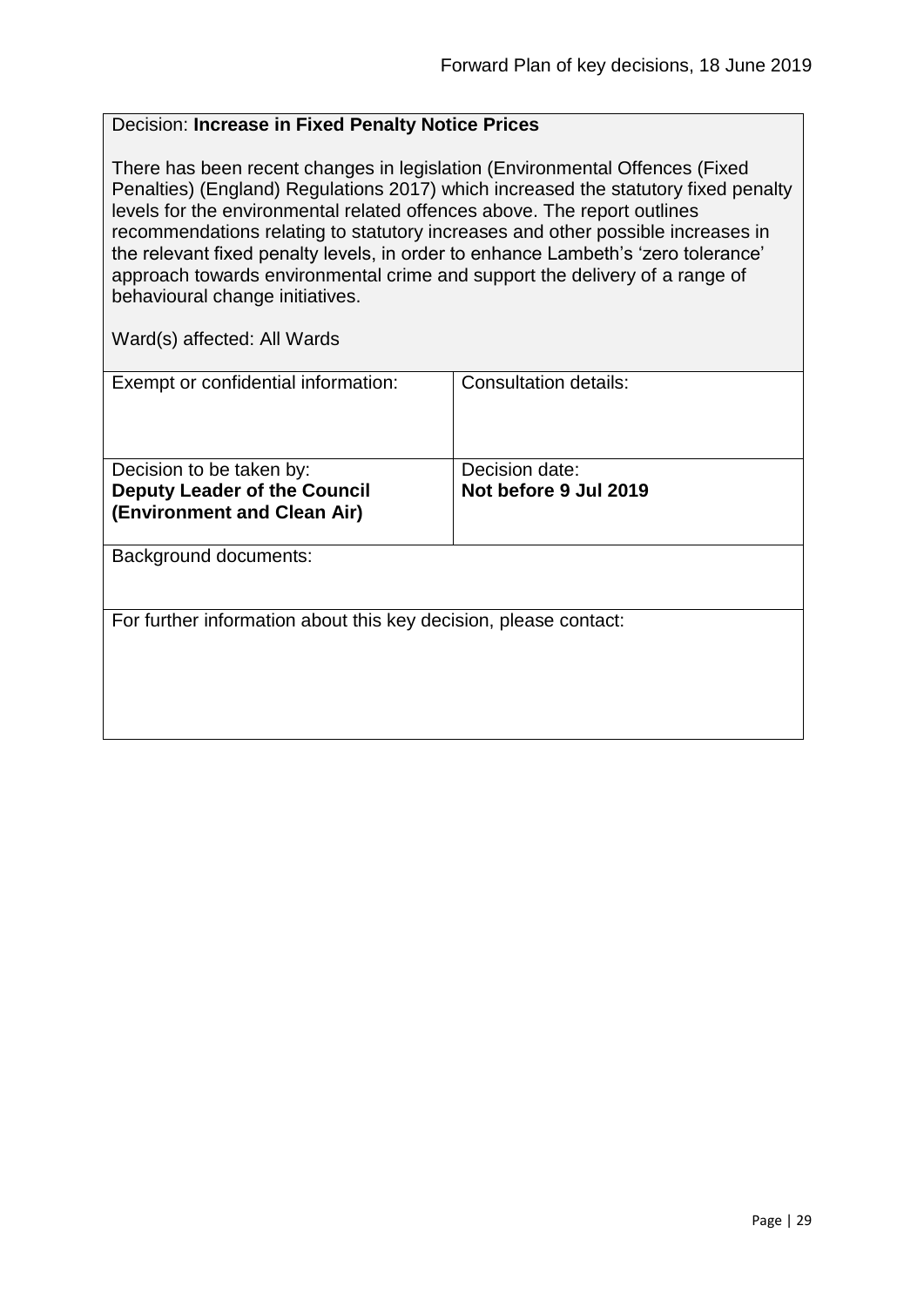<span id="page-29-0"></span>Decision: **Controlled Parking Zone Expansion Investment Programme 2018- 2022**

This report seeks approval to a five-year investment programme that proposes introducing controlled parking in the south of the Borough at an estimated cost of £1,767,000.

Ward(s) affected: St Leonards; Streatham Hill; Streatham South; Thurlow Park

| Exempt or confidential information:                                                                                                                             | <b>Consultation details:</b>             |
|-----------------------------------------------------------------------------------------------------------------------------------------------------------------|------------------------------------------|
| Decision to be taken by:<br><b>Deputy Leader of the Council</b><br>(Environment and Clean Air)                                                                  | Decision date:<br>Not before 20 Nov 2018 |
| <b>Background documents:</b>                                                                                                                                    |                                          |
| For further information about this key decision, please contact:<br>Russell Trewartha, Neighbourhood Capital Programmes & Highways<br>rtrewartha@lambeth.gov.uk |                                          |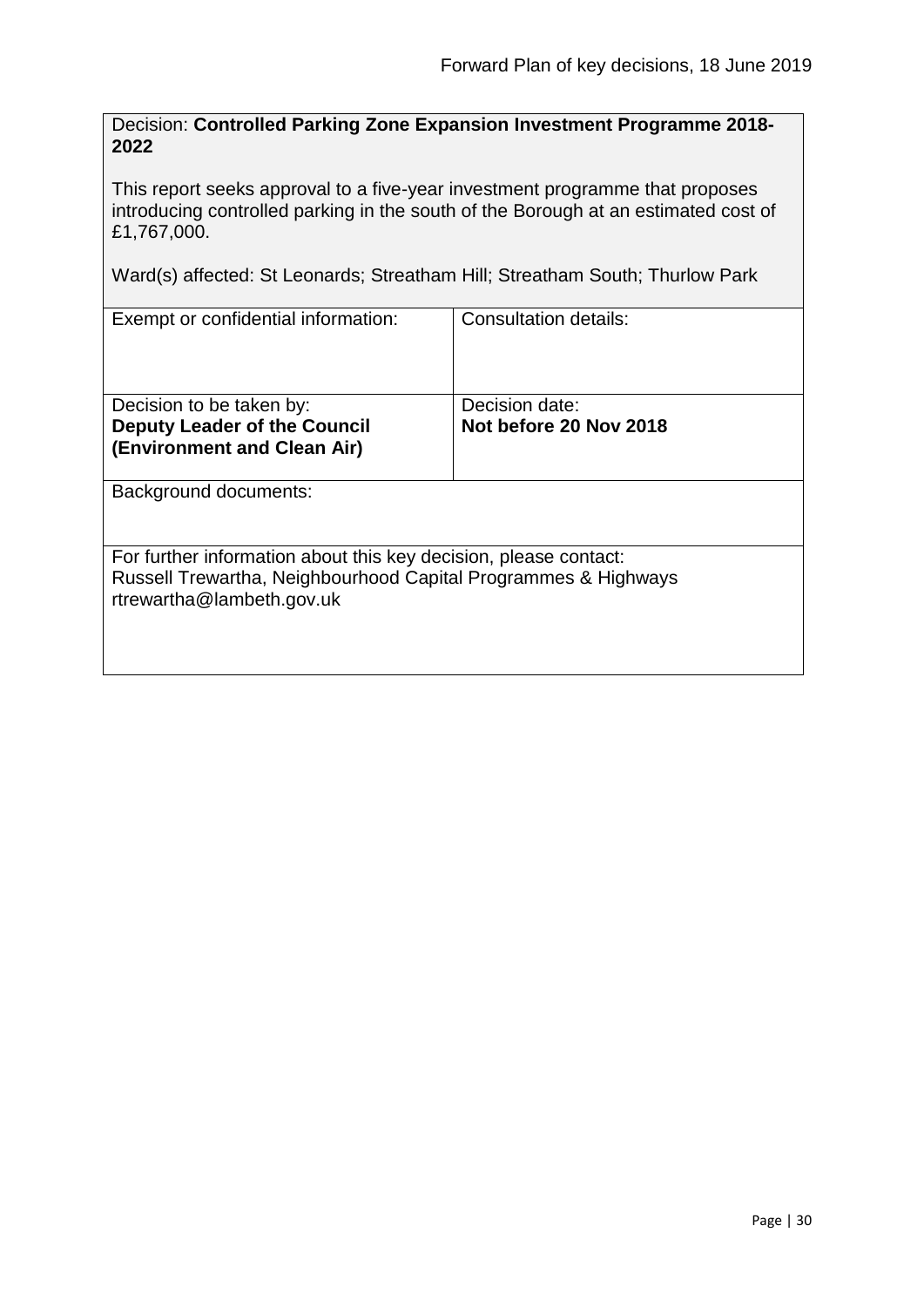<span id="page-30-0"></span>

| Decision: Scheme Approval for delivery of the Electric Vehicle Charging<br><b>Strategy</b>                                                              |                                          |  |
|---------------------------------------------------------------------------------------------------------------------------------------------------------|------------------------------------------|--|
| Approval to deliver Electric Vehicle Infrastructure to meet Council commitments to<br>Air Quality and Transport polices                                 |                                          |  |
| Ward(s) affected: All Wards                                                                                                                             |                                          |  |
| Exempt or confidential information:                                                                                                                     | Consultation details:                    |  |
| Decision to be taken by:<br><b>Deputy Leader of the Council</b><br>(Environment and Clean Air)                                                          | Decision date:<br>Not before 28 Jan 2019 |  |
| Background documents:                                                                                                                                   |                                          |  |
| For further information about this key decision, please contact:<br>Dan Thomas, Programme Manager (Parks & Special Projects)<br>dthomas4@lambeth.gov.uk |                                          |  |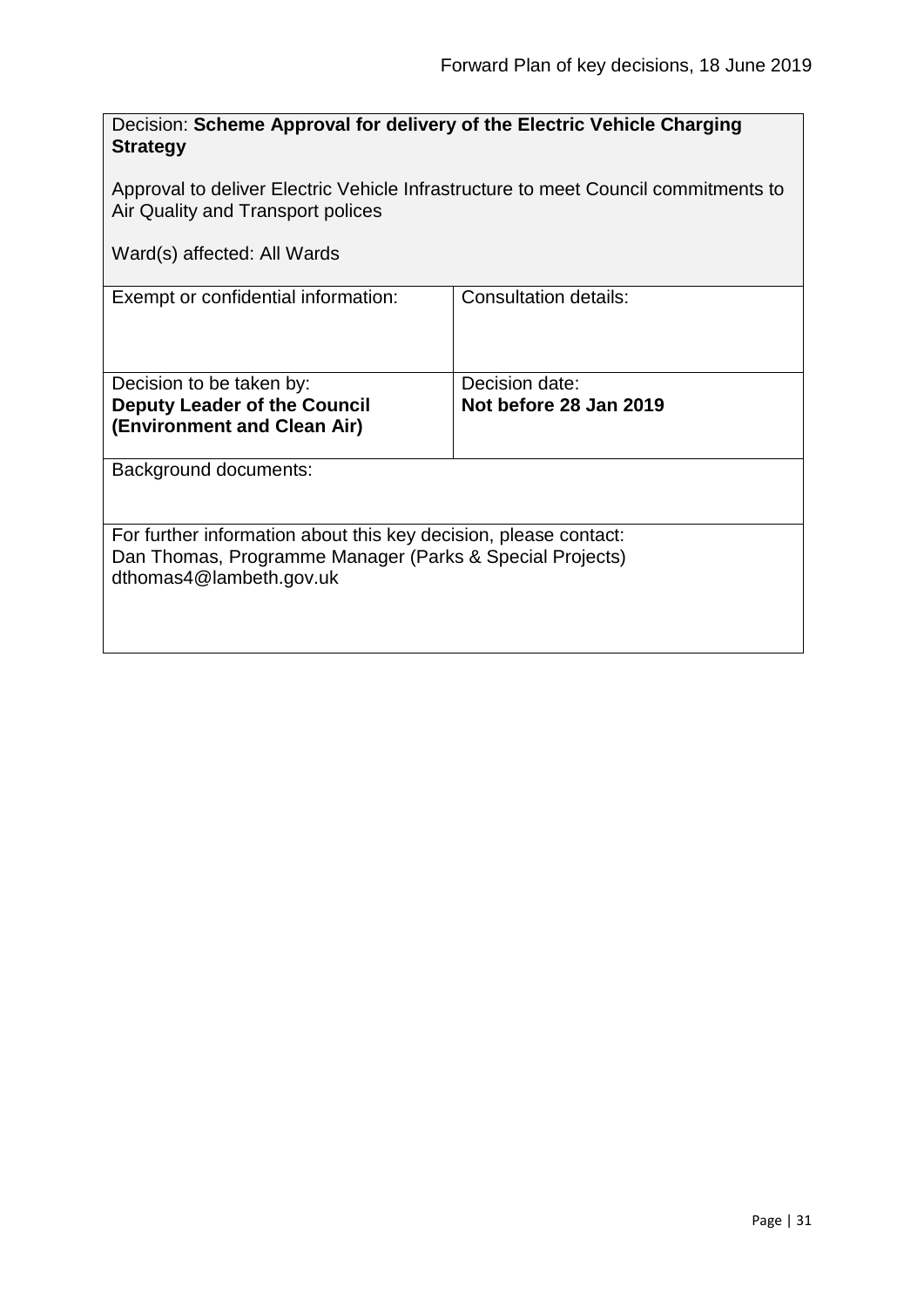<span id="page-31-0"></span>

| Decision: Lambeth Transport Strategy                                                                                                                                   |                       |  |
|------------------------------------------------------------------------------------------------------------------------------------------------------------------------|-----------------------|--|
| Approval of Lambeth Transport Strategy and Implementation Plan.                                                                                                        |                       |  |
| Ward(s) affected: All Wards                                                                                                                                            |                       |  |
| Exempt or confidential information:                                                                                                                                    | Consultation details: |  |
|                                                                                                                                                                        |                       |  |
| Decision to be taken by:<br><b>Deputy Leader of the Council</b>                                                                                                        | Decision date:        |  |
| (Environment and Clean Air)                                                                                                                                            | Not before 9 Apr 2019 |  |
| Background documents:                                                                                                                                                  |                       |  |
|                                                                                                                                                                        |                       |  |
| For further information about this key decision, please contact:<br>Simon Phillips, Transport Manager - Planning, Transport & Development<br>SPhillips2@lambeth.gov.uk |                       |  |
|                                                                                                                                                                        |                       |  |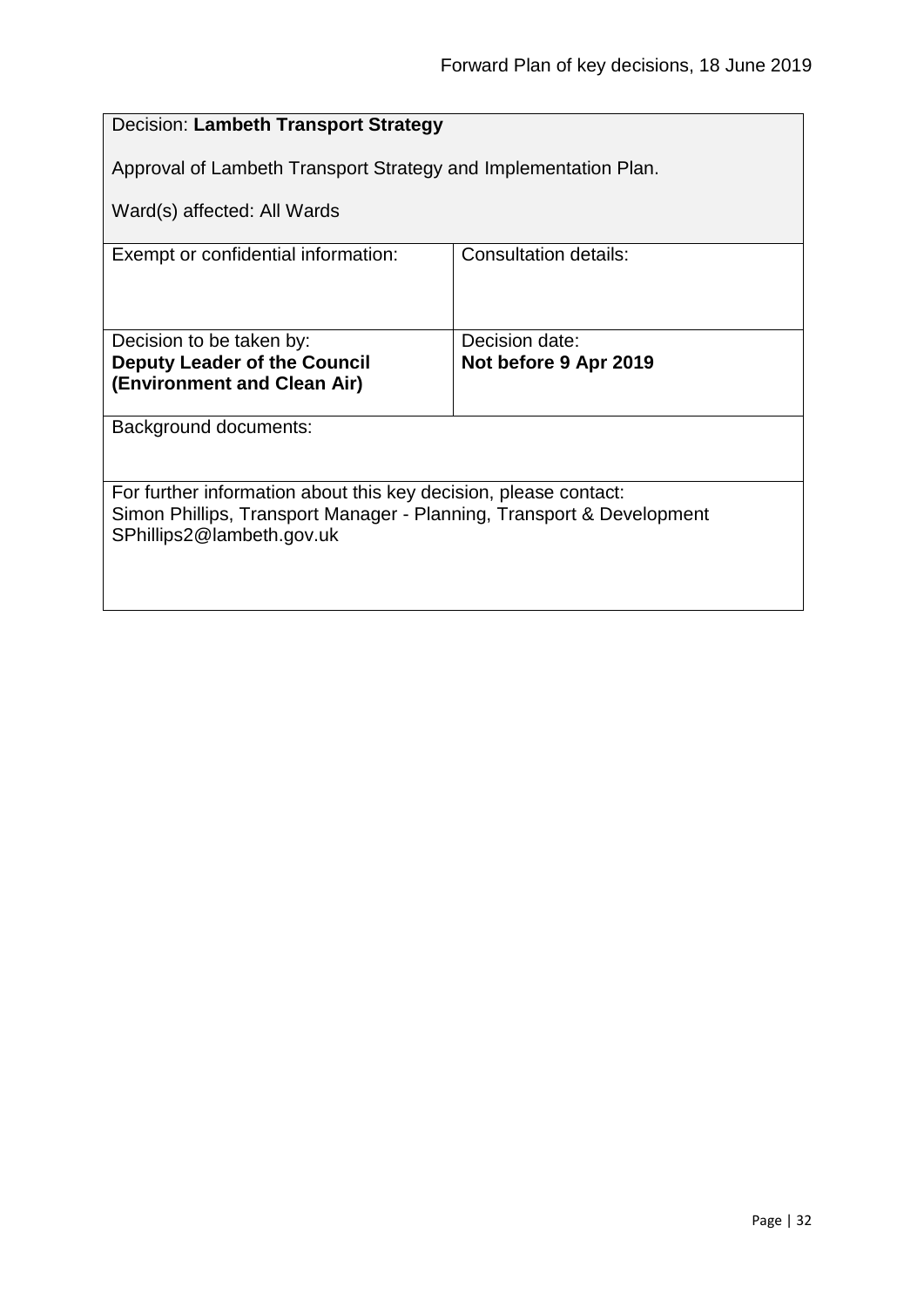#### <span id="page-32-0"></span>Decision: **Highways Improvement Programme 2019-22**

To approve the use of £7.5million Strategic CIL and S106 funding for the Highways Improvement Programme in 2019/20 to continue to deliver essential planned maintenance to Lambeth's highway asset.

To agree the 2019/20 Highways Improvement Programme.

To agree a capital pipeline investment provision of £15m in Lambeth's highway asset over 2020/21 and 2021/22, which is forecast to be sufficient to maintain its current rate of dilapidation.

| Exempt or confidential information:                              | Consultation details:  |
|------------------------------------------------------------------|------------------------|
| Decision to be taken by:                                         | Decision date:         |
| <b>Deputy Leader of the Council</b>                              | Not before 17 May 2019 |
|                                                                  |                        |
| (Environment and Clean Air)                                      |                        |
| Background documents:                                            |                        |
|                                                                  |                        |
| For further information about this key decision, please contact: |                        |
| Theresa Greene, Environment Project Manager                      |                        |
| tgreene@lambeth.gov.uk                                           |                        |
|                                                                  |                        |
|                                                                  |                        |
|                                                                  |                        |
|                                                                  |                        |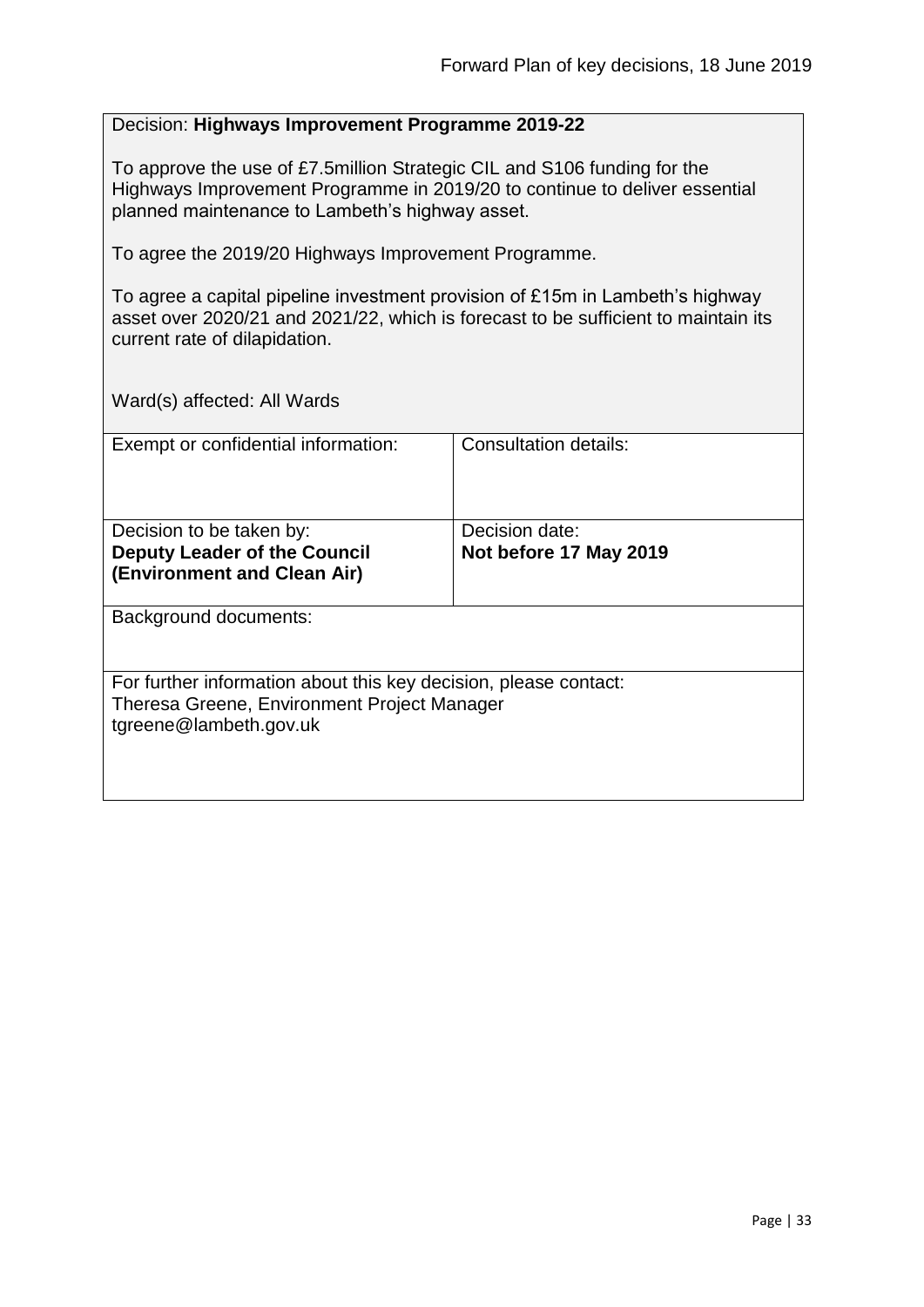#### <span id="page-33-0"></span>Decision: **RE:FIT Energy Efficiency Programme for Schools**

The Mayor of London has developed an initiative to assist London schools to retrofit their existing buildings with energy saving measures, thereby reducing carbon emissions and achieving substantial cost savings. The programme is targeting at least 200 London schools, including maintained schools, eligible academy trusts and independent schools charitable trusts, to enable significant financial investment to improve energy efficiency whilst also improving the environment for pupils and staff.

The RE:FIT programme provides a commercial model for public bodies to implement energy efficiency and building integrated improvements to their buildings achieving substantial guaranteed energy savings and reducing carbon emissions.

Surveys have been undertaken at Lambeth schools and energy efficiency measures have been identified to the value of £927,975. It is proposed that the council takes out an interest free loan from Salix to fund these works. The guaranteed savings that schools make from incurring lower energy costs will be used to pay back the loan with no net cost to the schools or to the council.

| Exempt or confidential information:                                                                                     | <b>Consultation details:</b>            |
|-------------------------------------------------------------------------------------------------------------------------|-----------------------------------------|
| Decision to be taken by:<br><b>Deputy Leader of the Council</b><br>(Environment and Clean Air)                          | Decision date:<br>Not before 2 Jul 2019 |
| Background documents:                                                                                                   |                                         |
| For further information about this key decision, please contact:<br><b>Matthew Browning</b><br>mbrowning@lambeth.gov.uk |                                         |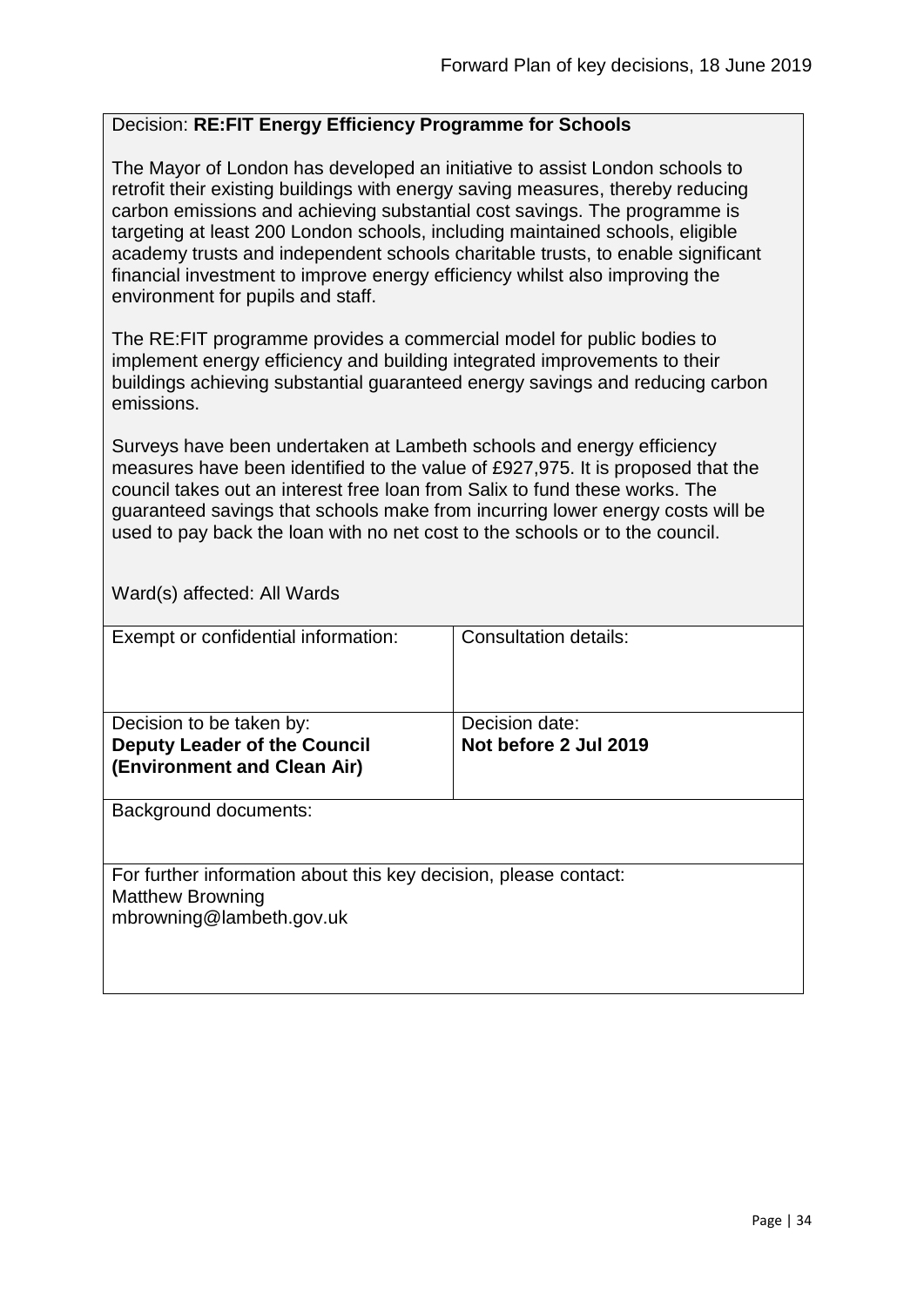### <span id="page-34-0"></span>Decision: **One Oracle Contract Extension** To extend the existing One Oracle support arrangements by a further 2 years. This is necessary to ensure that the Council can maintain its obligations of Paying people, Paying suppliers and Collecting Debt. Ward(s) affected: All Wards Exempt or confidential information: Consultation details: Decision to be taken by: **Cabinet Member for Finance and Performance** Decision date: **Not before 31 Mar 2016** Background documents: For further information about this key decision, please contact: Jason Martin, Programme Manager, Business Transformation JMartin@lambeth.gov.uk Olive Morris House - 2nd Floor Tel: 020 7926 6244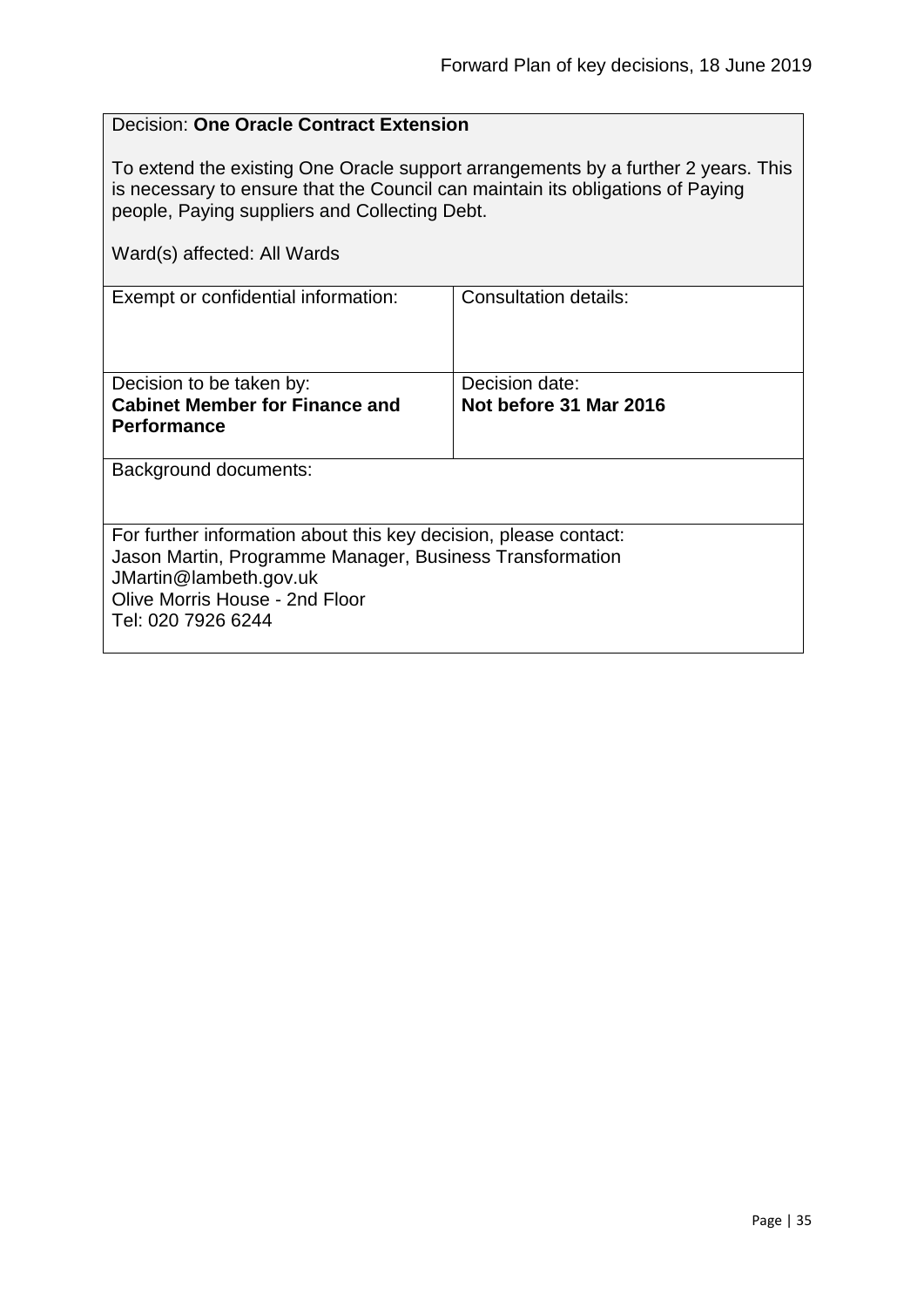<span id="page-35-0"></span>

| Decision: Upper Norwood Joint Library                                                                                                                                    |                                          |  |
|--------------------------------------------------------------------------------------------------------------------------------------------------------------------------|------------------------------------------|--|
| To grant a 25 year lease to Upper Norwood Library Trust at a peppercorn rent                                                                                             |                                          |  |
| Ward(s) affected: Gipsy Hill                                                                                                                                             |                                          |  |
| Exempt or confidential information:                                                                                                                                      | Consultation details:                    |  |
|                                                                                                                                                                          |                                          |  |
| Decision to be taken by:<br><b>Cabinet Member for Finance and</b>                                                                                                        | Decision date:<br>Not before 17 Jul 2017 |  |
| <b>Performance</b>                                                                                                                                                       |                                          |  |
| Background documents:                                                                                                                                                    |                                          |  |
|                                                                                                                                                                          |                                          |  |
| For further information about this key decision, please contact:<br>Yvonne Hardy, Assistant Head - Directorates, Valuation and Strategic Assets<br>yhardy@lambeth.gov.uk |                                          |  |
| Tel: 0207 926 2984                                                                                                                                                       |                                          |  |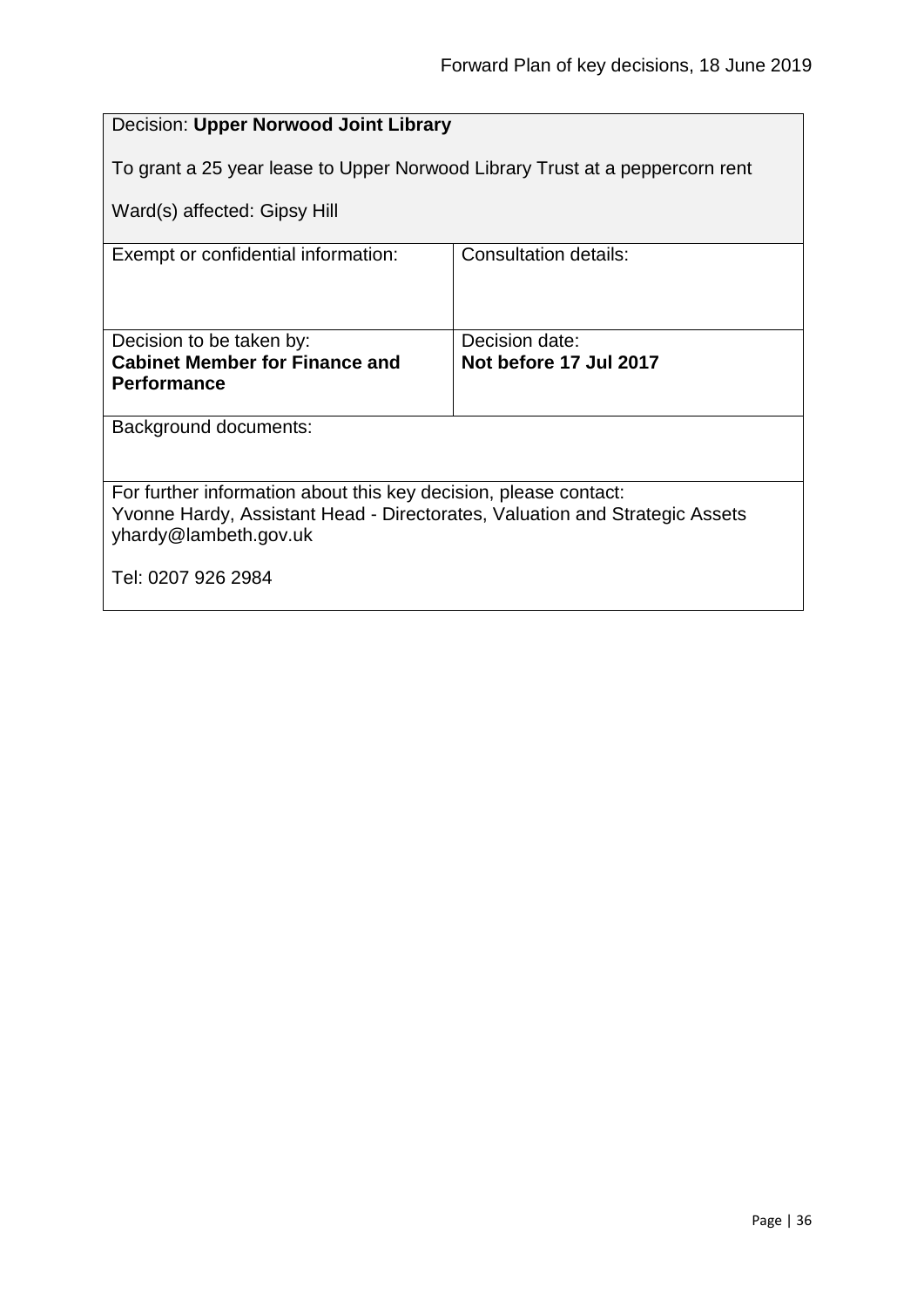# Decision: **Server, Storage and Associated Services Contract**

To award new contract for Server, Storage and Associated Services for Lambeth. The Council has an existing investment programme for upgrading server and storage hardware. The key outcome will be to derive value and create a route to market and to support new Lambeth initiatives such as Organisational redesign and move to new Town hall/Civic Suite.

| Exempt or confidential information:<br>Part exempt<br>Information relating to the financial or<br>business affairs of any particular person<br>(including the authority holding that<br>information) | Consultation details:  |
|------------------------------------------------------------------------------------------------------------------------------------------------------------------------------------------------------|------------------------|
| Decision to be taken by:                                                                                                                                                                             | Decision date:         |
| <b>Cabinet Member for Finance and</b>                                                                                                                                                                | Not before 24 Jul 2017 |
| <b>Performance</b>                                                                                                                                                                                   |                        |
|                                                                                                                                                                                                      |                        |
|                                                                                                                                                                                                      |                        |
| Background documents:                                                                                                                                                                                |                        |
|                                                                                                                                                                                                      |                        |
| For further information about this key decision, please contact:                                                                                                                                     |                        |
| Neeraj Mittra, Senior ICT Officer Contract Management, Business Transformation                                                                                                                       |                        |
| NMittra@lambeth.gov.uk                                                                                                                                                                               |                        |
|                                                                                                                                                                                                      |                        |
|                                                                                                                                                                                                      |                        |
| Tel: 020 7926 9274                                                                                                                                                                                   |                        |
|                                                                                                                                                                                                      |                        |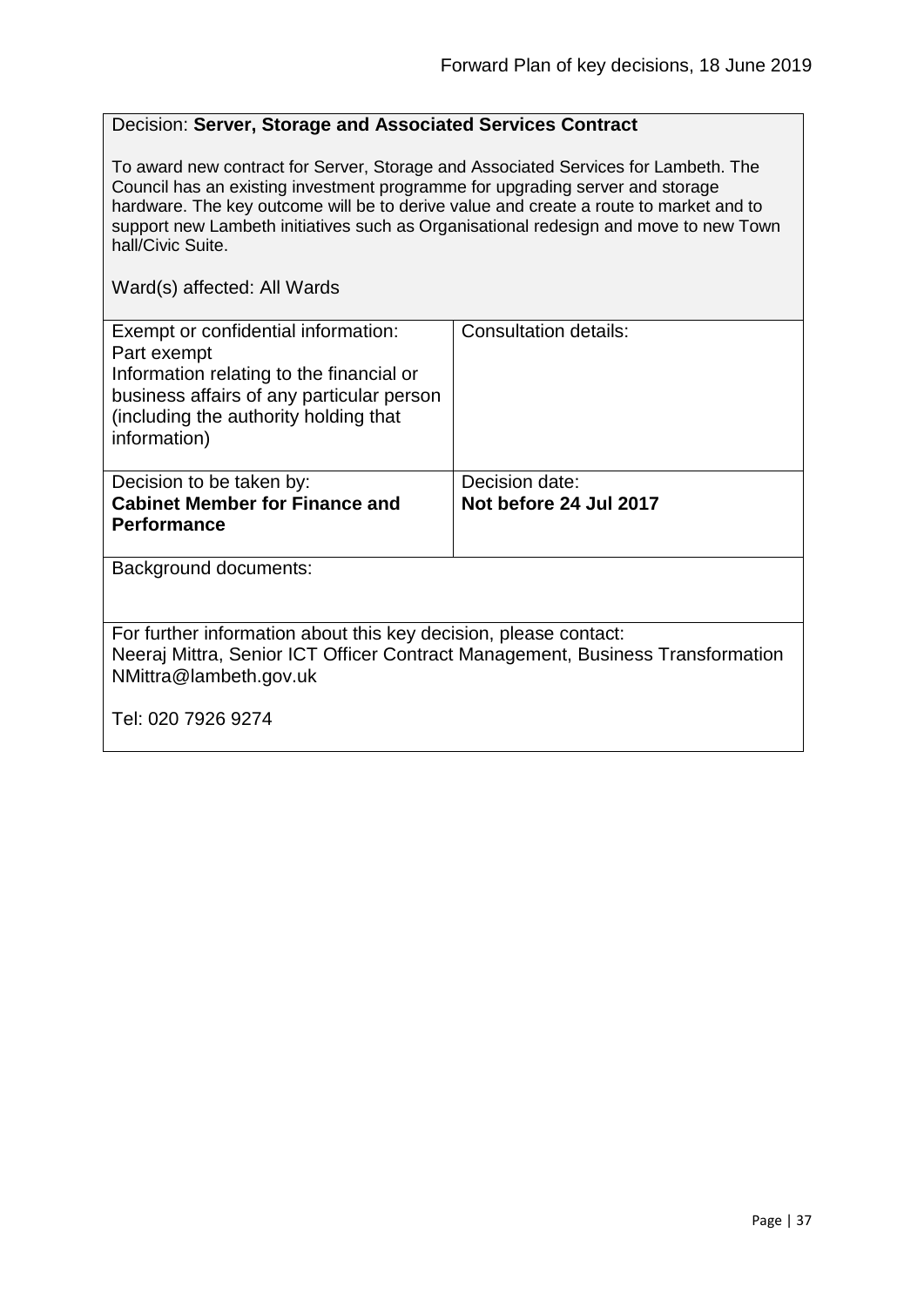| Decision: Temporary Accommodation - Modular Construction on Council |  |
|---------------------------------------------------------------------|--|
| <b>Owned Hostel Sites</b>                                           |  |

To approve investment of £3,000,000 for the construction of Temporary Accommodation modular type units on two council owned hostel sites for the purpose of providing temporary accommodation to homeless households.

Ward(s) affected: Gipsy Hill; Streatham South

| Exempt or confidential information:                              | Consultation details:  |
|------------------------------------------------------------------|------------------------|
| Decision to be taken by:                                         | Decision date:         |
| <b>Cabinet Member for Finance and</b>                            | Not before 31 Jul 2017 |
| <b>Performance</b>                                               |                        |
|                                                                  |                        |
|                                                                  |                        |
| Background documents:                                            |                        |
| For further information about this key decision, please contact: |                        |
| Mandy Green, Assistant Director, Homes and Communities           |                        |
| mgreen3@lambeth.gov.uk                                           |                        |
|                                                                  |                        |
| Tel: 02079267020                                                 |                        |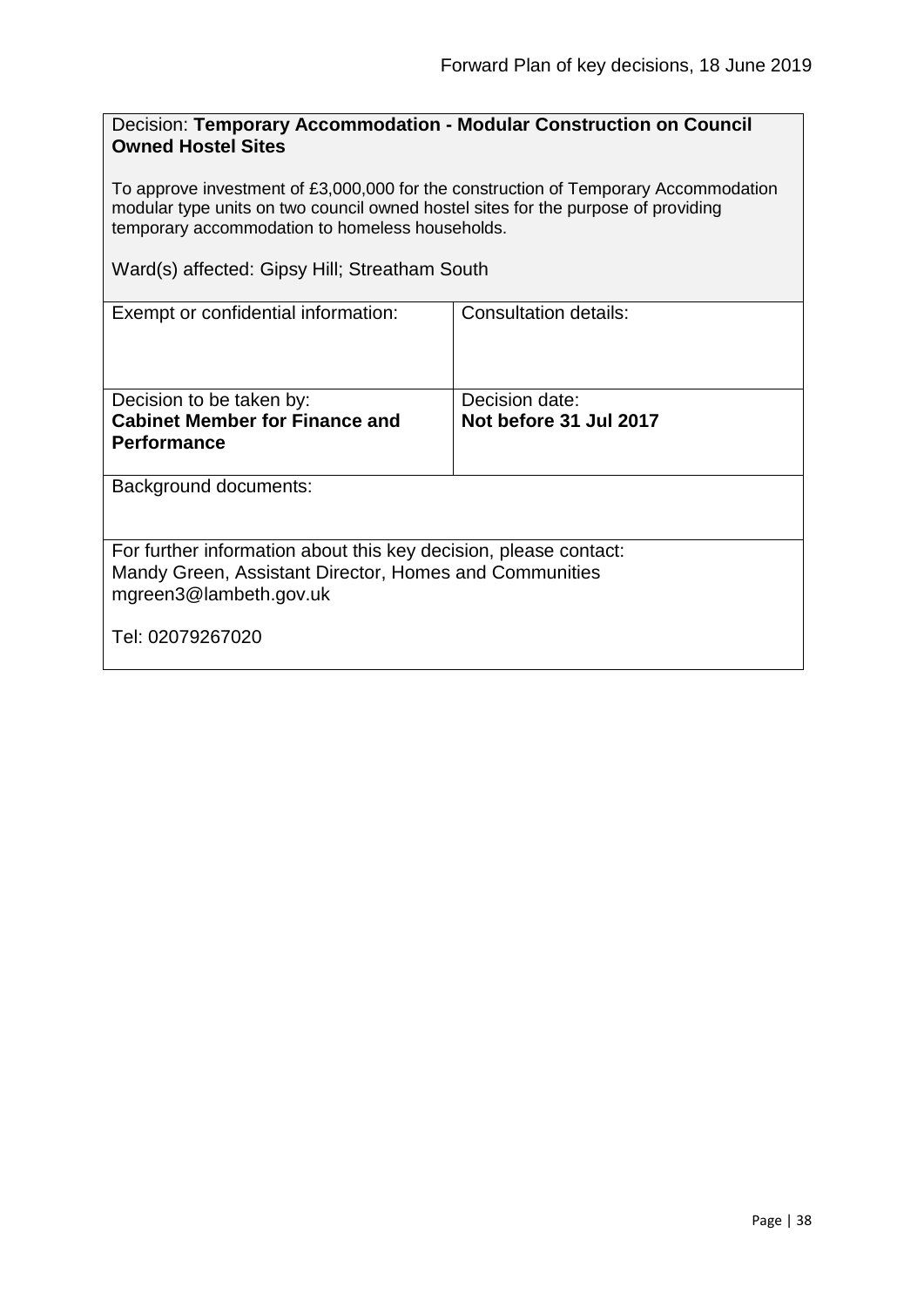# Decision: **Managed Print Service for Multifunctional Devices**

To provide printing and copying services to enable the organisation to meet its requirements for print and copying.

| Exempt or confidential information:                               | <b>Consultation details:</b> |
|-------------------------------------------------------------------|------------------------------|
|                                                                   |                              |
| Decision to be taken by:<br><b>Cabinet Member for Finance and</b> | Decision date:               |
| <b>Performance</b>                                                | 3 Sep 2019                   |
| Background documents:                                             |                              |
|                                                                   |                              |
| For further information about this key decision, please contact:  |                              |
|                                                                   |                              |
|                                                                   |                              |
|                                                                   |                              |
|                                                                   |                              |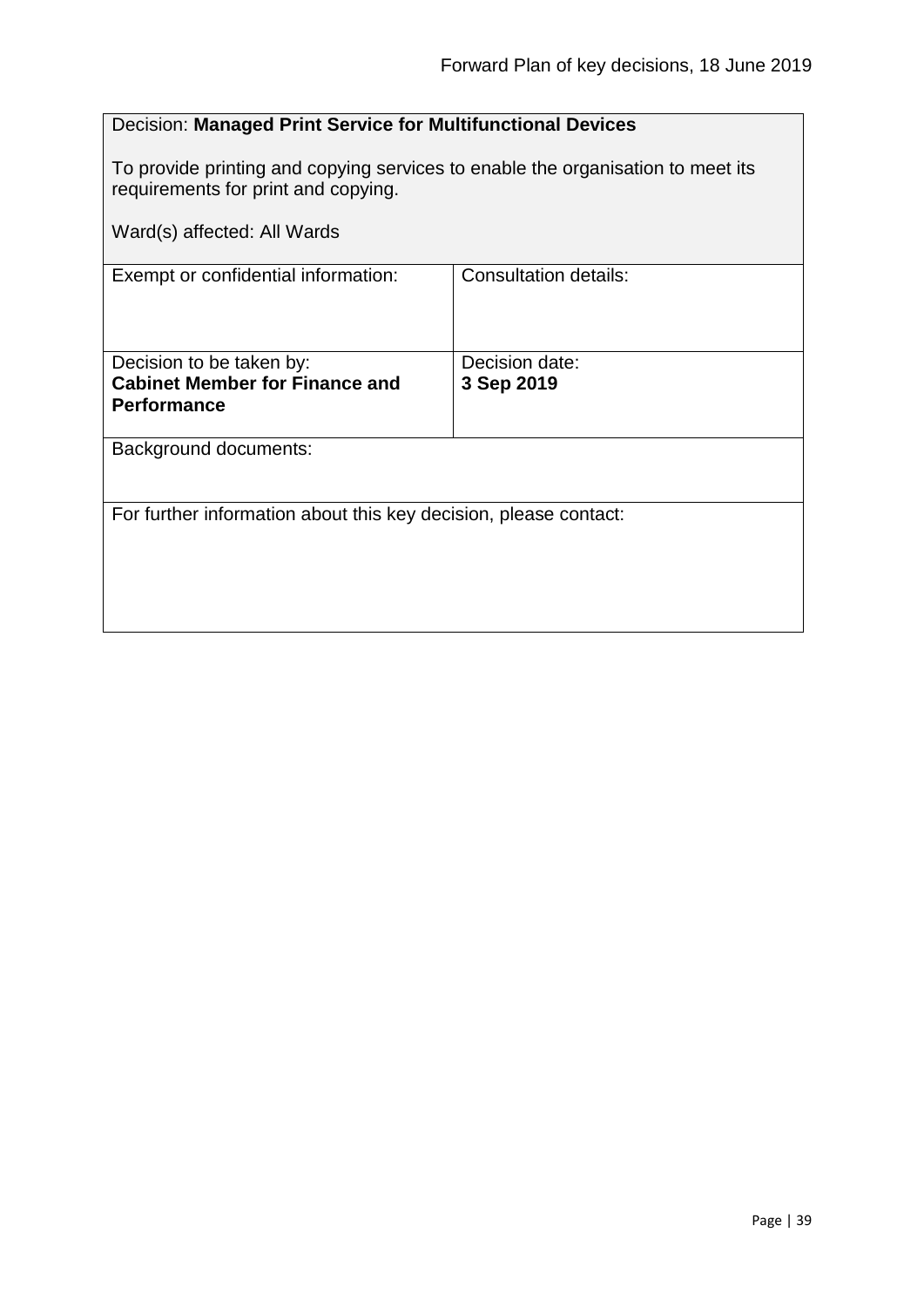#### Decision: **Implementation of enforcement in respect of 'Letting Agents & Property Management Businesses – Duty of Letting Agents to Publicise Fees' and associated fines regime**

Authorisation from Cabinet (or from the relevant Cabinet Member under the Delegated Decision process) is required for:

• The implementation and enforcement of non-compliance with the relevant legislation under the Consumer Rights Act 2015 as it applies to 'Letting Agents & Property Management Businesses – Duty of Letting Agents to Publicise Fees', including the issuing of penalties/ fines;

• The delegation of this responsibility to the Director of Environment, with day to day enforcement undertaken by officers in the Trading Standards team in accordance with the existing authorisations in the Council's constitution;

• The setting of the monetary penalty for non-compliance at the statutory maximum of £5,000;

• Agreement that the Director of Environment can reduce the level of monetary penalty to be imposed at his discretion in a case where representations are received, if there are extenuating or good reasons for doing so;

• Agreement that the Director of Environment can delegate the day to day responsibility for determining the level of monetary penalty to the Consumer Protection Manager in cases where representations are received in respect of noncompliance with the Order if there are extenuating or good reasons for doing so; • Amendment to the in-year and subsequent years' fees and charges regime in the Council's Budget and Policy Framework

The Council has a legal duty to enforce the requirements of Chapter 3, Part 3 of the Consumer Rights Act 2015.

| Exempt or confidential information:                                                                                                                                                                              | Consultation details:                    |
|------------------------------------------------------------------------------------------------------------------------------------------------------------------------------------------------------------------|------------------------------------------|
| Decision to be taken by:<br><b>Cabinet Member for Finance and</b><br><b>Performance</b>                                                                                                                          | Decision date:<br>Not before 22 Oct 2018 |
| Background documents:                                                                                                                                                                                            |                                          |
| For further information about this key decision, please contact:<br>Nicole Terrieux, Public Protection and Regulatory Service<br>NTerrieux@lambeth.gov.uk<br>Lambeth Civic Centre, SW2 1EG<br>Tel: 020 7926 1234 |                                          |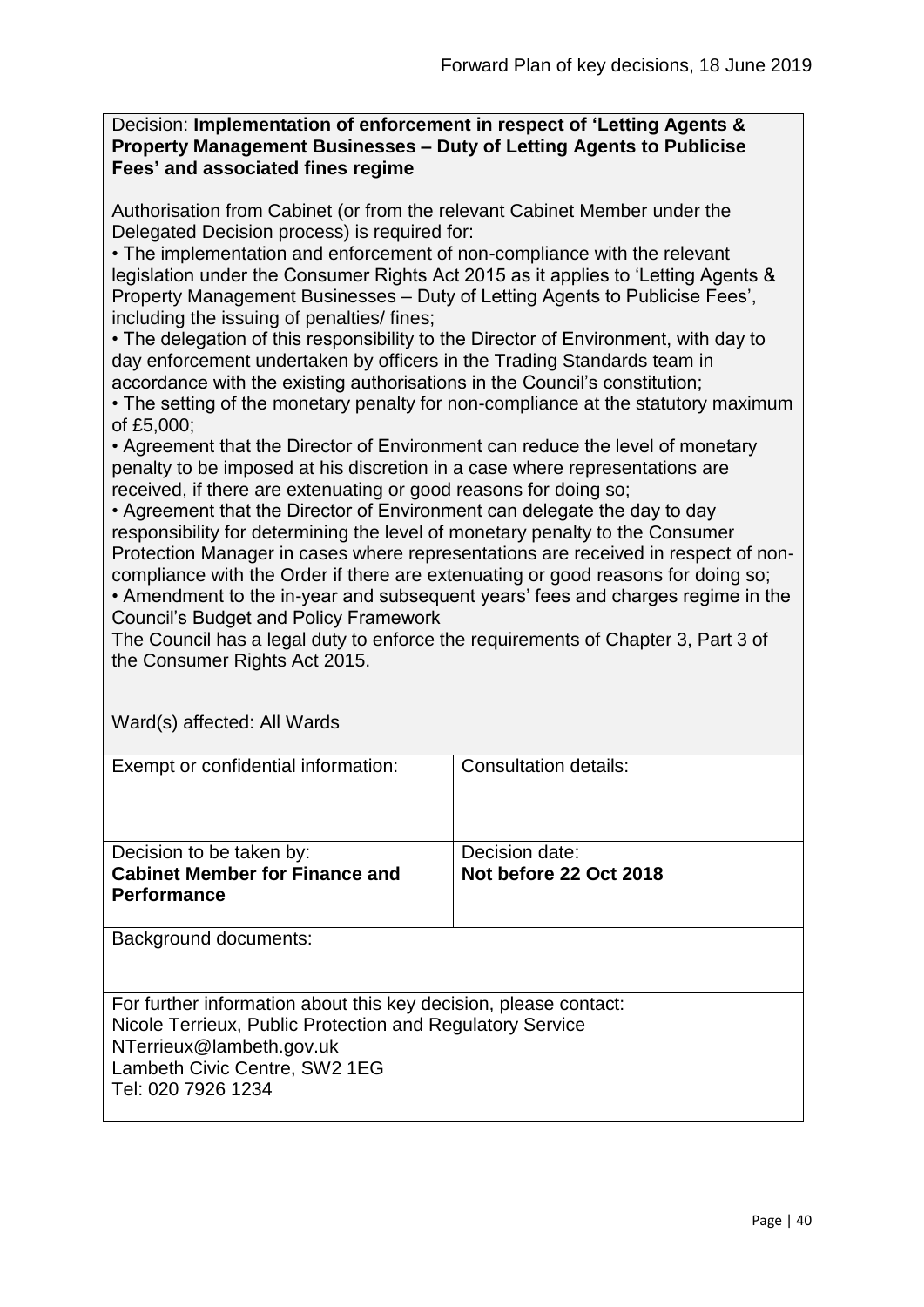Decision: **Implementation of enforcement in respect of 'The Redress Schemes for Lettings Agency Work and Property Management Work (Requirement to Belong to a Scheme etc.) (England) Order 2014' and associated fines regime**

Authorisation from Cabinet (or from the relevant Cabinet Member under the Delegated Decision process) is required for:

• The implementation and enforcement of non-compliance with: 'The Redress Schemes for Lettings Agency Work and Property Management Work

(Requirement to Belong to a Scheme etc.) (England) Order 2014';

• The delegation of this responsibility to the Director of Environment, with day to day enforcement undertaken by officers in the Trading Standards team in accordance with the existing authorisations in the Council's constitution;

• The setting of the monetary penalty for non-compliance at the statutory maximum of £5,000;

• Agreement that the Director of Environment can reduce the level of monetary penalty to be imposed at his discretion in a case where representations are received,

• To authorise the Director of Environment to delegate the day to day responsibility for determining the level of monetary penalty to the Consumer Protection Manager in cases where representations are received in respect of non-compliance with the Order if there are extenuating or good reasons for doing so;

• Agreement that a 50% discount is introduced for early payment of any penalty notice issued in respect of the order;

• Amendment to the in-year and subsequent years' fees and charges regime in the Council's Budget and Policy Framework

The Council has a legal duty to enforce the requirements of Chapter 3, Parts 6 and 7 of the Consumer Rights Act 2015.

| Exempt or confidential information:                                                                                                                                                                              | Consultation details:  |
|------------------------------------------------------------------------------------------------------------------------------------------------------------------------------------------------------------------|------------------------|
| Decision to be taken by:                                                                                                                                                                                         | Decision date:         |
| <b>Cabinet Member for Finance and</b>                                                                                                                                                                            | Not before 22 Oct 2018 |
|                                                                                                                                                                                                                  |                        |
| <b>Performance</b>                                                                                                                                                                                               |                        |
|                                                                                                                                                                                                                  |                        |
| Background documents:                                                                                                                                                                                            |                        |
| For further information about this key decision, please contact:<br>Nicole Terrieux, Public Protection and Regulatory Service<br>NTerrieux@lambeth.gov.uk<br>Lambeth Civic Centre, SW2 1EG<br>Tel: 020 7926 1234 |                        |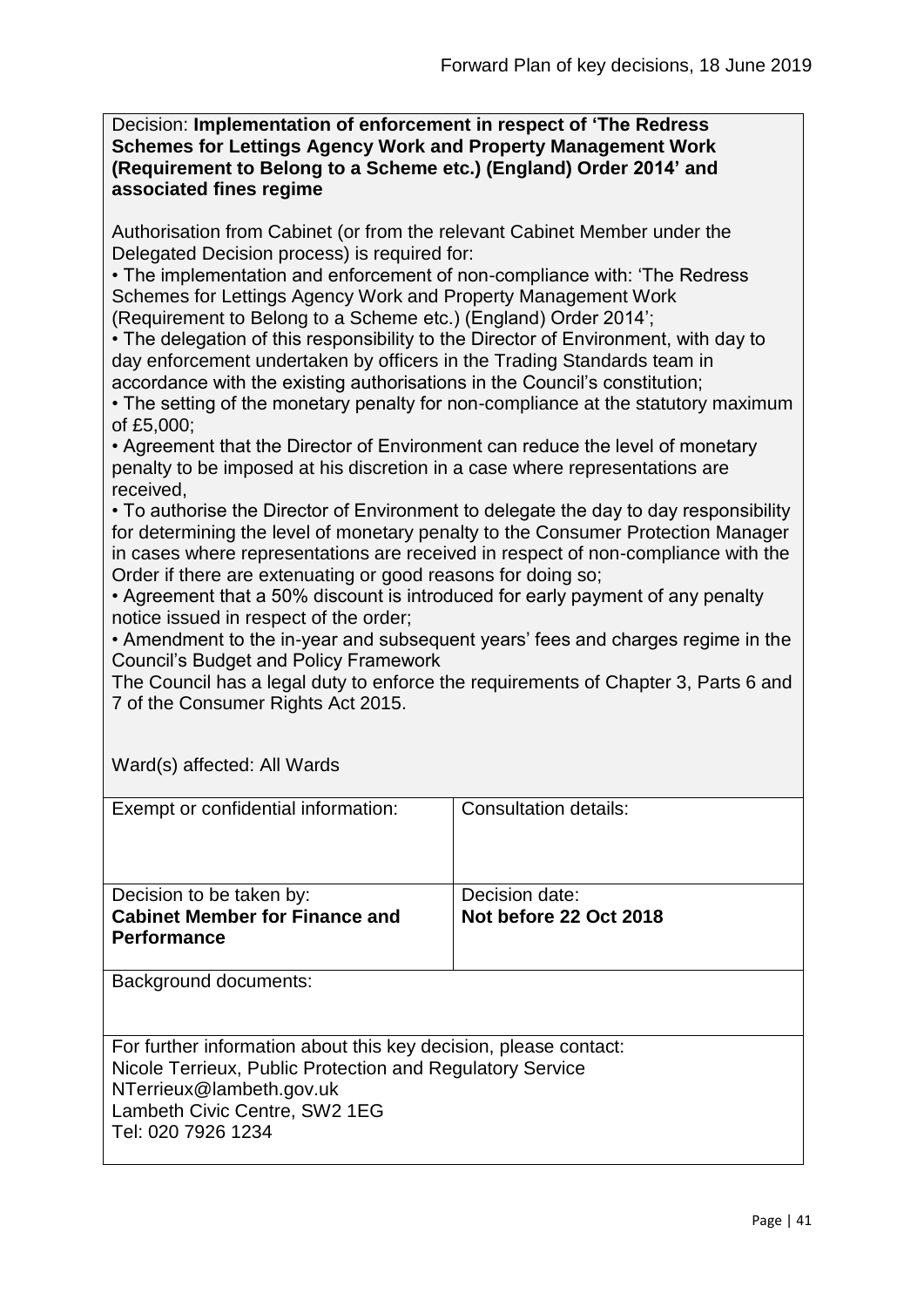| Decision: Additional penalty schemes administered and enforced by Public<br>Protection and Regulatory Services: 2018-19 and subsequent years                                                                     |                                          |
|------------------------------------------------------------------------------------------------------------------------------------------------------------------------------------------------------------------|------------------------------------------|
| Ward(s) affected: All Wards                                                                                                                                                                                      |                                          |
| Exempt or confidential information:                                                                                                                                                                              | Consultation details:                    |
| Decision to be taken by:<br><b>Cabinet Member for Finance and</b><br><b>Performance</b>                                                                                                                          | Decision date:<br>Not before 29 Oct 2018 |
| <b>Background documents:</b>                                                                                                                                                                                     |                                          |
| For further information about this key decision, please contact:<br>Nicole Terrieux, Public Protection and Regulatory Service<br>NTerrieux@lambeth.gov.uk<br>Lambeth Civic Centre, SW2 1EG<br>Tel: 020 7926 1234 |                                          |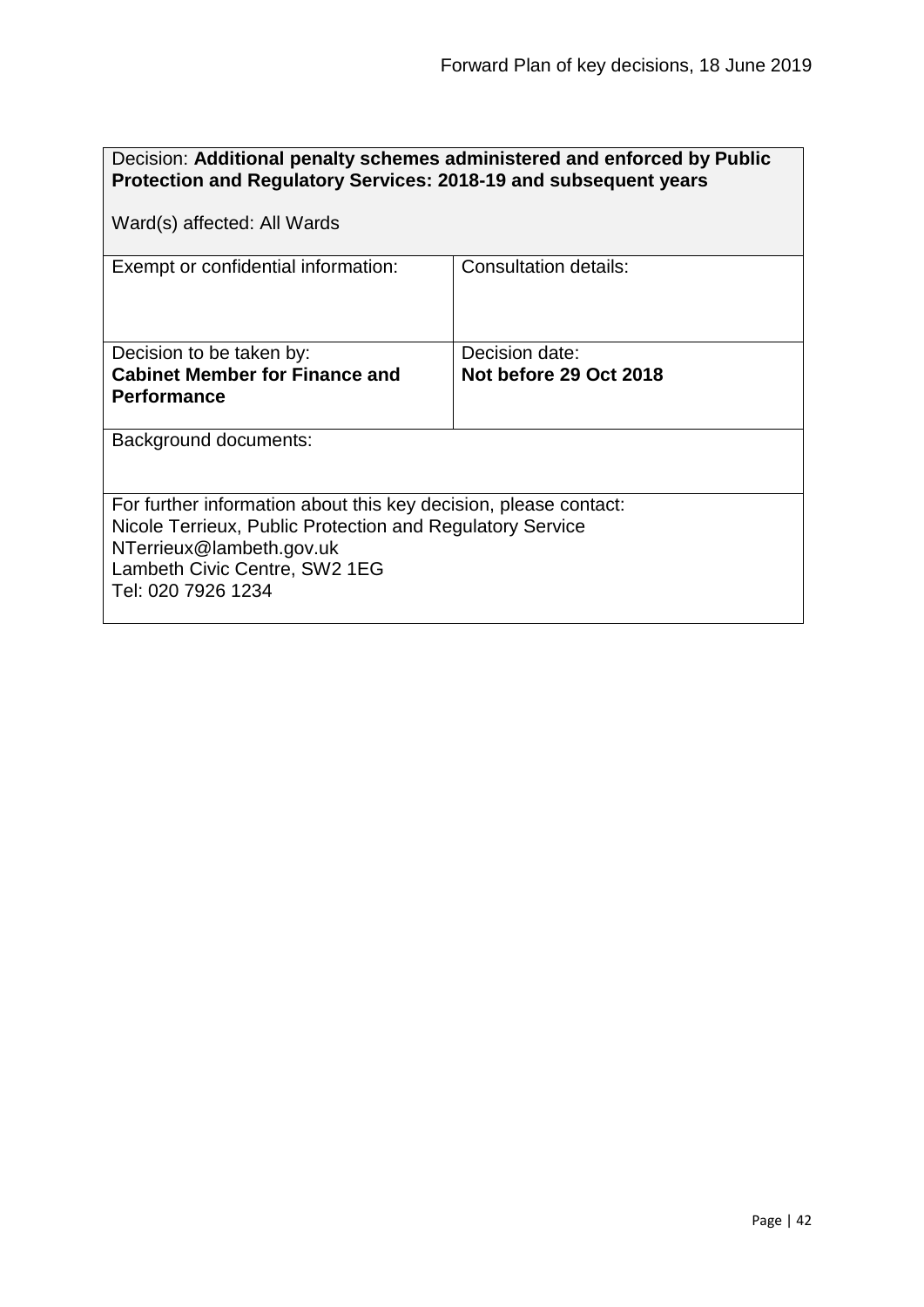# Decision: **Land Acquisition in the Camberwell Area**

Agree funding for the acquisition of a building in the Camberwell Area. The acquisition is critical to providing continuity of service and cost savings to the General Fund. The final terms of the deal are to be delegated to the Director of Finance & Property and the Head of Strategic Assets, in consultation with the relevant Cabinet Members.

Ward(s) affected: Herne Hill

| Exempt or confidential information:                                                                                                                                                             | Consultation details:  |
|-------------------------------------------------------------------------------------------------------------------------------------------------------------------------------------------------|------------------------|
| Decision to be taken by:                                                                                                                                                                        | Decision date:         |
| <b>Cabinet Member for Finance and</b>                                                                                                                                                           | Not before 26 Feb 2019 |
|                                                                                                                                                                                                 |                        |
| <b>Performance</b>                                                                                                                                                                              |                        |
|                                                                                                                                                                                                 |                        |
| Background documents:                                                                                                                                                                           |                        |
| For further information about this key decision, please contact:<br>Sophie Linton, Head of Valuation and Strategic Property Services<br>SLinton@lambeth.gov.uk<br>2nd Floor, Olive Morris House |                        |
| Tel: 020 7926 6954                                                                                                                                                                              |                        |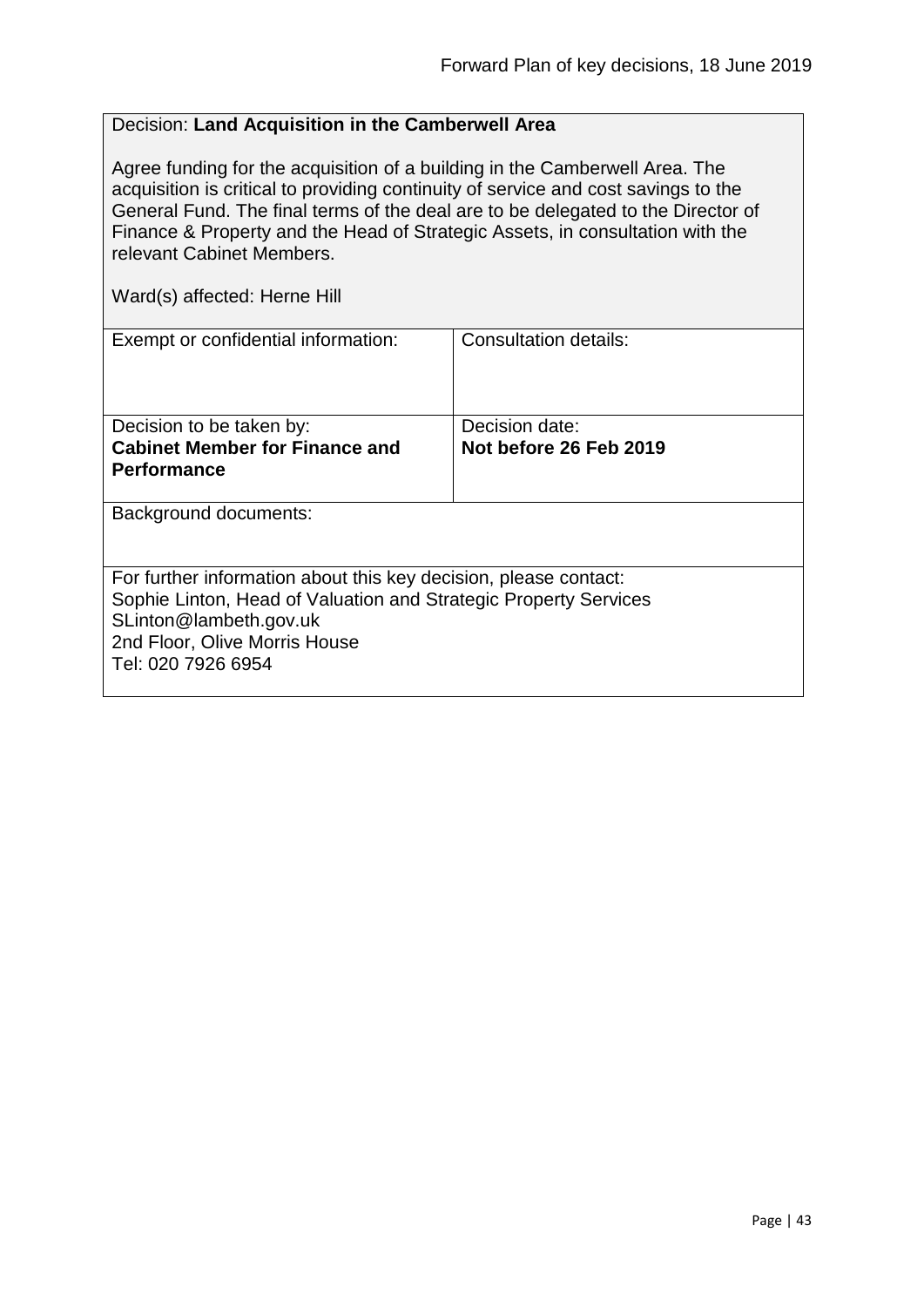| Decision: Proposed long term letting of Phoenix House to a commercial<br>entity                                                                                                                                       |                                         |  |
|-----------------------------------------------------------------------------------------------------------------------------------------------------------------------------------------------------------------------|-----------------------------------------|--|
| To approve the proposed transaction, which remains subject to contract and<br>Cabinet Member decision, for the letting of up to 20 years to an occupier of<br>Phoenix.                                                |                                         |  |
| Ward(s) affected: Prince's                                                                                                                                                                                            |                                         |  |
| Exempt or confidential information:                                                                                                                                                                                   | <b>Consultation details:</b>            |  |
| Decision to be taken by:<br><b>Cabinet Member for Finance and</b><br><b>Performance</b>                                                                                                                               | Decision date:<br>Not before 5 Jun 2019 |  |
| Background documents:                                                                                                                                                                                                 |                                         |  |
| For further information about this key decision, please contact:<br>Sophie Linton, Head of Valuation and Strategic Property Services<br>SLinton@lambeth.gov.uk<br>2nd Floor, Olive Morris House<br>Tel: 020 7926 6954 |                                         |  |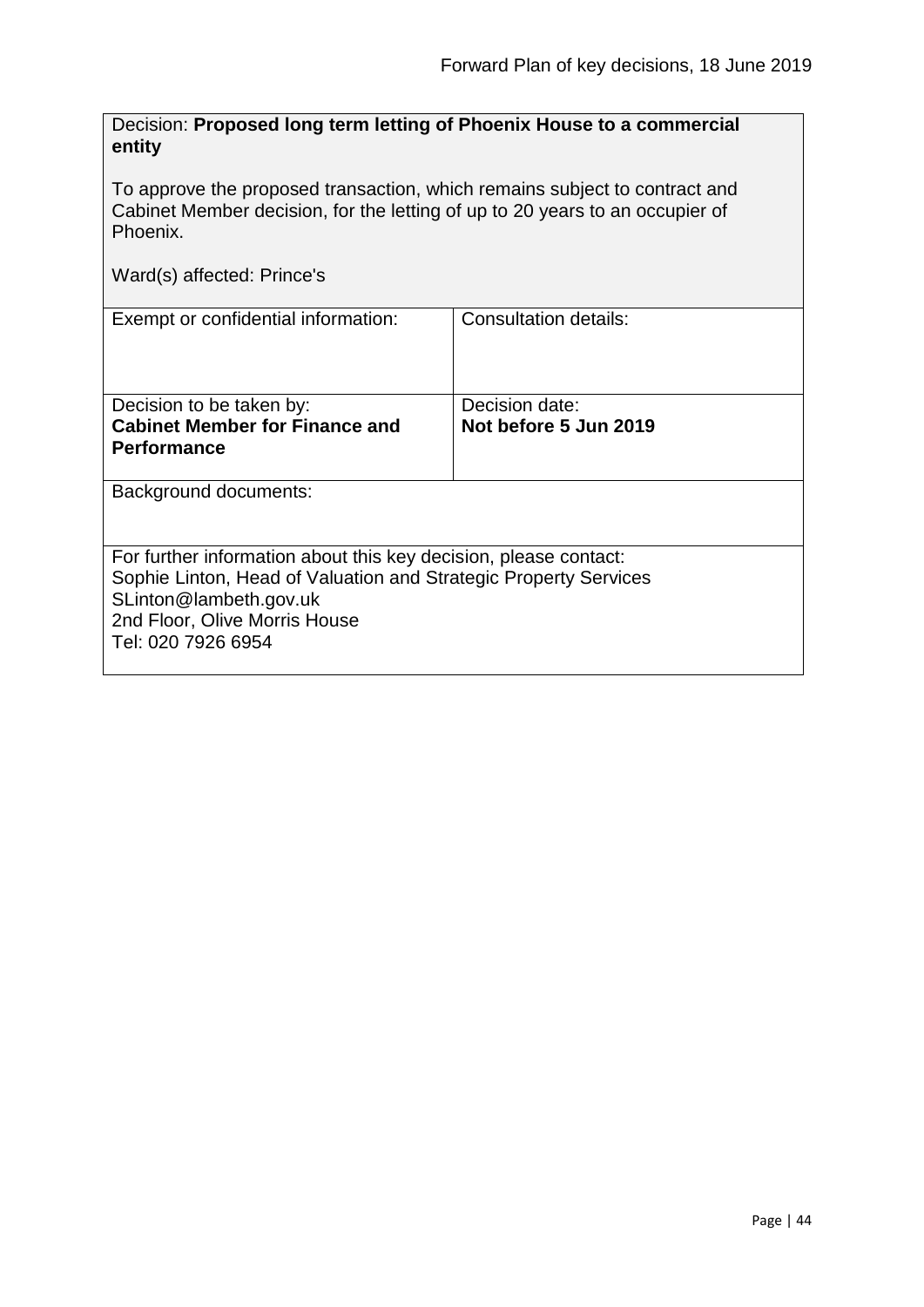| Decision: London Counter Fraud Hub                                                                                                |                                         |  |
|-----------------------------------------------------------------------------------------------------------------------------------|-----------------------------------------|--|
| To procure the services of the London Counter Fraud Hub which allows the<br>sharing of data across London in order to find fraud. |                                         |  |
| Ward(s) affected: All Wards                                                                                                       |                                         |  |
| Exempt or confidential information:                                                                                               | Consultation details:                   |  |
| Decision to be taken by:<br><b>Cabinet Member for Finance and</b><br><b>Performance</b>                                           | Decision date:<br>Not before 2 Jul 2019 |  |
| Background documents:                                                                                                             |                                         |  |
| For further information about this key decision, please contact:<br>Michael O'Reilly<br>moreilly2@lambeth.gov.uk                  |                                         |  |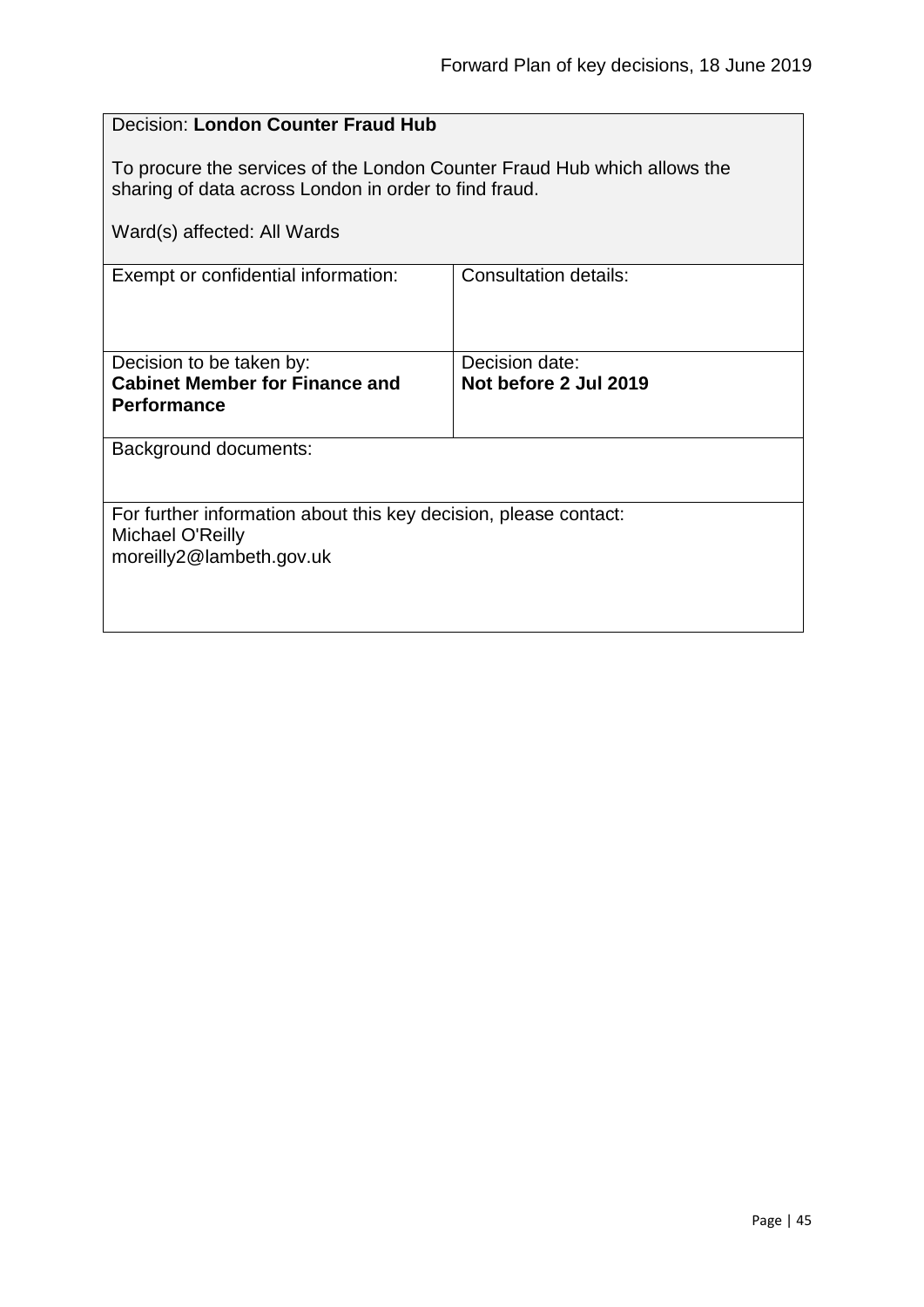|                                                                                                                                                                                                                    | Decision: Year 2 of ICT Services five-year infrastructure investment strategy |  |
|--------------------------------------------------------------------------------------------------------------------------------------------------------------------------------------------------------------------|-------------------------------------------------------------------------------|--|
| Proposed investment of £1.502m for Year 2 of ICT five year capital investment<br>strategy (2018-2023) to refresh systems, security and equipment as they reach<br>end of life and migrate from existing contracts. |                                                                               |  |
| Ward(s) affected: All Wards                                                                                                                                                                                        |                                                                               |  |
| Exempt or confidential information:                                                                                                                                                                                | <b>Consultation details:</b>                                                  |  |
| Decision to be taken by:<br><b>Cabinet Member for Finance and</b>                                                                                                                                                  | Decision date:<br>Not before 2 Jul 2019                                       |  |
| <b>Performance</b>                                                                                                                                                                                                 |                                                                               |  |
| Background documents:                                                                                                                                                                                              |                                                                               |  |
| For further information about this key decision, please contact:<br><b>Garry Jamieson</b><br>GJamieson@lambeth.gov.uk                                                                                              |                                                                               |  |
|                                                                                                                                                                                                                    |                                                                               |  |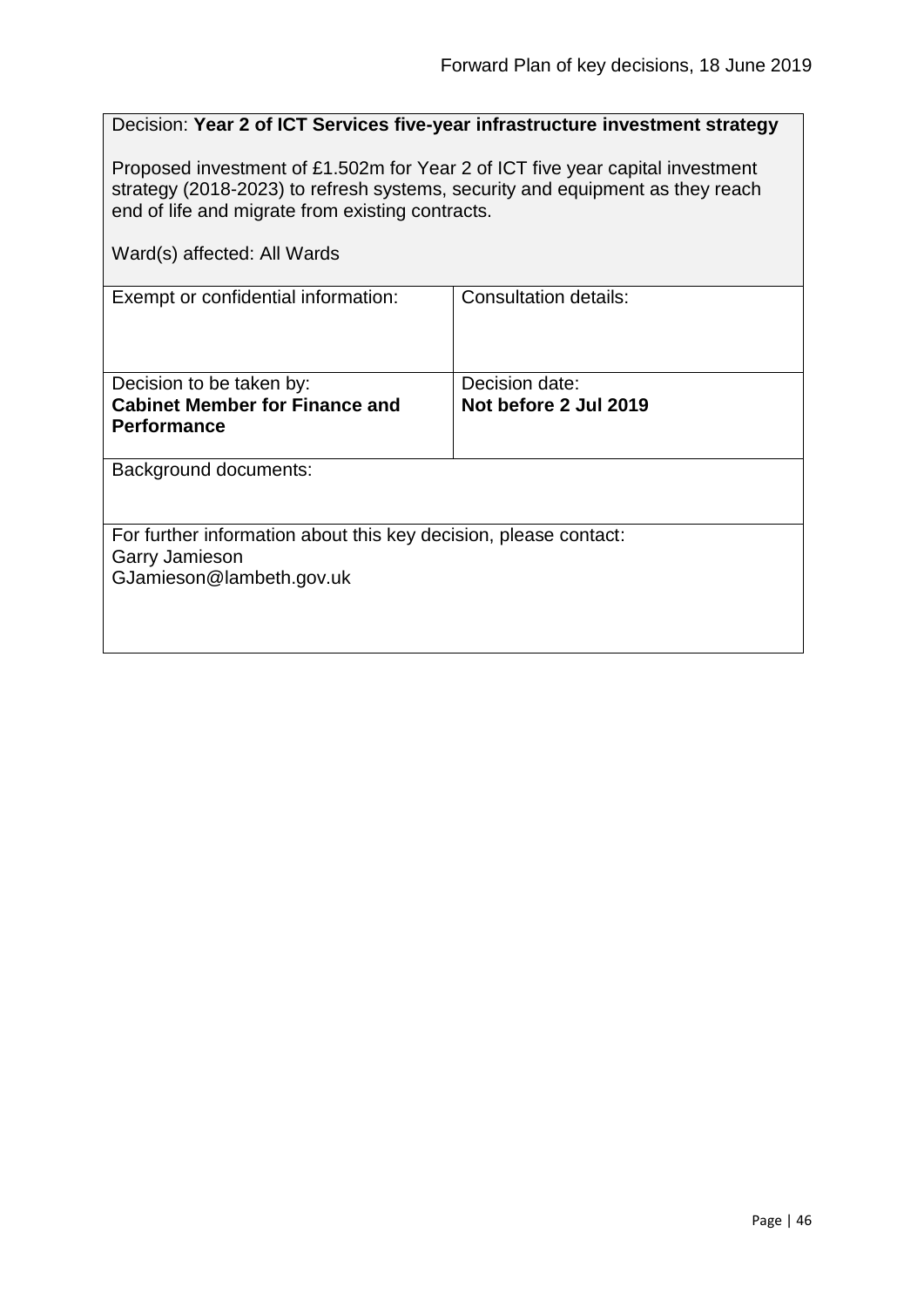# Decision: **Subject Access Requests End to End Service**

Procurement of an end to end scanning and production service for subject access requests in connection with the IICSA inquiry

| Ward(s) affected: All Wards                                                                                                                                                                     |                                         |
|-------------------------------------------------------------------------------------------------------------------------------------------------------------------------------------------------|-----------------------------------------|
| Exempt or confidential information:                                                                                                                                                             | Consultation details:                   |
| Decision to be taken by:<br><b>Cabinet Member for Finance and</b><br><b>Performance</b>                                                                                                         | Decision date:<br>Not before 9 Jul 2019 |
| Background documents:                                                                                                                                                                           |                                         |
| For further information about this key decision, please contact:<br>Alison McKane, Director of Legal and Governance<br>AMcKane@lambeth.gov.uk<br>7th Floor, Phoenix House<br>Tel: 020 7926 2353 |                                         |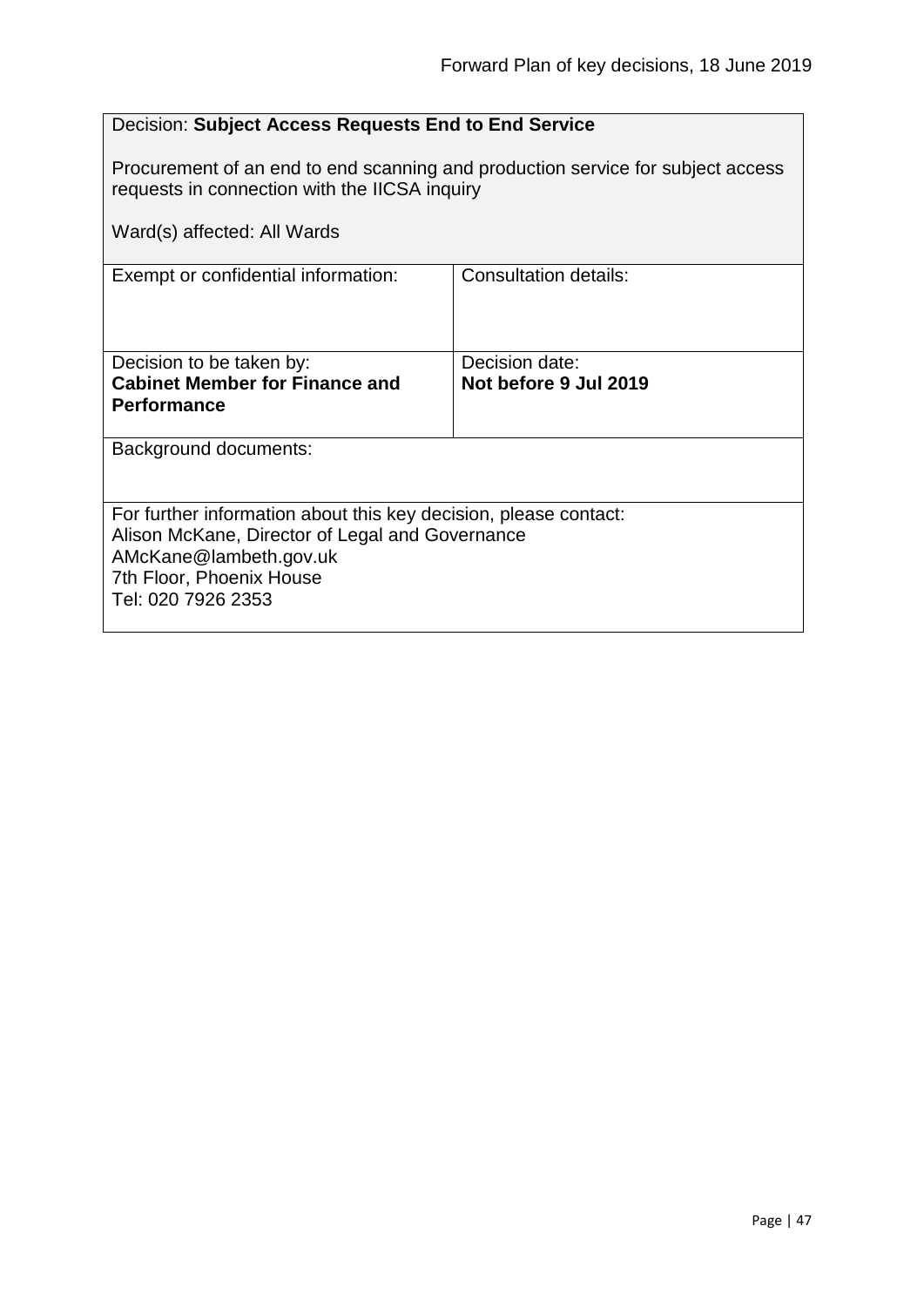# Decision: **The Nine Elms Vauxhall Development Business Case**

The approval of £1.986m from s106/Community Infrastructure Levy in Nine Elms Vauxhall for 2017/18.

Ward(s) affected: Oval; Stockwell

| Exempt or confidential information:                                                                                                                       | <b>Consultation details:</b> |  |
|-----------------------------------------------------------------------------------------------------------------------------------------------------------|------------------------------|--|
| Decision to be taken by:                                                                                                                                  | Decision date:               |  |
| <b>Cabinet Member for Health and Adult</b><br><b>Social Care</b>                                                                                          | Not before 12 Dec 2016       |  |
| Background documents:                                                                                                                                     |                              |  |
| For further information about this key decision, please contact:<br>Moira McGrath, Director of Strategy and Commissioning Adults<br>moira.mcgrath@nhs.net |                              |  |
| Tel: 0203 049 4481                                                                                                                                        |                              |  |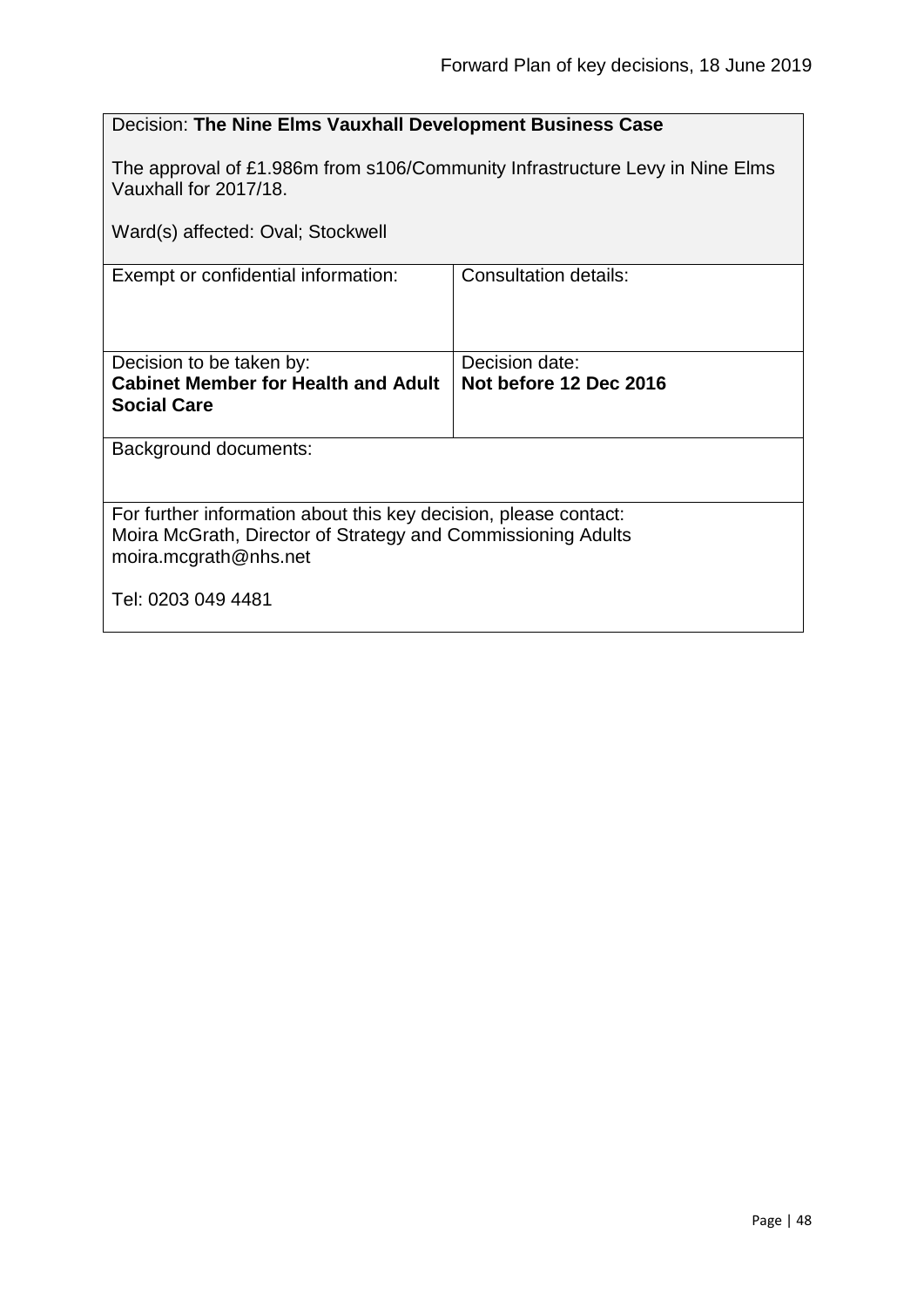#### Decision: **Gateway Mental Health Support Service**

This proposed decision is for a one-year block contract with one-year extension option to be awarded to Look Ahead Housing and Support Ltd. The contract award will be made under waiver. Look Ahead have submitted proposals to develop a mental health supported housing service which will offer support to people with complex needs.

This provision will be developed to support move on from Lambeth rehabilitation wards and residential care homes as part of the Integrated Personalised Support Alliance (IPSA) initiative

| Exempt or confidential information:                                                                                                                       | Consultation details:                    |
|-----------------------------------------------------------------------------------------------------------------------------------------------------------|------------------------------------------|
| Decision to be taken by:<br><b>Cabinet Member for Health and Adult</b><br><b>Social Care</b>                                                              | Decision date:<br>Not before 22 Aug 2016 |
| Background documents:                                                                                                                                     |                                          |
| For further information about this key decision, please contact:<br>Moira McGrath, Director of Strategy and Commissioning Adults<br>moira.mcgrath@nhs.net |                                          |
| Tel: 0203 049 4481                                                                                                                                        |                                          |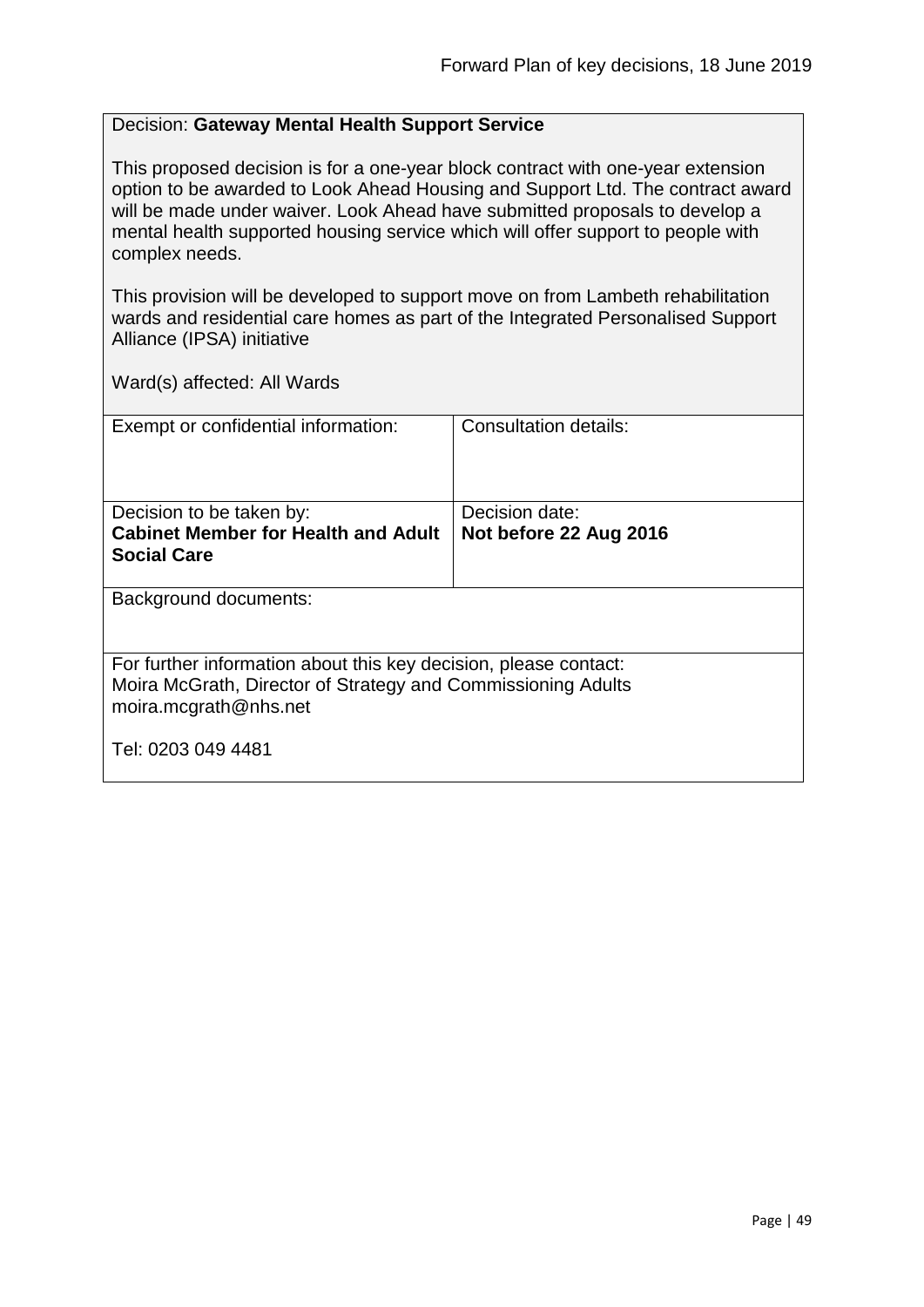# Decision: **Latch House offender service**

This decision will enable the Council to undertake a competitive tendering process to award the contract to provide the Latch House offender service from April 2018 onwards.

| Exempt or confidential information:                                                                                                                  | Consultation details:  |  |
|------------------------------------------------------------------------------------------------------------------------------------------------------|------------------------|--|
|                                                                                                                                                      |                        |  |
| Decision to be taken by:                                                                                                                             | Decision date:         |  |
| <b>Cabinet Member for Health and Adult</b><br><b>Social Care</b>                                                                                     | Not before 12 Feb 2018 |  |
|                                                                                                                                                      |                        |  |
| <b>Background documents:</b>                                                                                                                         |                        |  |
| For further information about this key decision, please contact:<br>Mandy Green, Assistant Director, Homes and Communities<br>mgreen3@lambeth.gov.uk |                        |  |
| Tel: 02079267020                                                                                                                                     |                        |  |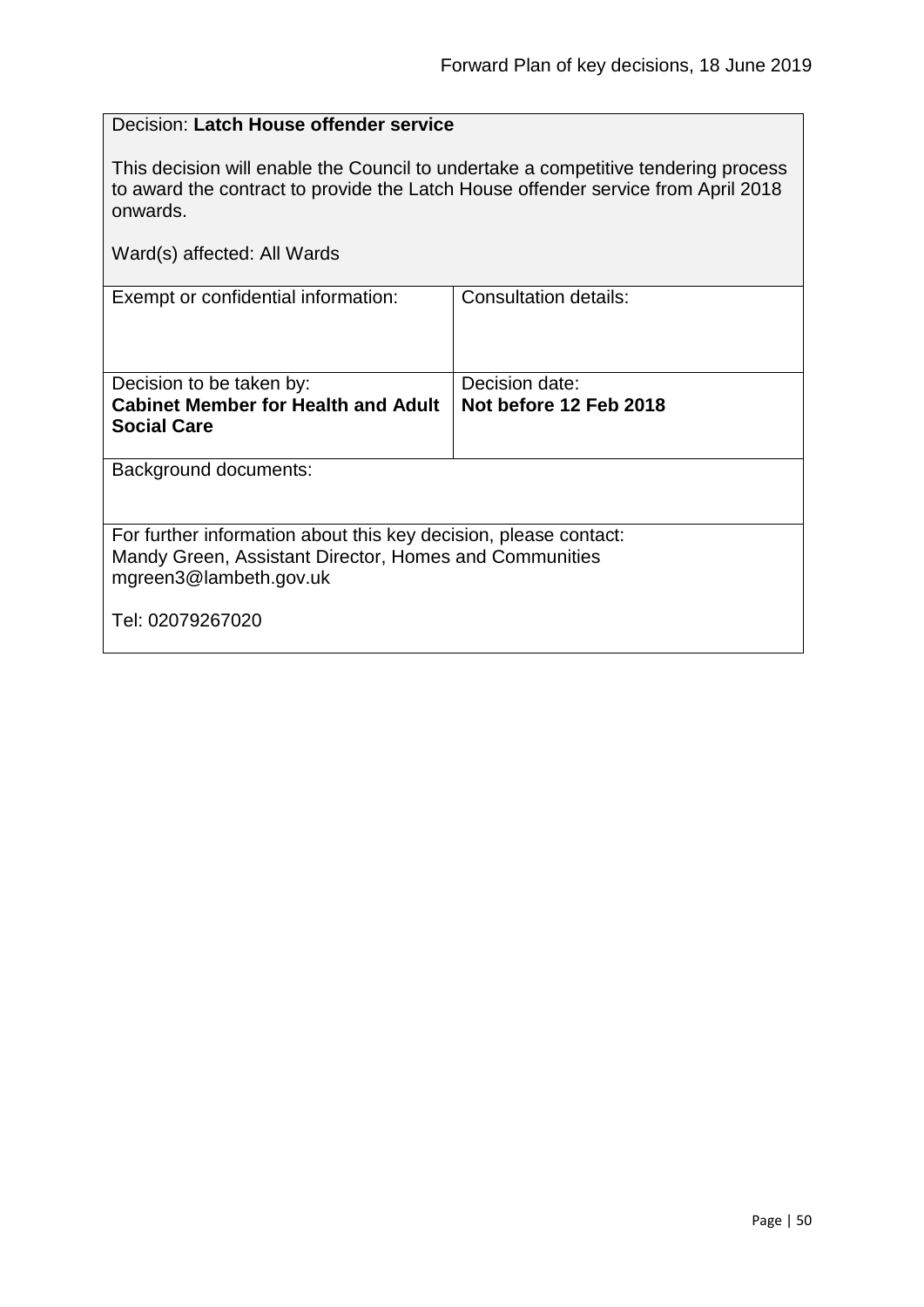#### Decision: **s75 partnership agreement with NHS Lambeth Clinical Commissioning Group**

Councils and Clinical Commissioning Groups are required under s75 of the NHS Act 2006 to have formal agreements in place that set out how they share resources and commission services. The proposed agreement will support integrated commissioning arrangements and the Living Well Network Alliance and will run from July 2018 to March 2025

| Exempt or confidential information:                                                                                                                       | Consultation details:                    |  |
|-----------------------------------------------------------------------------------------------------------------------------------------------------------|------------------------------------------|--|
| Decision to be taken by:<br><b>Cabinet Member for Health and Adult</b><br><b>Social Care</b>                                                              | Decision date:<br>Not before 11 Jun 2018 |  |
| Background documents:                                                                                                                                     |                                          |  |
| For further information about this key decision, please contact:<br>Moira McGrath, Director of Strategy and Commissioning Adults<br>moira.mcgrath@nhs.net |                                          |  |
| Tel: 0203 049 4481                                                                                                                                        |                                          |  |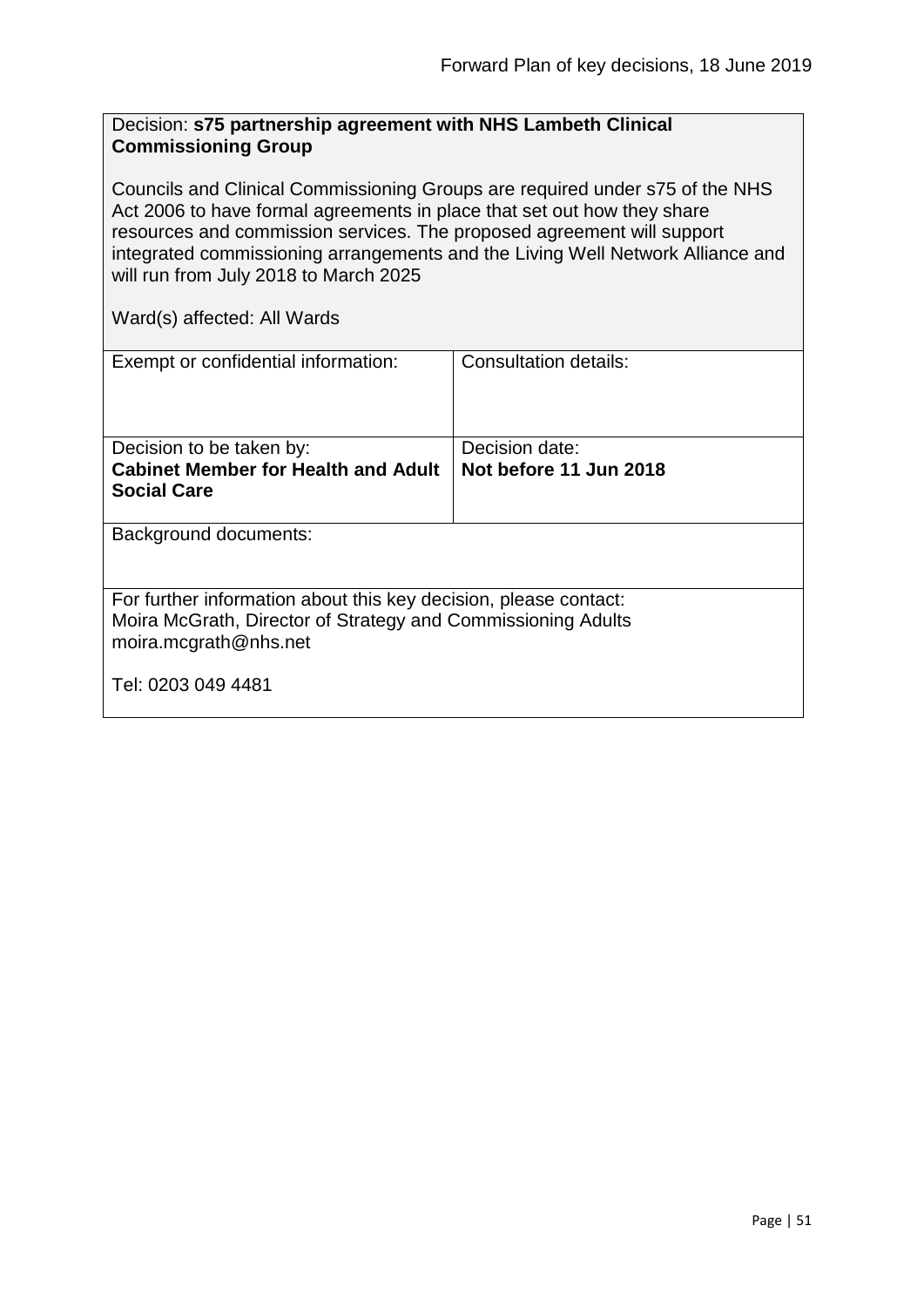Decision: **Careline24 Procurement of a new call handling, Supply, Installation and Maintenance service.**

Contract award for the provision of emergency call alarm call handling services Commissioning a new call monitoring and handling offer to be delivered by an external provider. This will enable us to upgrade from our current system which is outdated and not fit for future purpose. The provider will have the skills, experience and confidence to deal with as many alarm calls over the phone, thereby reducing the amount of home visits and referrals to emergency services.

This will contribute to our aim of a modernised, re-focussed and more cost efficient community alarm service for Lambeth residents.

| Exempt or confidential information:                                                                                                                                                                            | Consultation details: |
|----------------------------------------------------------------------------------------------------------------------------------------------------------------------------------------------------------------|-----------------------|
| Decision to be taken by:                                                                                                                                                                                       | Decision date:        |
| <b>Cabinet Member for Health and Adult</b>                                                                                                                                                                     | Not before 5 Jan 2019 |
| <b>Social Care</b>                                                                                                                                                                                             |                       |
|                                                                                                                                                                                                                |                       |
| Background documents:                                                                                                                                                                                          |                       |
| For further information about this key decision, please contact:<br>David Worrall, Senior Commissioning Manager, Health and Wellbeing<br>dworrall@lambeth.gov.uk<br><b>Phoenix House</b><br>Tel: 020 7926 9978 |                       |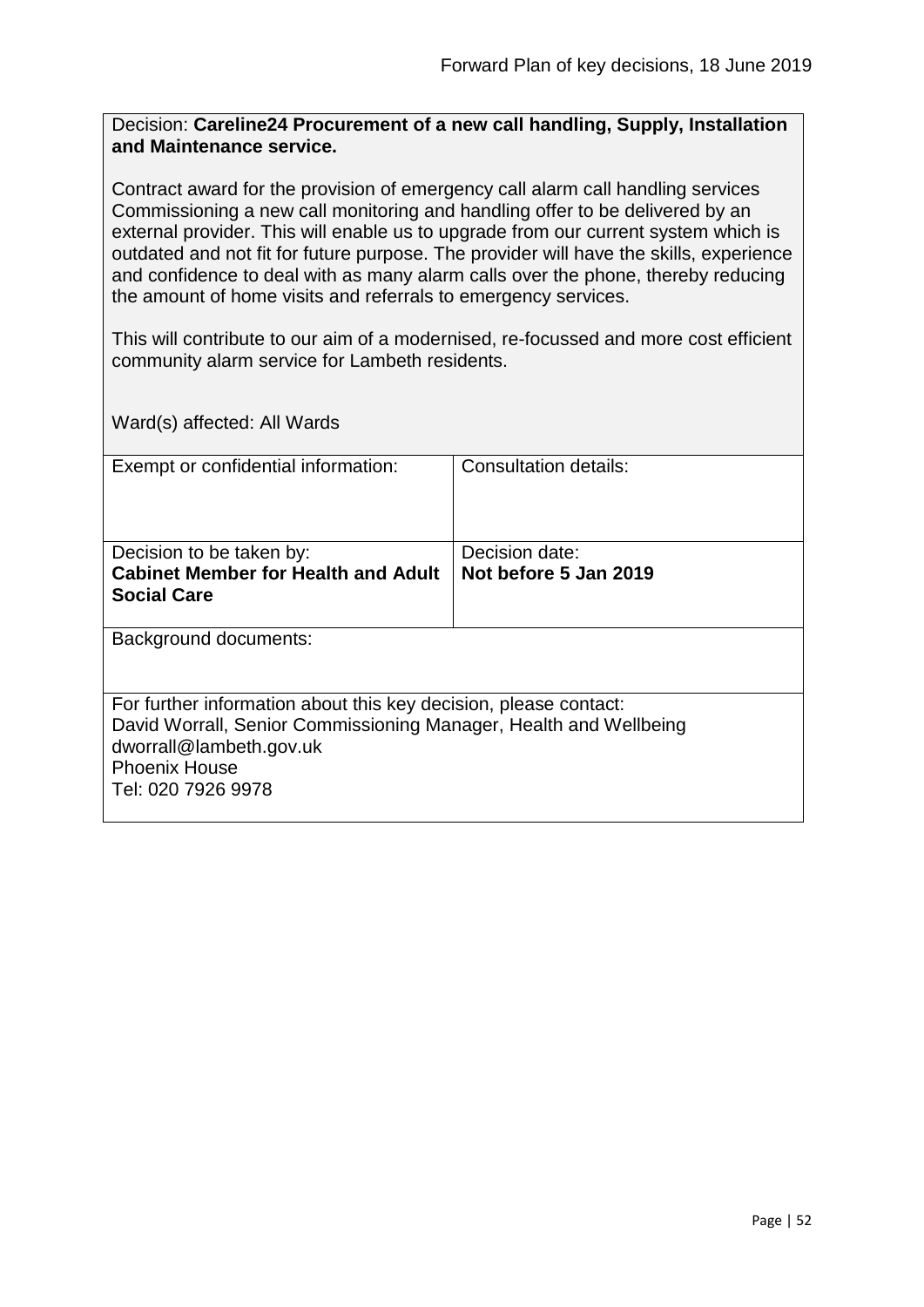#### Decision: **Condom distribution service**

Extension sought for 1 year to allow the continuation of the successful condom distribution before re-procurement next year and alignment of service with the refreshed LSL Sexual Health Strategy (to be launched in 2019). This 1-year extension was agreed within the original contract terms.

The service is jointly funded by Lambeth with Lewisham and Southwark councils; both have indicated they wish to continue with this contract while terms allow.

| Exempt or confidential information:                                                                                    | Consultation details:  |
|------------------------------------------------------------------------------------------------------------------------|------------------------|
| Decision to be taken by:                                                                                               | Decision date:         |
| <b>Cabinet Member for Health and Adult</b>                                                                             | Not before 11 Feb 2019 |
|                                                                                                                        |                        |
| <b>Social Care</b>                                                                                                     |                        |
|                                                                                                                        |                        |
| Background documents:                                                                                                  |                        |
| For further information about this key decision, please contact:<br>Natasha Hobbs, Senior Commissioner - Sexual Health |                        |
| nhobbs@lambeth.gov.uk                                                                                                  |                        |
| 5th Floor, Civic Centre                                                                                                |                        |
| Tel: 020 7926 8584                                                                                                     |                        |
|                                                                                                                        |                        |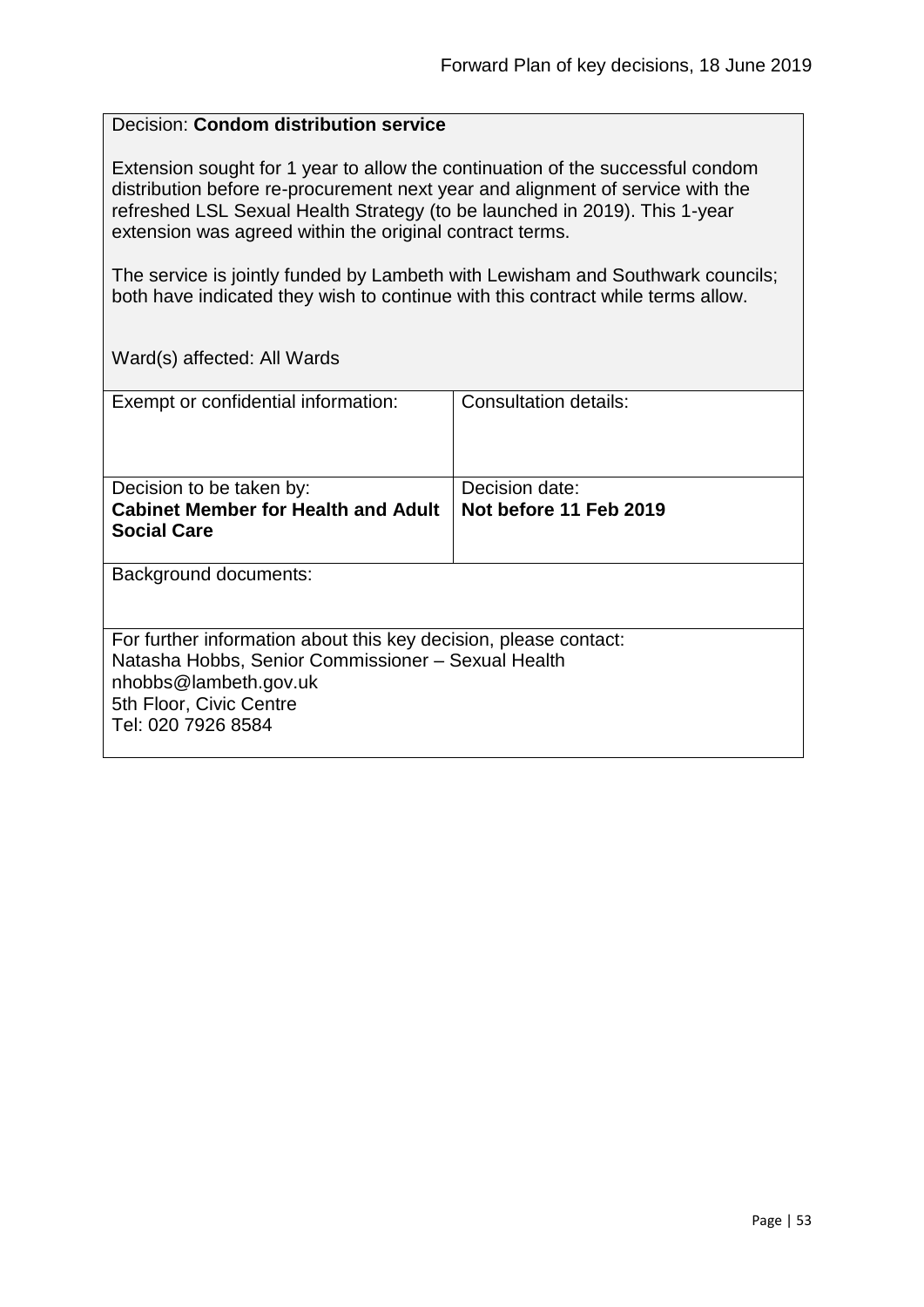#### Decision: **Direct award of care, support and housing management alliance contract for Coburg Crescent resource centre**

The report requests that Cabinet Members approve a direct award to a group of providers in Lambeth to provide the care, support and housing management services for Coburg Crescent resource centre in an alliance contracting arrangement. This will help safeguard the success of the alliance, enable the alliance to coproduce the service specification and allow time for the alliance to deliver the recurrent revenue savings of £300k identified for 2020/21.

| Exempt or confidential information:                                                                                                                                                                                  | Consultation details: |
|----------------------------------------------------------------------------------------------------------------------------------------------------------------------------------------------------------------------|-----------------------|
| Decision to be taken by:                                                                                                                                                                                             | Decision date:        |
| <b>Cabinet Member for Health and Adult</b>                                                                                                                                                                           | Not before 7 May 2019 |
|                                                                                                                                                                                                                      |                       |
| <b>Social Care</b>                                                                                                                                                                                                   |                       |
|                                                                                                                                                                                                                      |                       |
| Background documents:                                                                                                                                                                                                |                       |
| For further information about this key decision, please contact:<br>Georgie Jones-Conaghan, Strategic Commissioning Manager<br>gjonesconaghan@lambeth.gov.uk<br>Phoenix House, London, SW8 2LL<br>Tel: 020 7926 4684 |                       |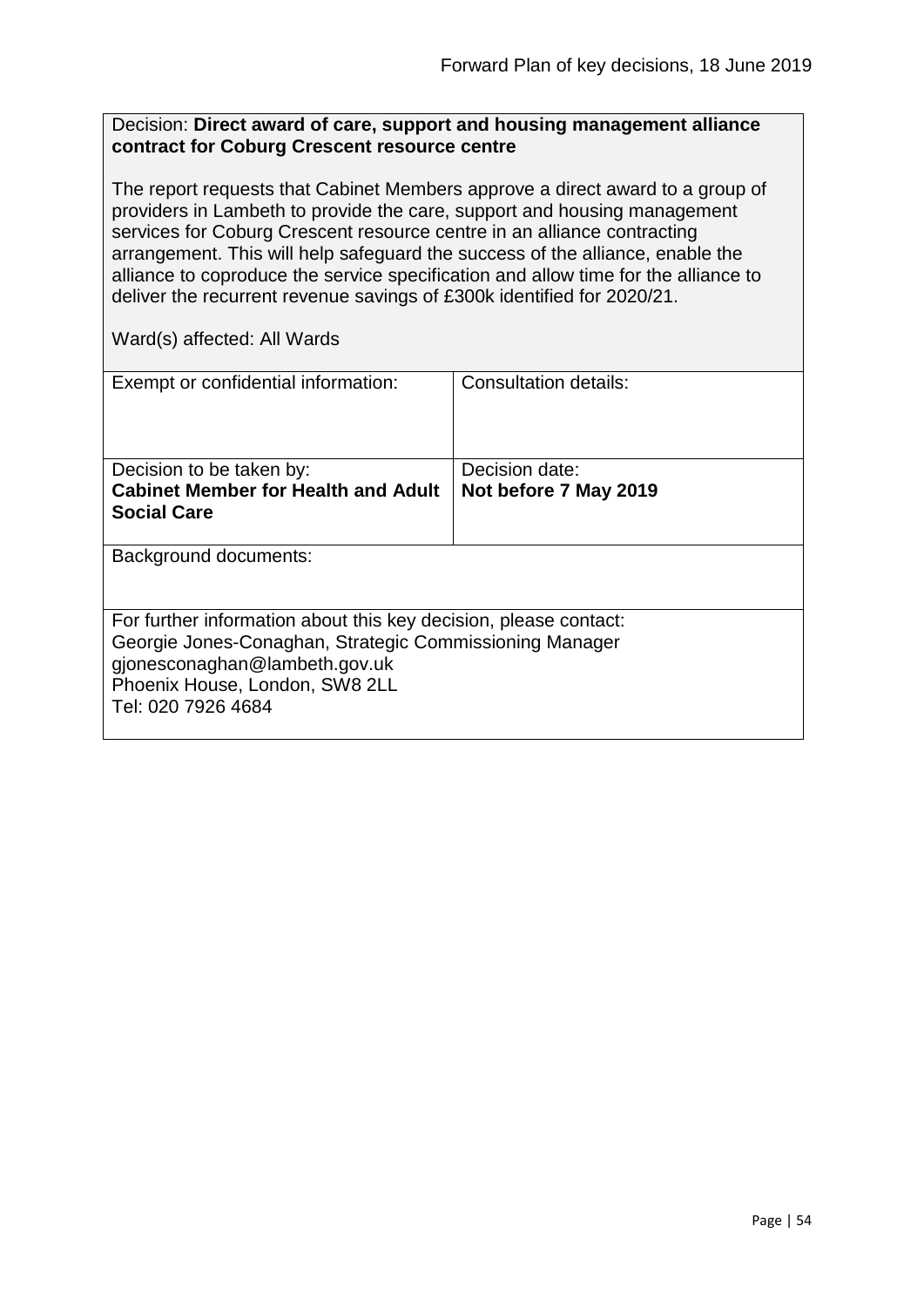| Decision: Variation to framework contract for London-wide sexual health<br>testing e-service                                                                                                                                                      |                               |  |
|---------------------------------------------------------------------------------------------------------------------------------------------------------------------------------------------------------------------------------------------------|-------------------------------|--|
| Ward(s) affected: All Wards                                                                                                                                                                                                                       |                               |  |
| Exempt or confidential information:                                                                                                                                                                                                               | Consultation details:         |  |
| Decision to be taken by:<br><b>Cabinet Member for Health and Adult</b><br><b>Social Care</b>                                                                                                                                                      | Decision date:<br>13 Jun 2019 |  |
| <b>Background documents:</b>                                                                                                                                                                                                                      |                               |  |
| For further information about this key decision, please contact:<br>Jennifer Reiter, Senior Commissioning Officer, Sexual Health<br>jreiter@lambeth.gov.uk<br>3rd Floor, Phoenix House, 10 Wandsworth Road, London, SW8 2LL<br>Tel: 020 7926 2587 |                               |  |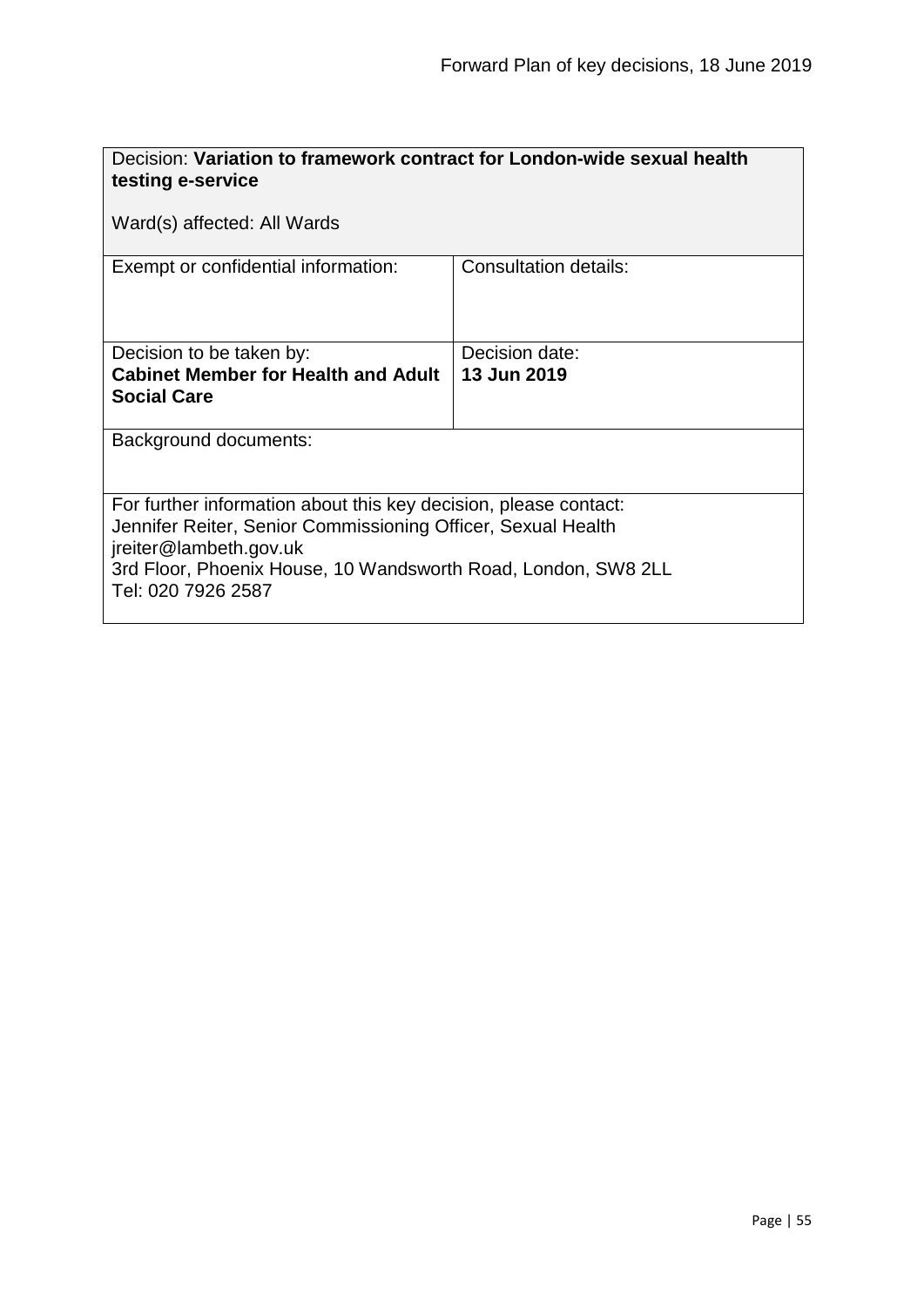| Decision: Adult Social Care fees and charges                                                                                       |                              |  |
|------------------------------------------------------------------------------------------------------------------------------------|------------------------------|--|
| The decision is to amend fees and charges for adult social care in relation to:                                                    |                              |  |
| • Ceasing the provision of 6 weeks of non chargeable care in the community<br>(excluding reablement services);                     |                              |  |
| . Implementing a charge for the totality of domiciliary care provided when two<br>carers provide support at the same time;         |                              |  |
| • Introducing reimbursement for setting up deferred payment arrangements/making<br>domiciliary care arrangements for self-funders; |                              |  |
| . Introducing charges for brokering care arrangements for self-funders;<br>• Increasing charges for Meals on Wheels;               |                              |  |
| . Making the community alarm / technology enabled care provision service                                                           |                              |  |
| chargeable for all and increasing the charge;<br>• Reducing the level of Disability Related Expenditure; and                       |                              |  |
| • Updating the rate of the Minimum Income Guarantee.                                                                               |                              |  |
|                                                                                                                                    |                              |  |
| Ward(s) affected: All Wards                                                                                                        |                              |  |
| Exempt or confidential information:                                                                                                | <b>Consultation details:</b> |  |
|                                                                                                                                    |                              |  |
|                                                                                                                                    |                              |  |
| Decision to be taken by:                                                                                                           | Decision date:               |  |
| <b>Cabinet Member for Health and Adult</b><br><b>Social Care</b>                                                                   | Not before 9 Jul 2019        |  |
|                                                                                                                                    |                              |  |
| Background documents:                                                                                                              |                              |  |
|                                                                                                                                    |                              |  |
| For further information about this key decision, please contact:                                                                   |                              |  |
| Peter Hesketh, Assistant Director of Finance, ACS<br>PHesketh@lambeth.gov.uk                                                       |                              |  |
| <b>Phoenix House</b>                                                                                                               |                              |  |
| Tel: 020 7926 9909                                                                                                                 |                              |  |
|                                                                                                                                    |                              |  |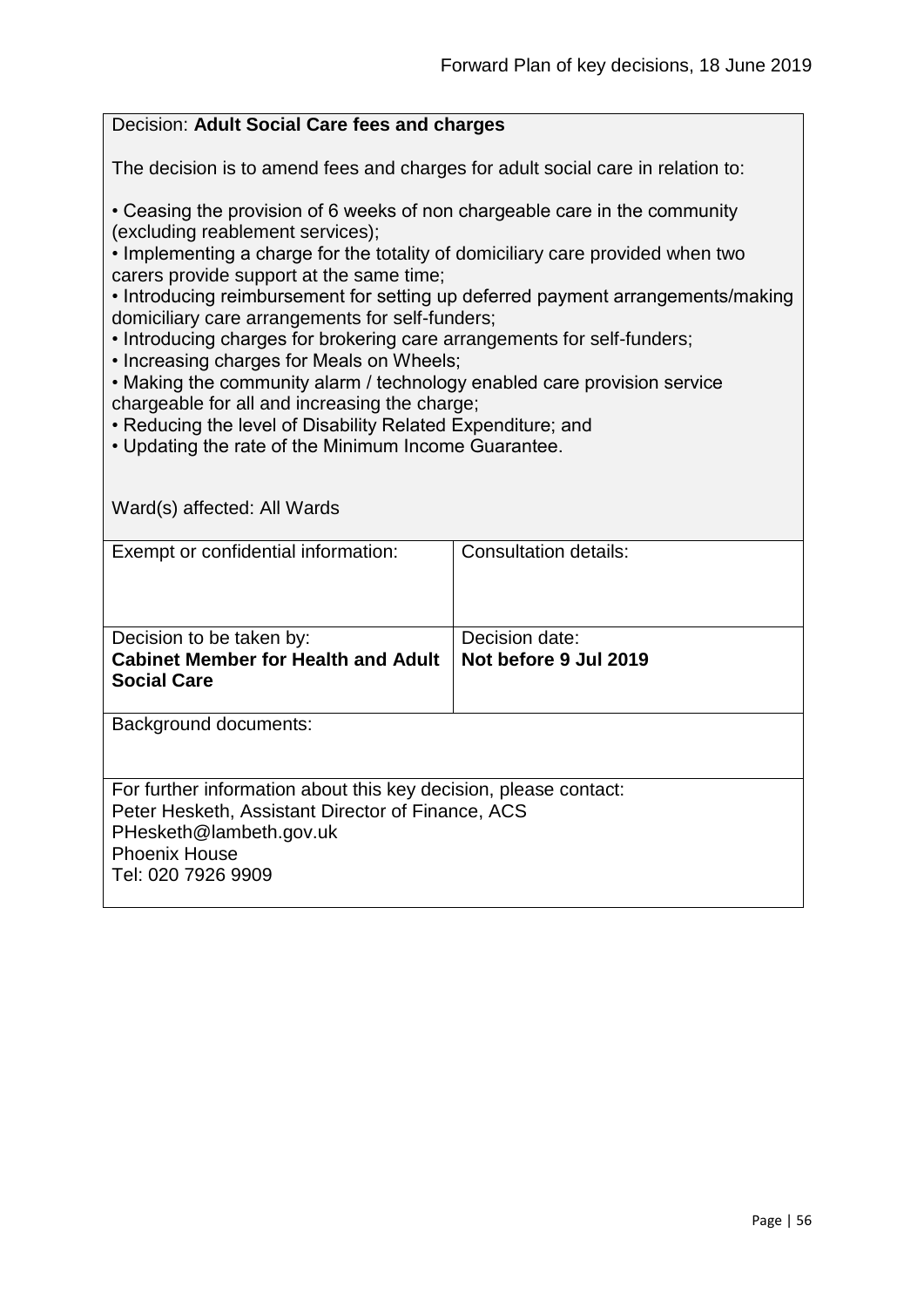| Decision: Redevelopment of 114 - 118 Lower Marsh                                                                                                                                                                                          |                                          |  |
|-------------------------------------------------------------------------------------------------------------------------------------------------------------------------------------------------------------------------------------------|------------------------------------------|--|
| to agreed that the Council owned site at 114 – 118 Lower Marsh be redeveloped<br>as a mixed use retail and office led scheme.                                                                                                             |                                          |  |
| Ward(s) affected: Bishop's                                                                                                                                                                                                                |                                          |  |
| Exempt or confidential information:                                                                                                                                                                                                       | Consultation details:                    |  |
| Decision to be taken by:<br><b>Cabinet Member for Planning,</b><br><b>Investment and New Homes</b>                                                                                                                                        | Decision date:<br>Not before 26 Sep 2017 |  |
| <b>Background documents:</b>                                                                                                                                                                                                              |                                          |  |
| For further information about this key decision, please contact:<br>Sandra Roebuck, Acting Strategic Director of Neighbourhoods and Growth<br>SRoebuck@lambeth.gov.uk<br>Blue Star House, London Borough of Lambeth<br>Tel: 020 7926 2594 |                                          |  |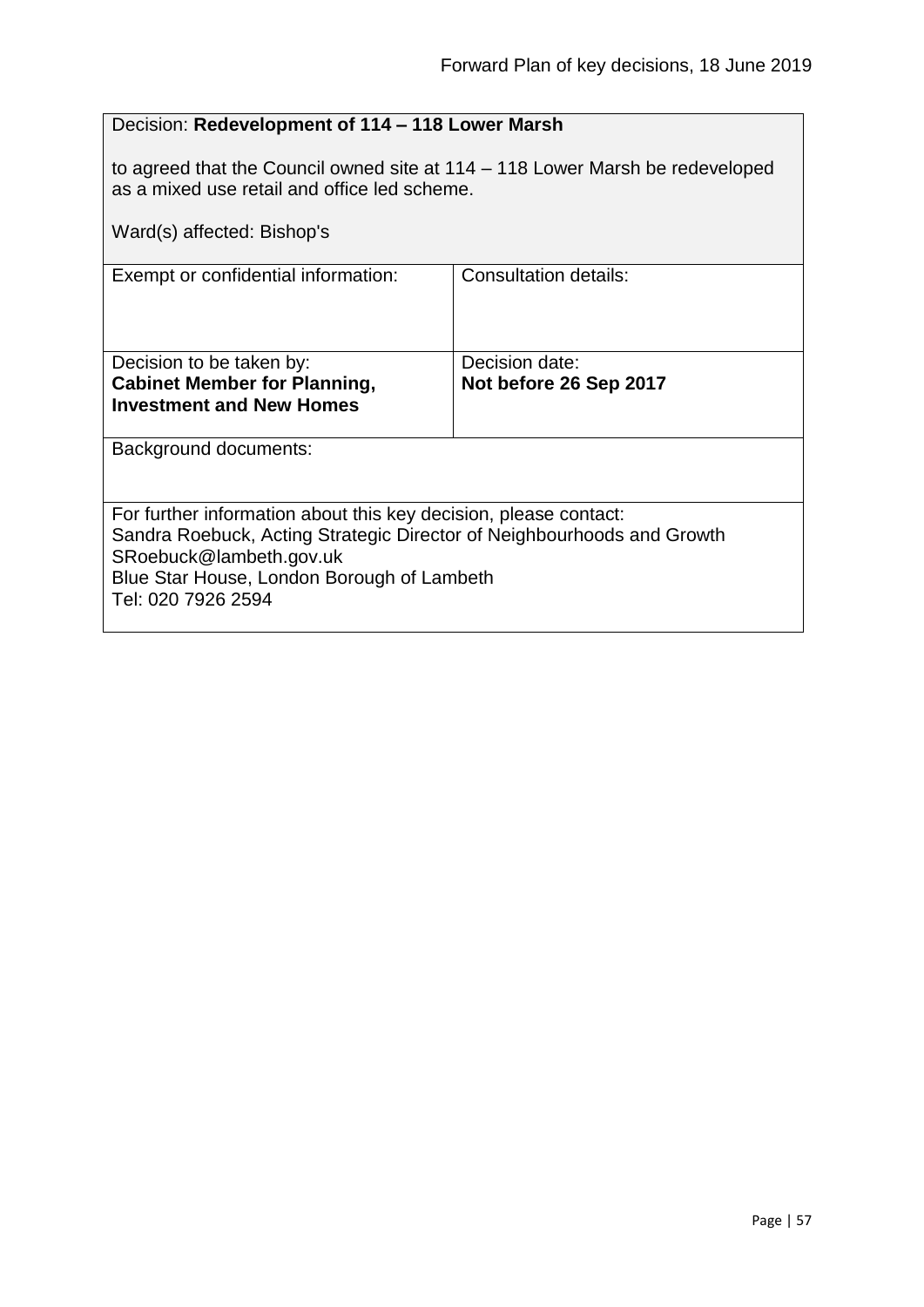| Decision: Conversion of Brixton Recreation Centre storage space to work |  |
|-------------------------------------------------------------------------|--|
| space                                                                   |  |

To approve the reuse and letting of the storage space at Brixton Recreation Centre (off Beehive Place) and delegate authority to the Head of Strategic Property & Valuation Services to enter into an Agreement to Lease in the best interest of the council, subject to planning and listed building being grant for change of use and physical alterations.

Ward(s) affected: Coldharbour

| Exempt or confidential information:                                                                          | Consultation details:                   |  |
|--------------------------------------------------------------------------------------------------------------|-----------------------------------------|--|
|                                                                                                              |                                         |  |
| Decision to be taken by:<br><b>Cabinet Member for Planning,</b><br><b>Investment and New Homes</b>           | Decision date:<br>Not before 9 Oct 2017 |  |
| Background documents:                                                                                        |                                         |  |
| For further information about this key decision, please contact:<br>Tom Bridgman<br>tbridgman@lambeth.gov.uk |                                         |  |
|                                                                                                              |                                         |  |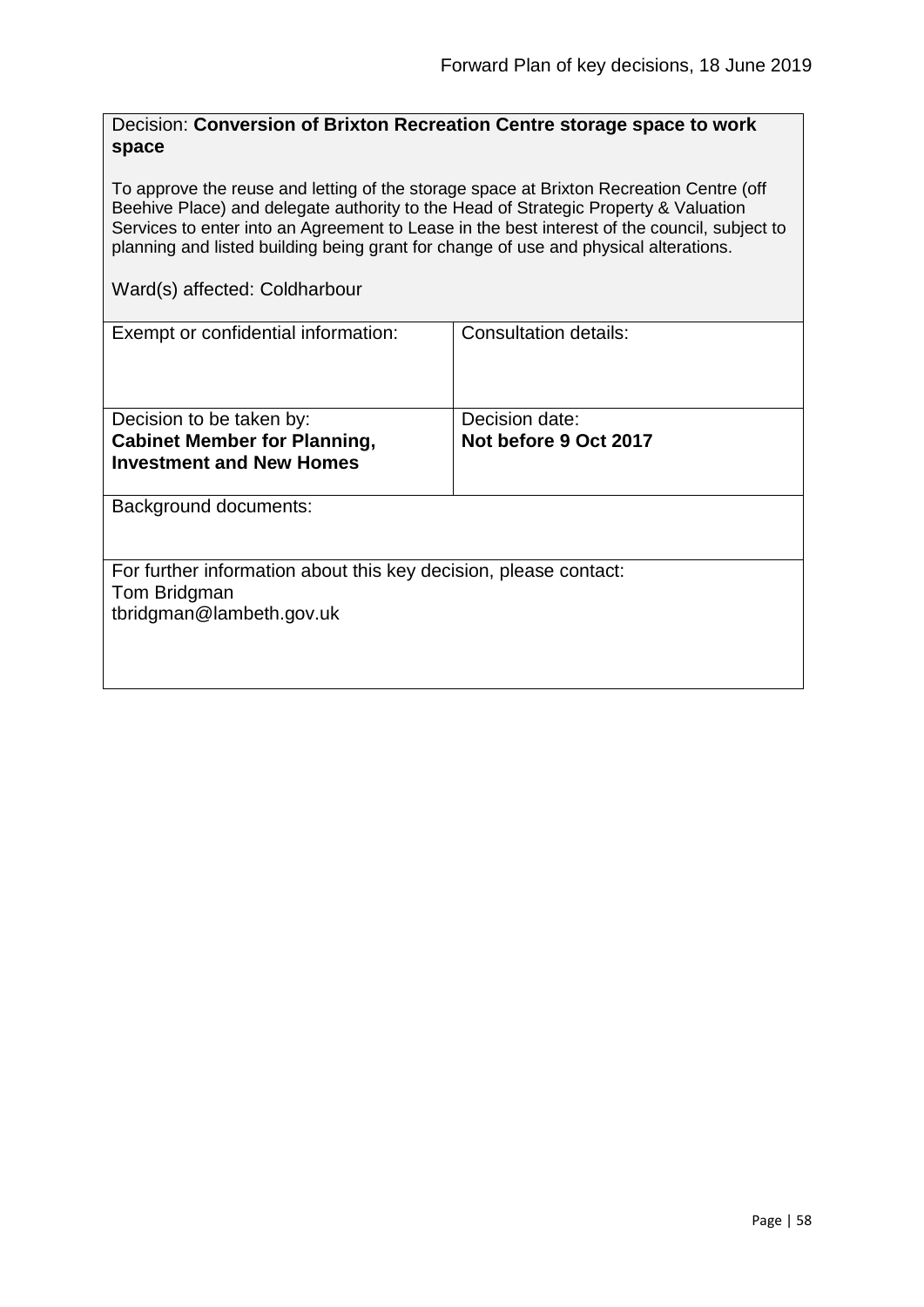### Decision: **Oval and Prince's Co-operative Local Investment Plan**

To agree priorities for infrastructure investment in Oval and Prince's wards for the next five years. Priorities have been informed by public consultation from January to March 2017.

| Ward(s) affected: Oval; Prince's                                                                                                                                                                                                                                        |                       |
|-------------------------------------------------------------------------------------------------------------------------------------------------------------------------------------------------------------------------------------------------------------------------|-----------------------|
| Exempt or confidential information:                                                                                                                                                                                                                                     | Consultation details: |
| Decision to be taken by:                                                                                                                                                                                                                                                | Decision date:        |
| <b>Cabinet Member for Planning,</b>                                                                                                                                                                                                                                     | Not before 9 Oct 2017 |
| <b>Investment and New Homes</b>                                                                                                                                                                                                                                         |                       |
| Background documents:                                                                                                                                                                                                                                                   |                       |
| For further information about this key decision, please contact:<br>Conor McDonagh, Head of Area Regeneration for Vauxhall, Stockwell and<br>Norwood<br>cmcdonagh@lambeth.gov.uk<br>1st Floor, Phoenix House, 10 Wandsworth Road, London, SW8 2LL<br>Tel: 020 7926 5980 |                       |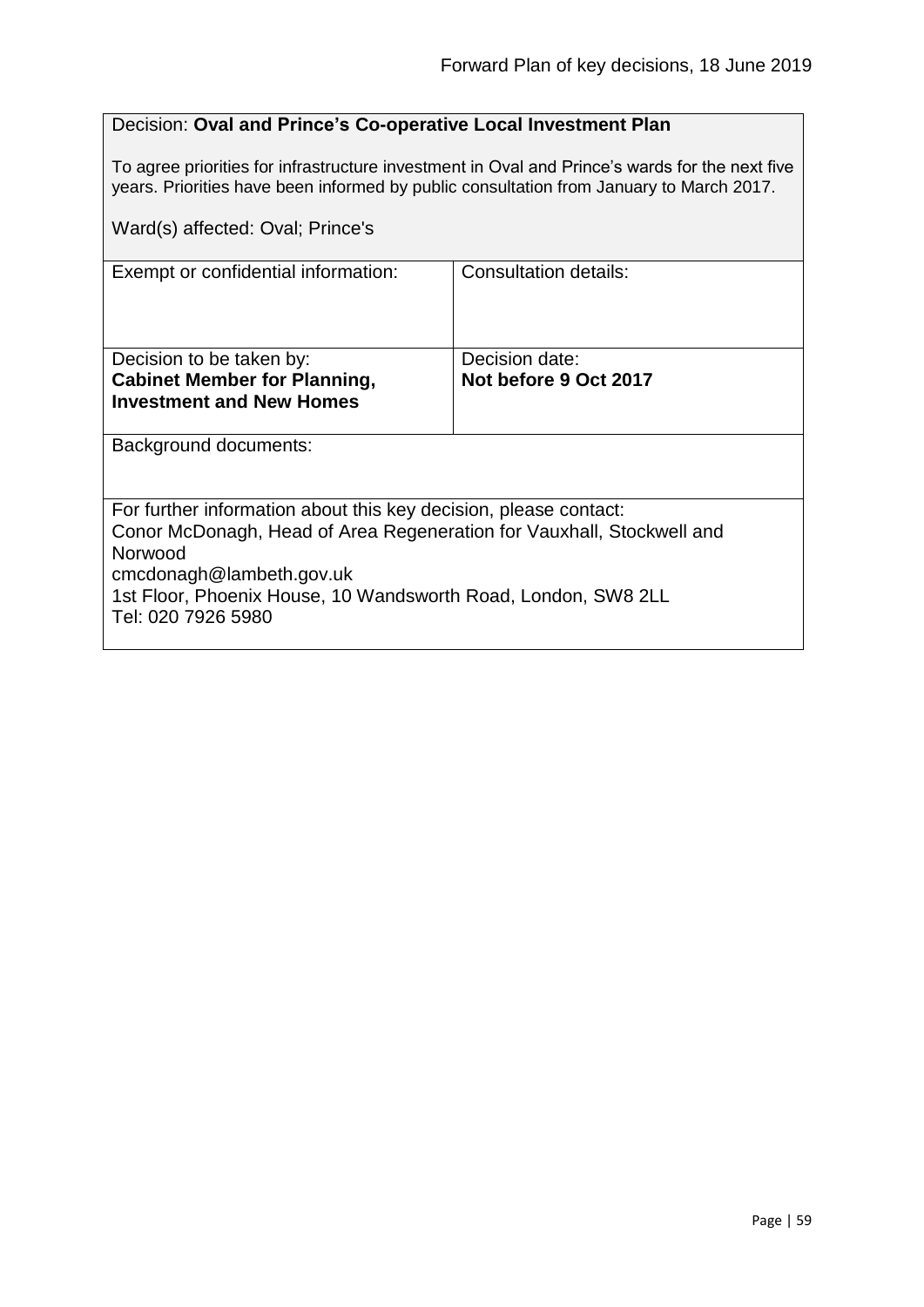#### Decision: **Carmelita Centre and Orsett Street Lead Consultant Architect**

To appoint a Lead Consultant Architect for the Carmelita Centre and Orsett Street projects. This appointment will allow the progression of these projects – the architect will present several options for the developments, and after a decision is made will work on their further design.

Ward(s) affected: Prince's

| Exempt or confidential information:<br>Part exempt<br>Information relating to the financial or<br>business affairs of any particular person<br>(including the authority holding that<br>information) | Consultation details:  |
|------------------------------------------------------------------------------------------------------------------------------------------------------------------------------------------------------|------------------------|
| Decision to be taken by:                                                                                                                                                                             | Decision date:         |
| <b>Cabinet Member for Planning,</b>                                                                                                                                                                  | Not before 15 Jan 2018 |
| <b>Investment and New Homes</b>                                                                                                                                                                      |                        |
|                                                                                                                                                                                                      |                        |
| Background documents:                                                                                                                                                                                |                        |
|                                                                                                                                                                                                      |                        |
|                                                                                                                                                                                                      |                        |
| For further information about this key decision, please contact:                                                                                                                                     |                        |
| Annabel Gray, Consultant Project Manager                                                                                                                                                             |                        |
| AGray@lambeth.gov.uk                                                                                                                                                                                 |                        |
|                                                                                                                                                                                                      |                        |
|                                                                                                                                                                                                      |                        |
|                                                                                                                                                                                                      |                        |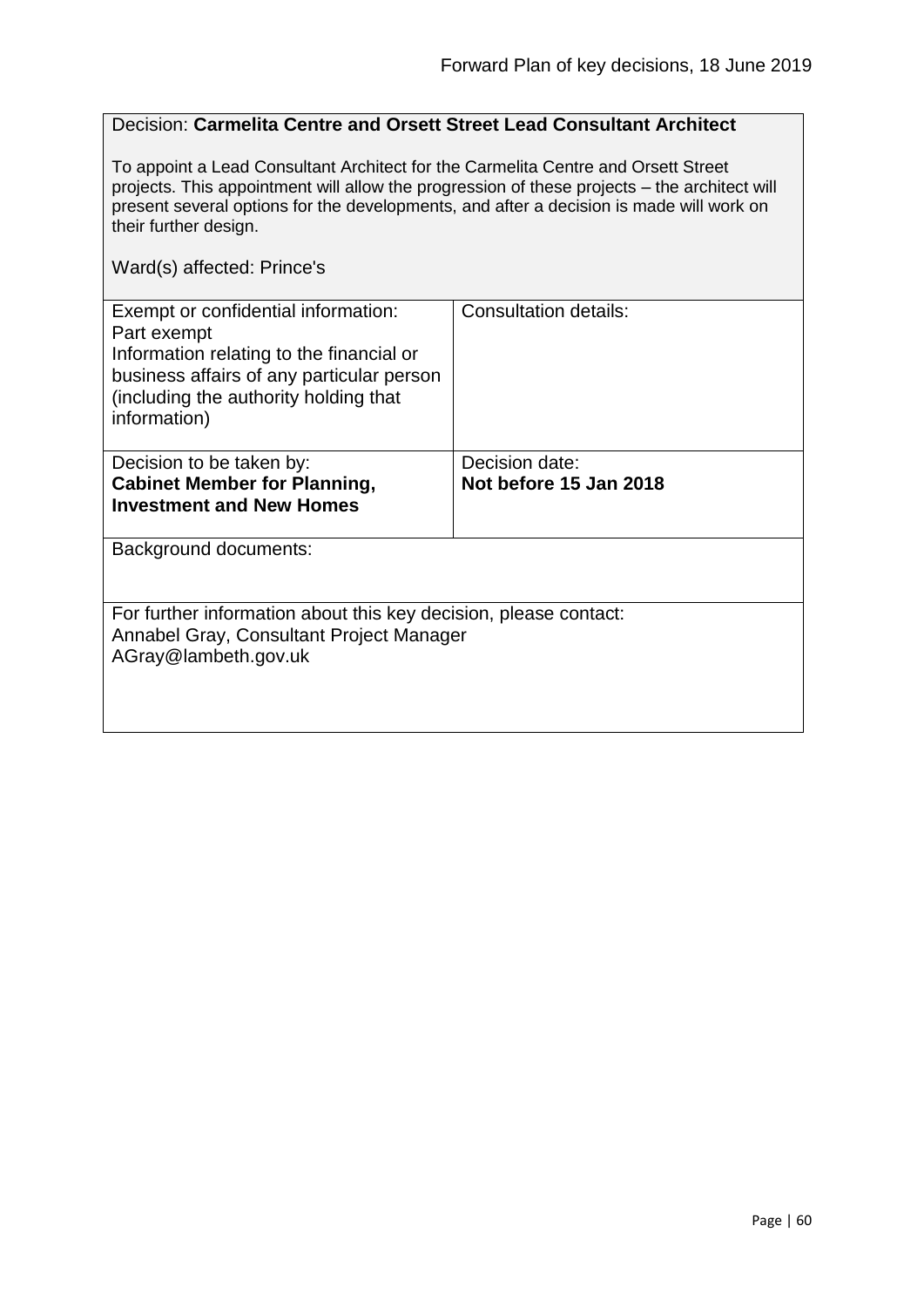| Decision: West Norwood land acquisition                                                                                                                                                                                                                                 |                                          |  |
|-------------------------------------------------------------------------------------------------------------------------------------------------------------------------------------------------------------------------------------------------------------------------|------------------------------------------|--|
| 1. To seek to acquire a site in Norwood commercial area on the terms recommended<br>within the decision report                                                                                                                                                          |                                          |  |
| 2. To approve the procurement of additional commercial property and legal services<br>to support the potential acquisition of the site                                                                                                                                  |                                          |  |
| Ward(s) affected: Gipsy Hill                                                                                                                                                                                                                                            |                                          |  |
| Exempt or confidential information:                                                                                                                                                                                                                                     | <b>Consultation details:</b>             |  |
| Decision to be taken by:<br><b>Cabinet Member for Planning,</b><br><b>Investment and New Homes</b>                                                                                                                                                                      | Decision date:<br>Not before 19 Feb 2018 |  |
| Background documents:                                                                                                                                                                                                                                                   |                                          |  |
| For further information about this key decision, please contact:<br>Conor McDonagh, Head of Area Regeneration for Vauxhall, Stockwell and<br>Norwood<br>cmcdonagh@lambeth.gov.uk<br>1st Floor, Phoenix House, 10 Wandsworth Road, London, SW8 2LL<br>Tel: 020 7926 5980 |                                          |  |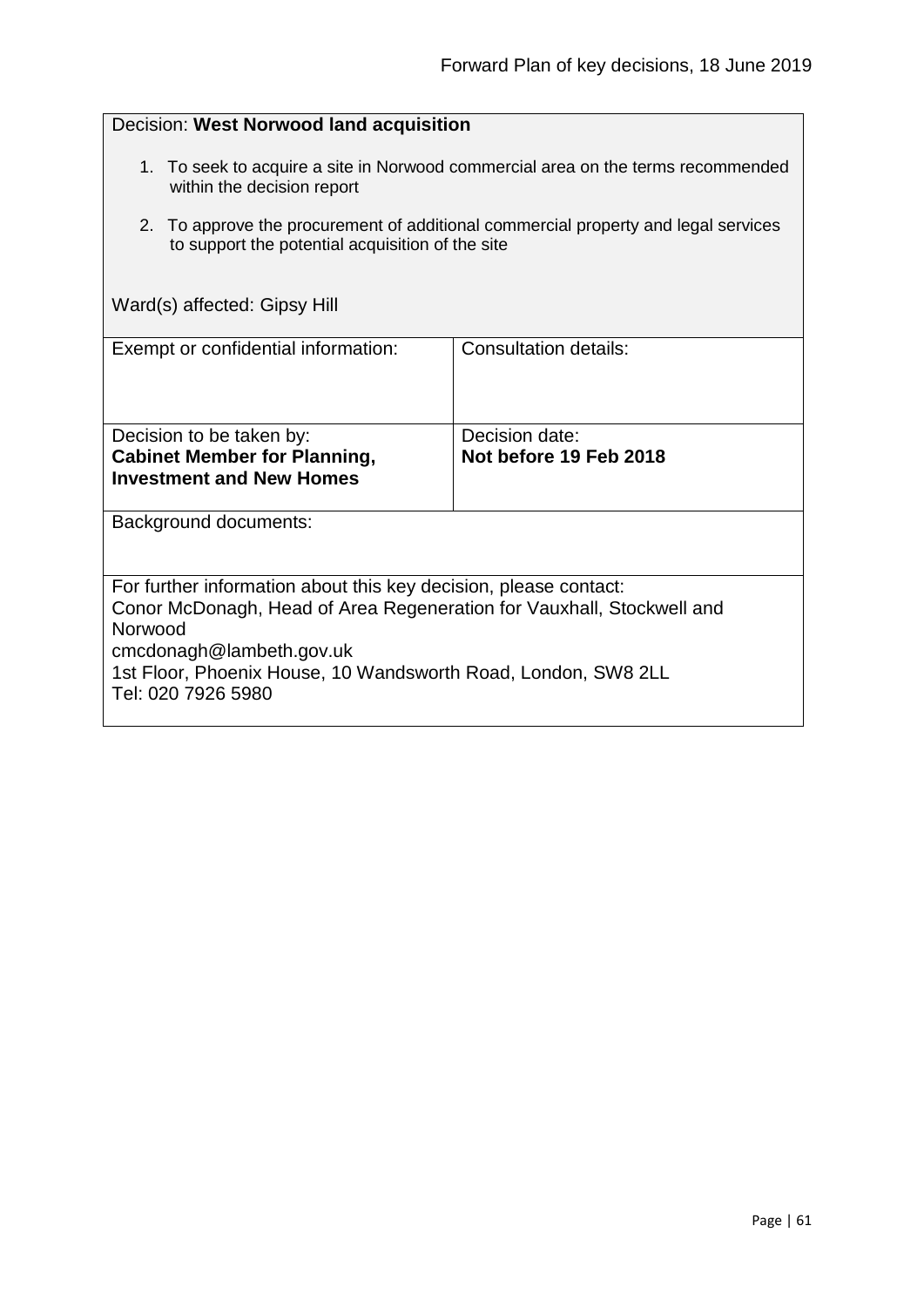| Decision: 114-118 Lower Marsh: Development Funding                                                       |                       |  |
|----------------------------------------------------------------------------------------------------------|-----------------------|--|
| Ward(s) affected: Bishop's                                                                               |                       |  |
| Exempt or confidential information:                                                                      | Consultation details: |  |
| Decision to be taken by:                                                                                 | Decision date:        |  |
| <b>Cabinet Member for Planning,</b><br><b>Investment and New Homes</b>                                   | Not before 3 Dec 2018 |  |
| Background documents:                                                                                    |                       |  |
| For further information about this key decision, please contact:<br>Owain Jones<br>ojones@lambeth.gov.uk |                       |  |
|                                                                                                          |                       |  |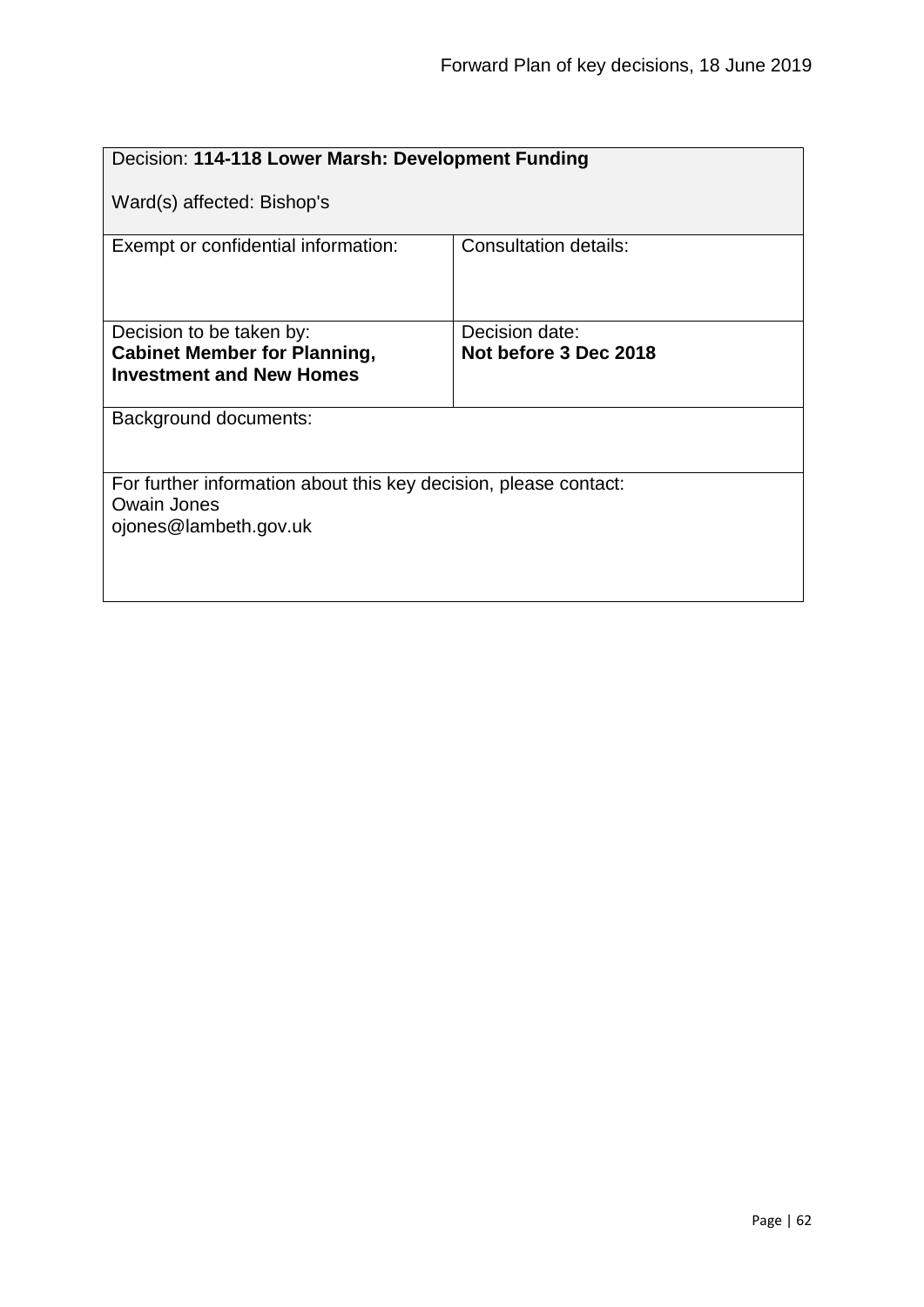|                                                                                                                                                                                                                                                                                            | Decision: Land acquisition in Waterloo area |  |
|--------------------------------------------------------------------------------------------------------------------------------------------------------------------------------------------------------------------------------------------------------------------------------------------|---------------------------------------------|--|
| Agree funding for the acquisition of a site in the Waterloo area to help realise wider<br>regeneration objectives and to delegate the negotiation of final terms to the<br>Director of Finance & Property, in consultation with the relevant Cabinet Members<br>Ward(s) affected: Bishop's |                                             |  |
| Exempt or confidential information:                                                                                                                                                                                                                                                        | <b>Consultation details:</b>                |  |
|                                                                                                                                                                                                                                                                                            |                                             |  |
| Decision to be taken by:<br><b>Cabinet Member for Planning,</b>                                                                                                                                                                                                                            | Decision date:<br>Not before 7 Jan 2019     |  |
| <b>Investment and New Homes</b>                                                                                                                                                                                                                                                            |                                             |  |
| Background documents:                                                                                                                                                                                                                                                                      |                                             |  |
| For further information about this key decision, please contact:<br>Tom Bridgman                                                                                                                                                                                                           |                                             |  |
| tbridgman@lambeth.gov.uk                                                                                                                                                                                                                                                                   |                                             |  |
|                                                                                                                                                                                                                                                                                            |                                             |  |
|                                                                                                                                                                                                                                                                                            |                                             |  |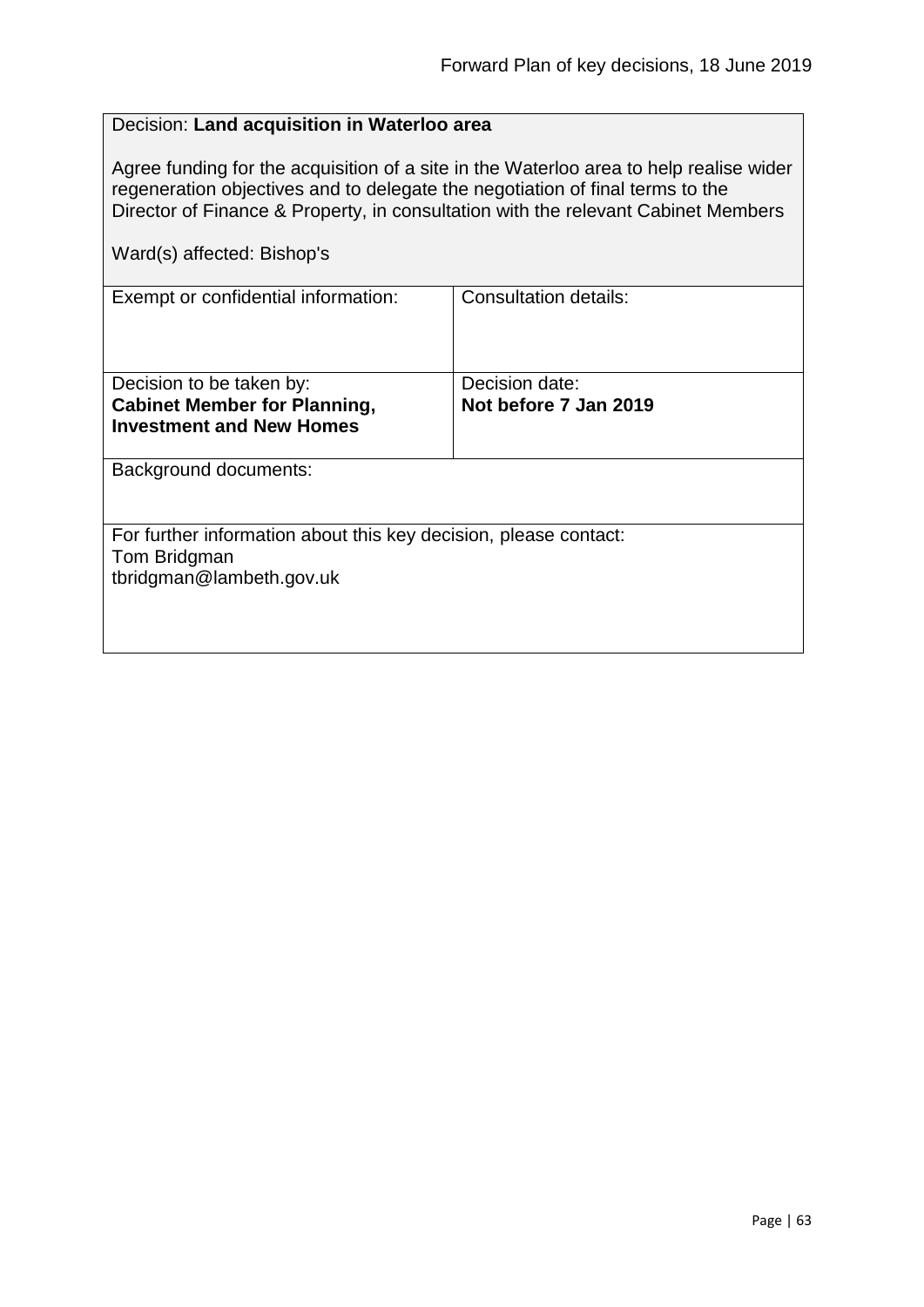| Decision: South Bank and Waterloo Neighbours Draft Neighbourhood |  |
|------------------------------------------------------------------|--|
| <b>Development Plan</b>                                          |  |

To consider the recommendations in the Examiner's report and whether the draft neighbourhood development plan should be sent to referendum.

Ward(s) affected: Bishop's

| Exempt or confidential information:                              | Consultation details:  |
|------------------------------------------------------------------|------------------------|
|                                                                  |                        |
| Decision to be taken by:                                         | Decision date:         |
| <b>Cabinet Member for Planning,</b>                              | Not before 15 Apr 2019 |
| <b>Investment and New Homes</b>                                  |                        |
|                                                                  |                        |
| Background documents:                                            |                        |
|                                                                  |                        |
| For further information about this key decision, please contact: |                        |
| Dominique Barnett, Principal Planner, Policy                     |                        |
| DBarnett@lambeth.gov.uk                                          |                        |
|                                                                  |                        |
|                                                                  |                        |
|                                                                  |                        |
|                                                                  |                        |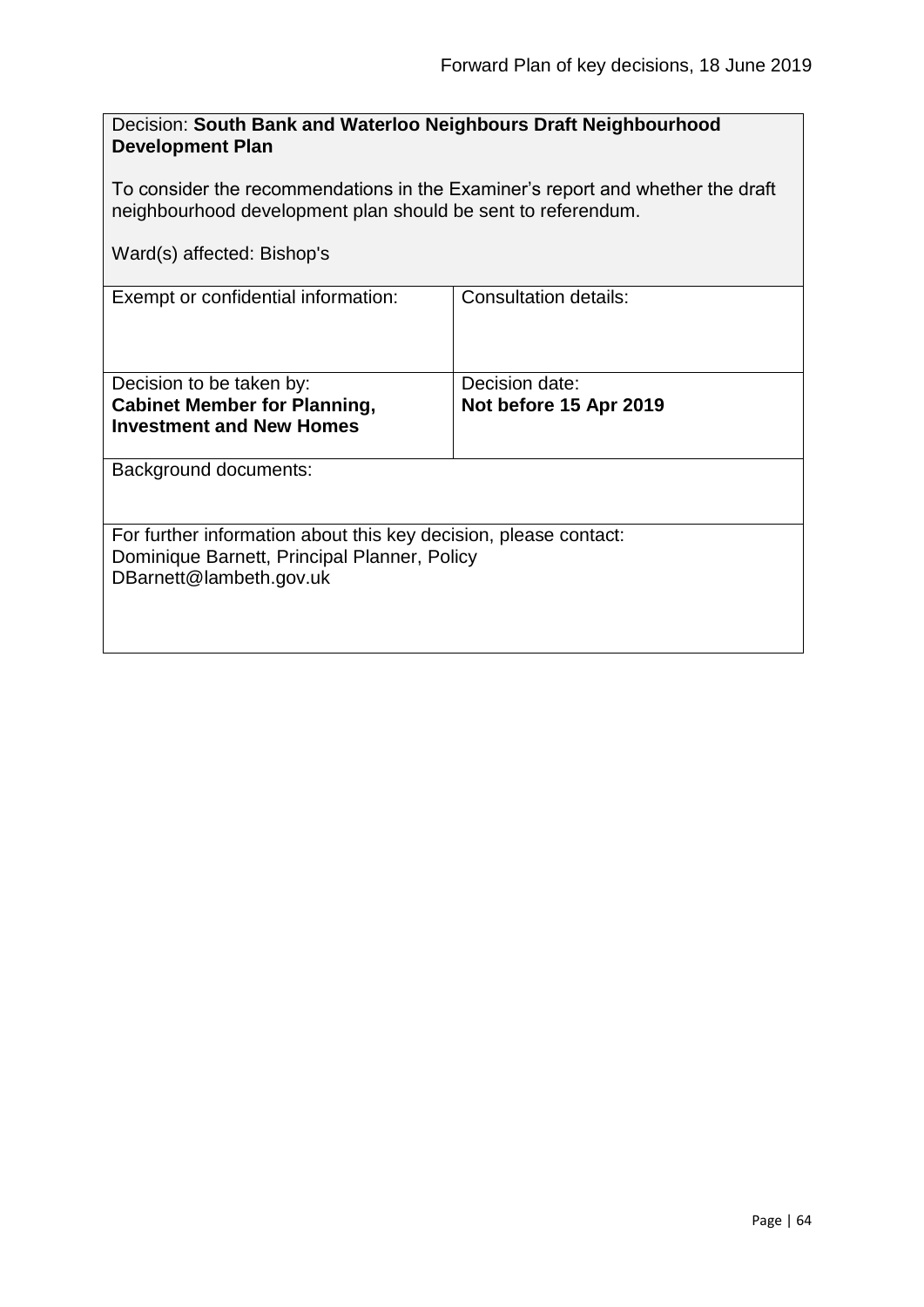## Decision: **S106 Monitoring and CIL Administration Costs 2018/19**

The report authorises the allocation of up to £580,837 from Community Infrastructure Levy (CIL) administration funds and Section 106 monitoring receipts to fund Section 106 monitoring and Community Infrastructure Levy administration costs for 2018/19.

| Exempt or confidential information:                                                                                                    | <b>Consultation details:</b> |
|----------------------------------------------------------------------------------------------------------------------------------------|------------------------------|
|                                                                                                                                        |                              |
| Decision to be taken by:                                                                                                               | Decision date:               |
| <b>Cabinet Member for Planning,</b><br><b>Investment and New Homes</b>                                                                 | Not before 15 Apr 2019       |
|                                                                                                                                        |                              |
| Background documents:                                                                                                                  |                              |
| For further information about this key decision, please contact:<br>Benny Clutario, S106 Programme Officer<br>bclutario@lambeth.gov.uk |                              |
|                                                                                                                                        |                              |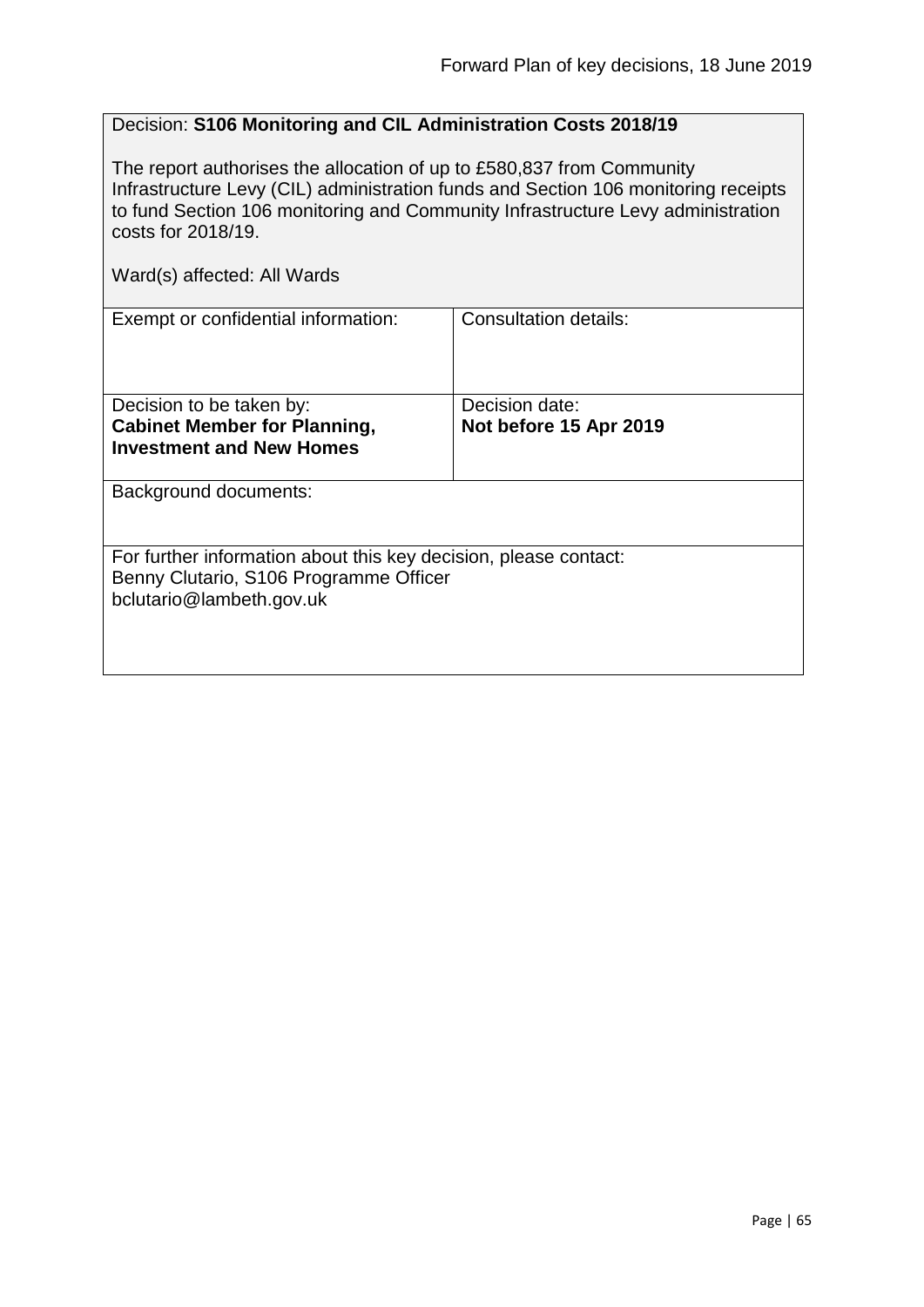# Decision: **Knights Walk – Phase 1, Appropriation for Planning Purposes**

To exercise the Council's powers to appropriate the Phase 1 site at Knights Walk for planning

purposes to enable the construction of the Phase 1 development.

Ward(s) affected: Prince's

| Exempt or confidential information:                                                                                                                  | Consultation details:  |
|------------------------------------------------------------------------------------------------------------------------------------------------------|------------------------|
| Decision to be taken by:                                                                                                                             | Decision date:         |
| <b>Cabinet Member for Planning,</b>                                                                                                                  | Not before 15 Apr 2019 |
| <b>Investment and New Homes</b>                                                                                                                      |                        |
|                                                                                                                                                      |                        |
| Background documents:                                                                                                                                |                        |
| For further information about this key decision, please contact:<br>Mandy Green, Assistant Director, Homes and Communities<br>mgreen3@lambeth.gov.uk |                        |
| Tel: 02079267020                                                                                                                                     |                        |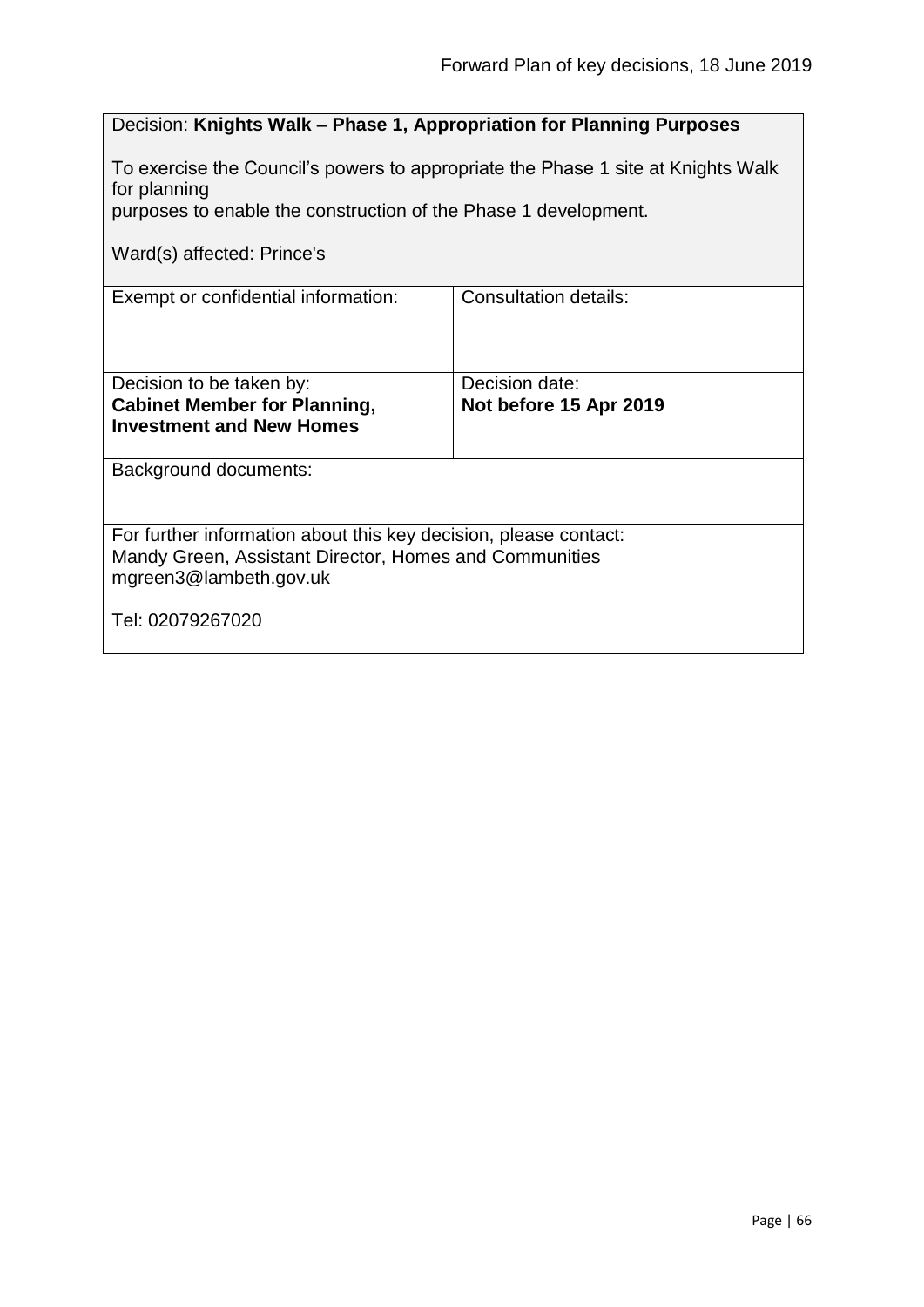| Decision: South Lambeth estate – Phase 1, Appropriation for Planning<br><b>Purposes</b>                                                                              |                                          |  |
|----------------------------------------------------------------------------------------------------------------------------------------------------------------------|------------------------------------------|--|
| To exercise the Council's powers to appropriate the Phase 1 site at South<br>Lambeth for planning purposes to enable the construction of the Phase 1<br>development. |                                          |  |
| Ward(s) affected: Stockwell                                                                                                                                          |                                          |  |
| Exempt or confidential information:                                                                                                                                  | <b>Consultation details:</b>             |  |
| Decision to be taken by:<br><b>Cabinet Member for Planning,</b><br><b>Investment and New Homes</b>                                                                   | Decision date:<br>Not before 15 Apr 2019 |  |
| Background documents:                                                                                                                                                |                                          |  |
| For further information about this key decision, please contact:<br>Mandy Green, Assistant Director, Homes and Communities<br>mgreen3@lambeth.gov.uk                 |                                          |  |
| Tel: 02079267020                                                                                                                                                     |                                          |  |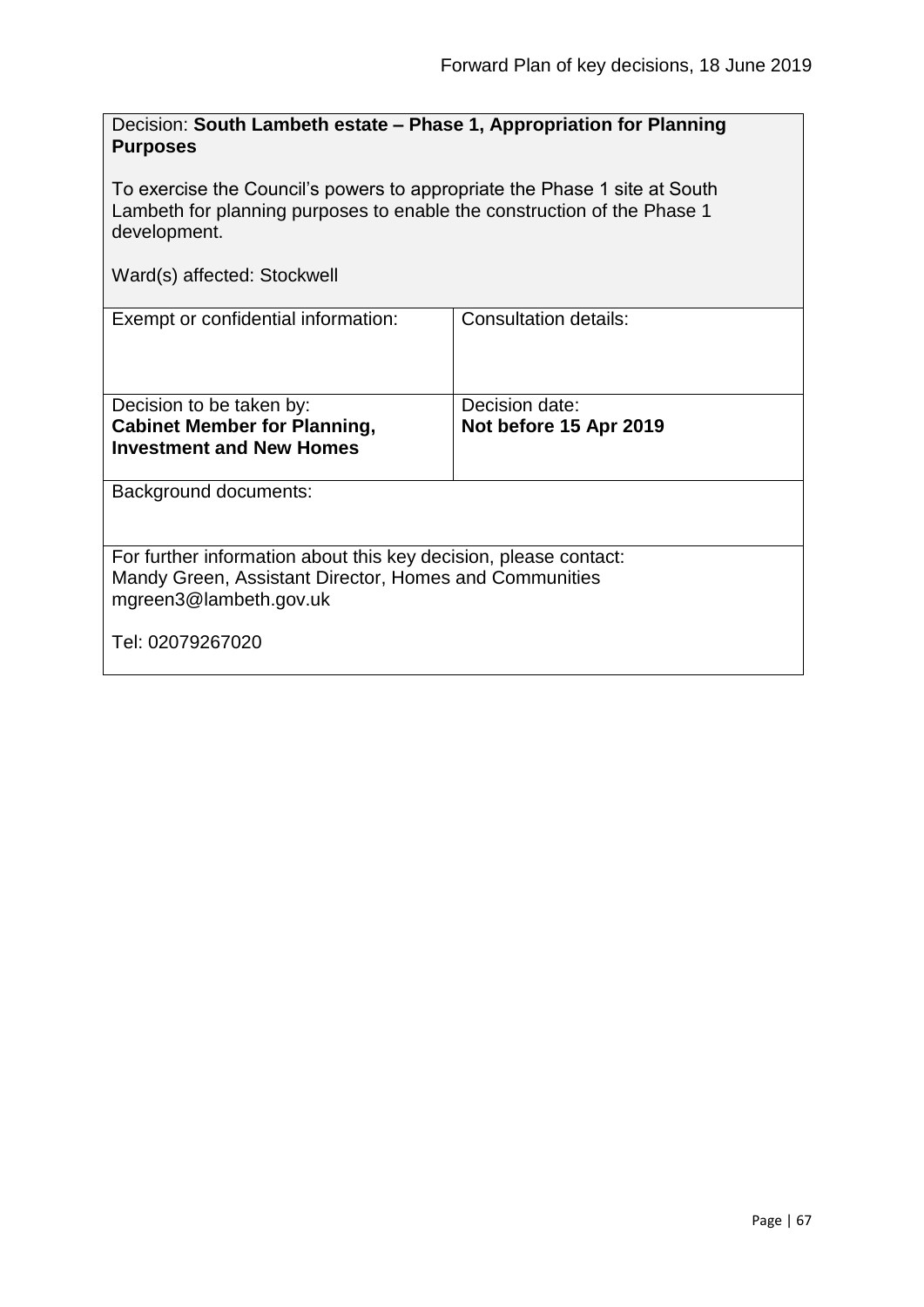# Decision: **Report to Authorise the Second Round Public Consultation on a Draft CIL Charging Schedule**

To report on the results of the first round public consultation on a Preliminary Draft Charging Schedule for CIL and authorise the second round public consultation on the Draft CIL Charging Schedule

| Exempt or confidential information:                                                                                                    | Consultation details:  |
|----------------------------------------------------------------------------------------------------------------------------------------|------------------------|
|                                                                                                                                        |                        |
| Decision to be taken by:                                                                                                               | Decision date:         |
| <b>Cabinet Member for Planning,</b>                                                                                                    | Not before 24 Apr 2019 |
| <b>Investment and New Homes</b>                                                                                                        |                        |
|                                                                                                                                        |                        |
| Background documents:                                                                                                                  |                        |
| For further information about this key decision, please contact:<br>Benny Clutario, S106 Programme Officer<br>bclutario@lambeth.gov.uk |                        |
|                                                                                                                                        |                        |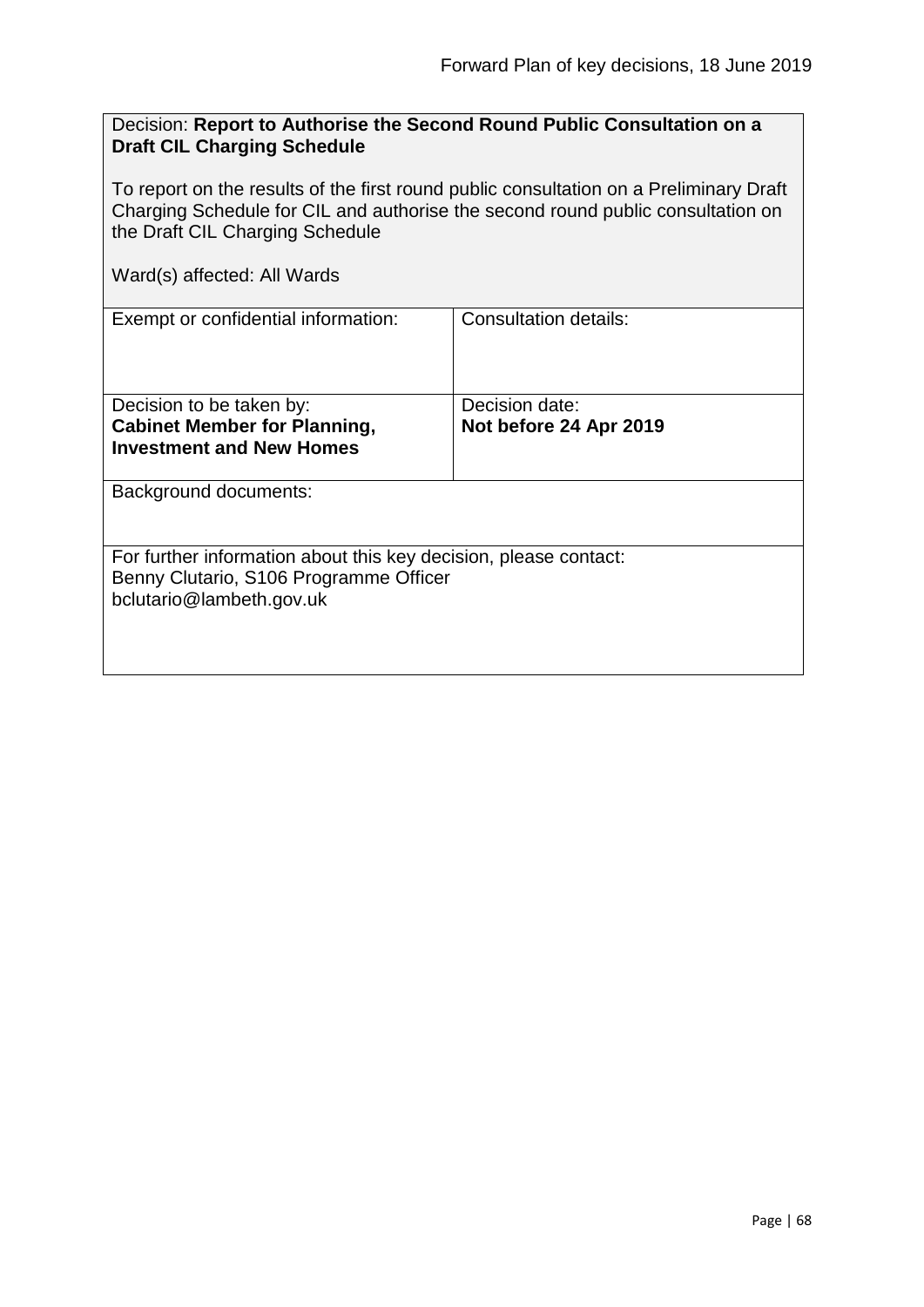# Decision: **Estate Regeneration – Early Buy Backs – Funding Request**

To secure further funding through borrowing to continue the early buy-back programme, which is required as part of the estate regeneration programme.

Ward(s) affected: Clapham Town; Gipsy Hill; Larkhall; Prince's; Stockwell; Tulse Hill

| Exempt or confidential information:                                                                | <b>Consultation details:</b>            |
|----------------------------------------------------------------------------------------------------|-----------------------------------------|
| Decision to be taken by:<br><b>Cabinet Member for Planning,</b><br><b>Investment and New Homes</b> | Decision date:<br>Not before 9 May 2019 |
| Background documents:                                                                              |                                         |
| For further information about this key decision, please contact:                                   |                                         |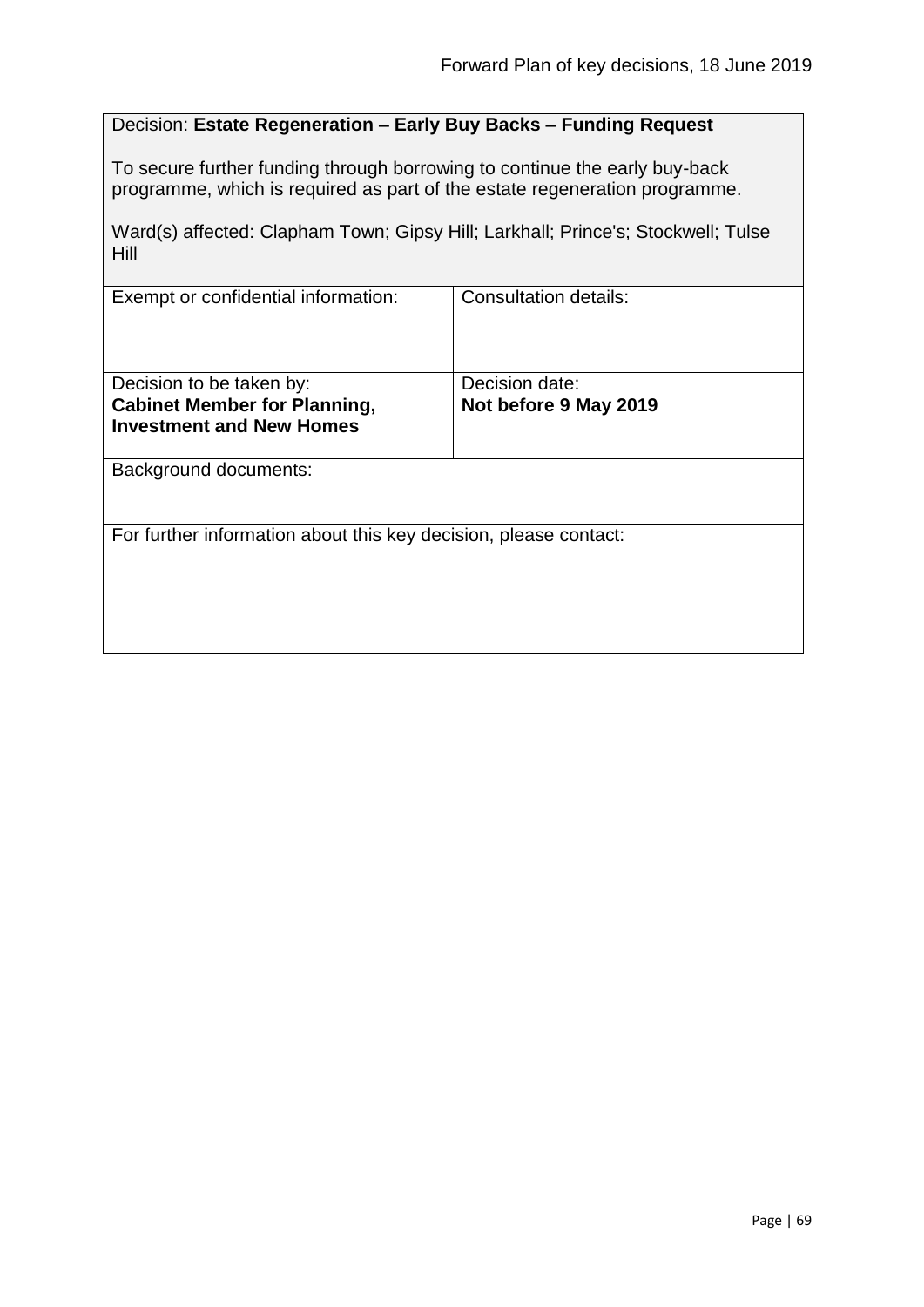| Decision: Housing Regeneration: Procurement of contractor for the<br>provisions of new flooring, supply & fitting service for decanting residents                                                  |                                         |  |
|----------------------------------------------------------------------------------------------------------------------------------------------------------------------------------------------------|-----------------------------------------|--|
| To procure a flooring provisions contractor for fit out of properties as part of the<br>estate regeneration programme.                                                                             |                                         |  |
| The value of this contract would exceed the EU threshold.                                                                                                                                          |                                         |  |
| Ward(s) affected: All Wards                                                                                                                                                                        |                                         |  |
| Exempt or confidential information:                                                                                                                                                                | <b>Consultation details:</b>            |  |
| Decision to be taken by:<br><b>Cabinet Member for Planning,</b><br><b>Investment and New Homes</b>                                                                                                 | Decision date:<br>Not before 2 Jul 2019 |  |
| Background documents:                                                                                                                                                                              |                                         |  |
| For further information about this key decision, please contact:<br><b>Bashir Miah, Regeneration Officer</b><br>bmiah@lambeth.gov.uk<br>Hambrook House, Porden Road, SW2 5RW<br>Tel: 020 7926 3607 |                                         |  |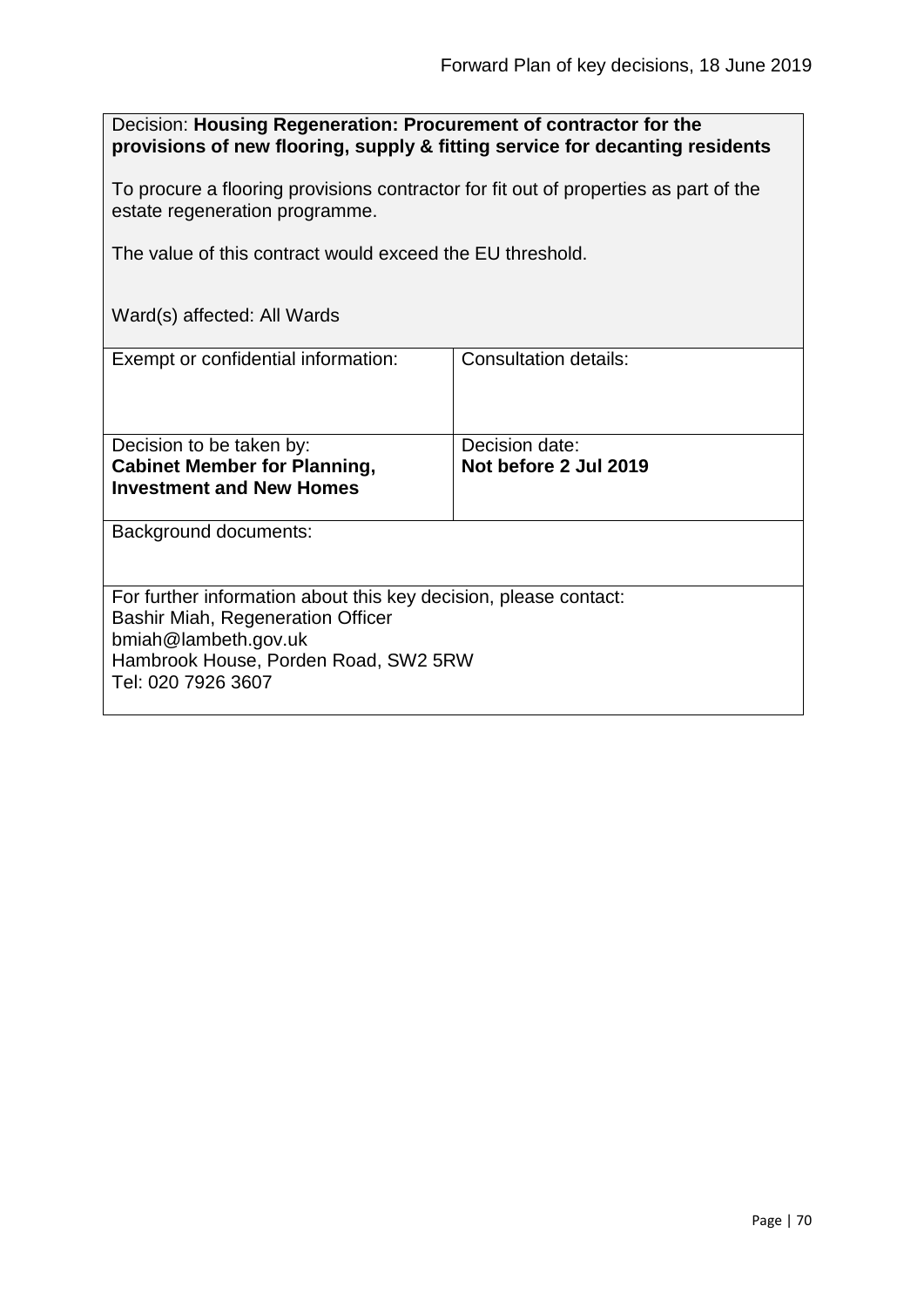# Decision: **Brixton Creative Enterprise Zone**

A cabinet member decision is required to 'approve the council entering into contract with the Greater London Authority regarding the acceptance of Creative Enterprise Zone funding. '

The Creative Enterprise Zone funding will be used to establish the Brixton Creative Enterprise Zone Programme.

| Exempt or confidential information:                                         | Consultation details: |  |
|-----------------------------------------------------------------------------|-----------------------|--|
|                                                                             |                       |  |
|                                                                             |                       |  |
|                                                                             |                       |  |
| Decision to be taken by:                                                    | Decision date:        |  |
| <b>Cabinet Member for Planning,</b>                                         | Not before 2 Jul 2019 |  |
| <b>Investment and New Homes</b>                                             |                       |  |
|                                                                             |                       |  |
|                                                                             |                       |  |
| Background documents:                                                       |                       |  |
|                                                                             |                       |  |
|                                                                             |                       |  |
| For further information about this key decision, please contact:            |                       |  |
| Nathan Vasey, Senior Business and Inward Investment Officer, Investment and |                       |  |
| Growth                                                                      |                       |  |
|                                                                             |                       |  |
| NVasey@lambeth.gov.uk                                                       |                       |  |
|                                                                             |                       |  |
|                                                                             |                       |  |
|                                                                             |                       |  |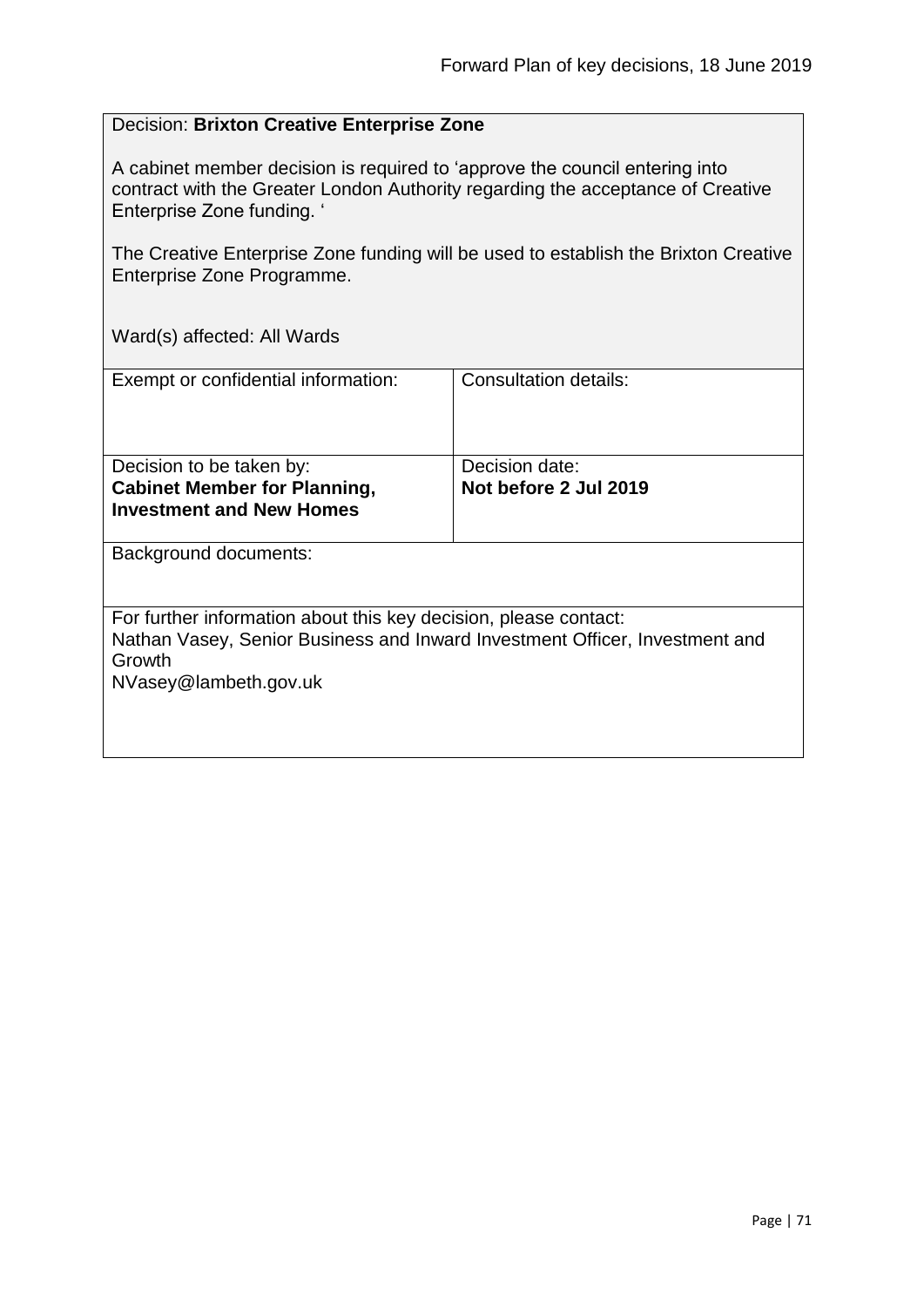Decision: **South London Innovation Corridor - Partner Borough Grant Agreements**

A cabinet member decision is required to 'approve the council entering into grant agreements with Lewisham, Southwark and Wandsworth councils in relation to the South London Innovation Corridor'

This decision follows Lambeth Council (as accountable body) entering into grant agreement with the Corporation of London.

| Exempt or confidential information:                                                                                                                                                | Consultation details:                   |  |
|------------------------------------------------------------------------------------------------------------------------------------------------------------------------------------|-----------------------------------------|--|
| Decision to be taken by:<br><b>Cabinet Member for Planning,</b><br><b>Investment and New Homes</b>                                                                                 | Decision date:<br>Not before 2 Jul 2019 |  |
| Background documents:                                                                                                                                                              |                                         |  |
| For further information about this key decision, please contact:<br>Nathan Vasey, Senior Business and Inward Investment Officer, Investment and<br>Growth<br>NVasey@lambeth.gov.uk |                                         |  |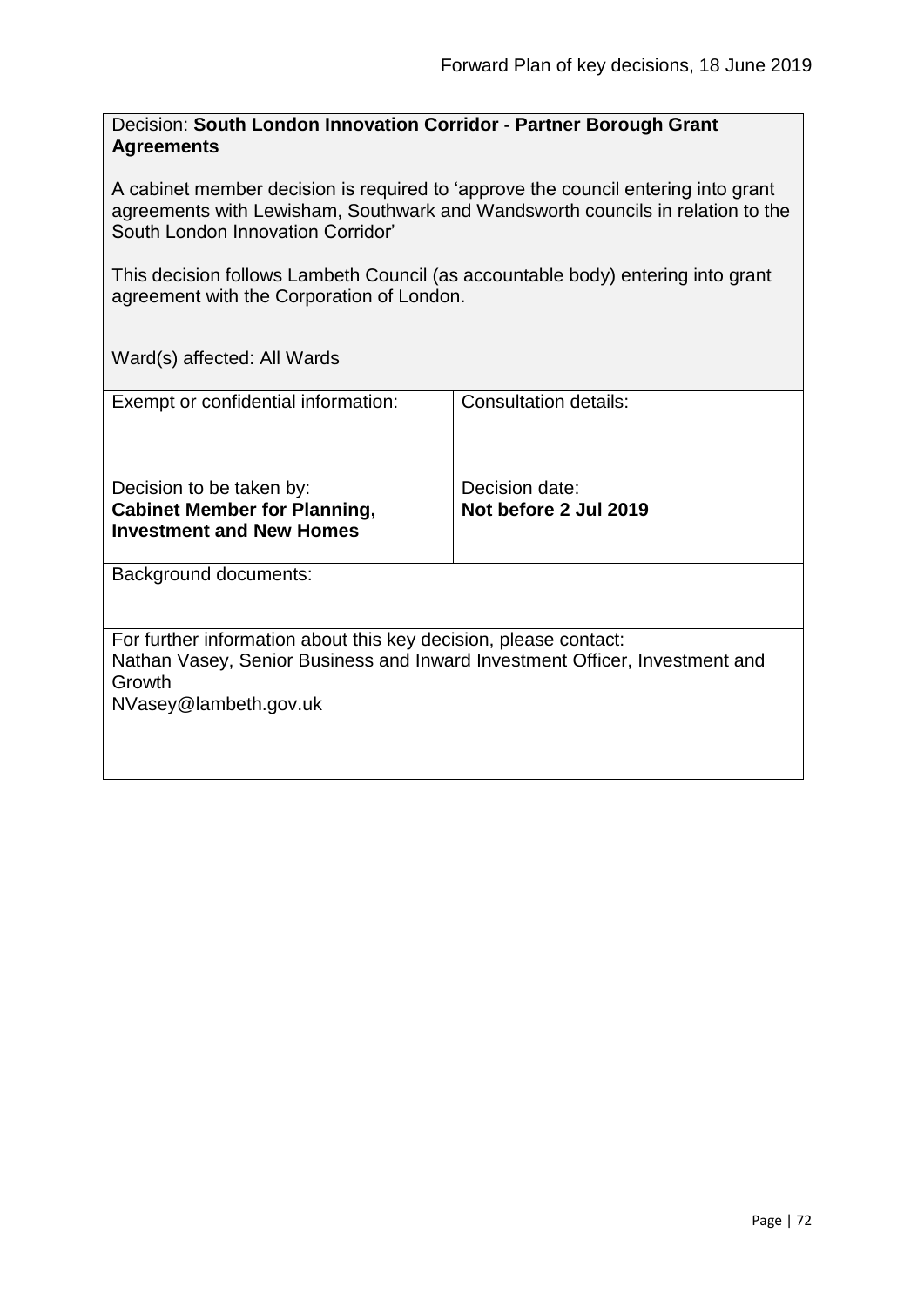## Decision: **GLA Procured Adult Education Budget: In-Work Training 2019-23**

To approve the council entering into contract with the Greater London Authority who have approved an award of £1,069,036 to Lambeth following a successful bid to deliver in-work training to low-paid and low skilled workers in Lambeth from 01/08/19 to 31/07/23.

| Exempt or confidential information:                                                 | Consultation details: |
|-------------------------------------------------------------------------------------|-----------------------|
|                                                                                     |                       |
| Decision to be taken by:                                                            | Decision date:        |
| <b>Cabinet Member for Jobs, Skills and</b>                                          | Not before 9 Jul 2019 |
| <b>Community Safety (job-share)</b>                                                 |                       |
| <b>Background documents:</b>                                                        |                       |
| For further information about this key decision, please contact:<br>Lesley Robinson |                       |
| LRobinson2@lambeth.gov.uk                                                           |                       |
|                                                                                     |                       |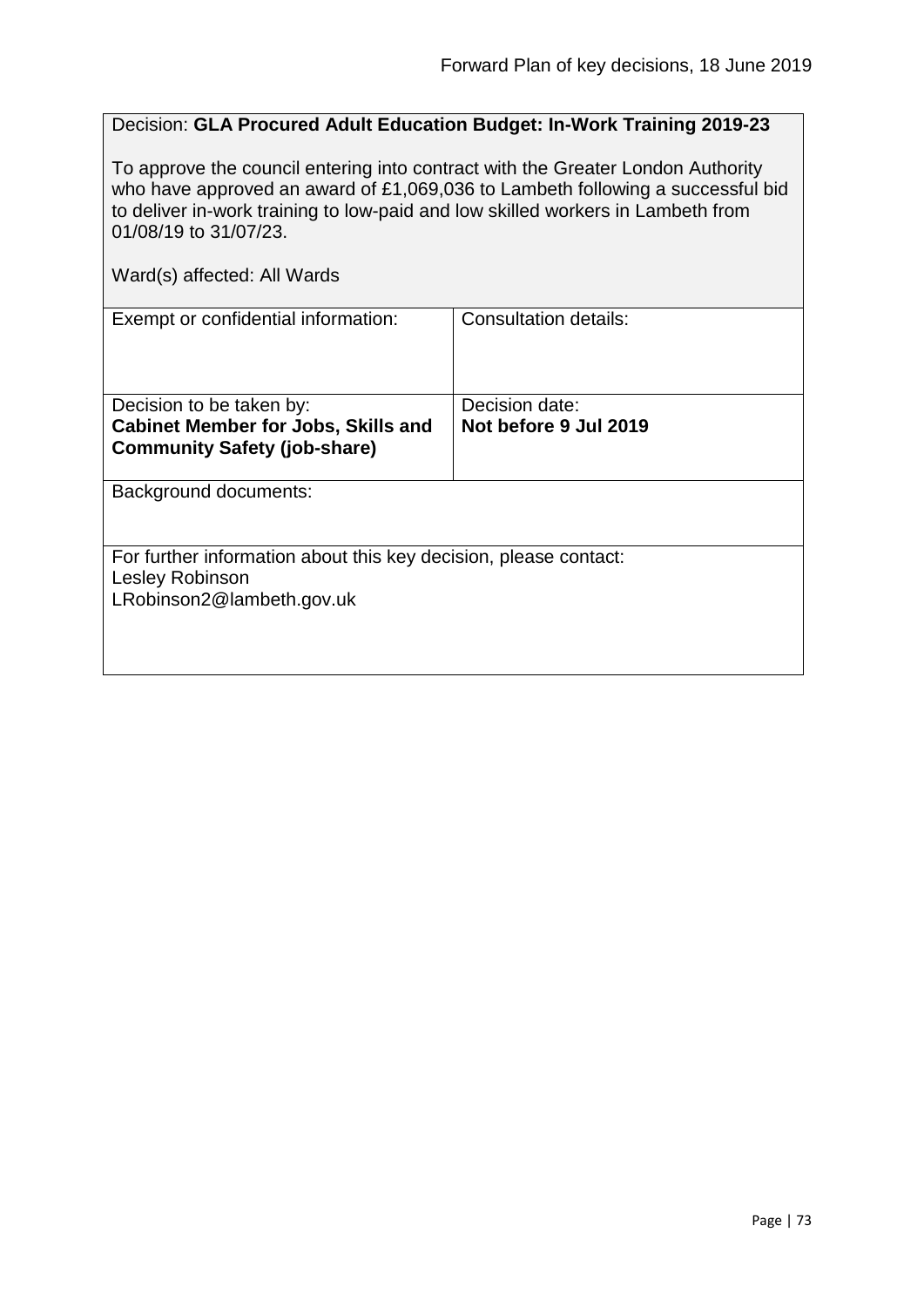#### Decision: **Proposal regarding the site at the former Clapham Old Library**

Following the acquisition of the property at 60 Orlando Road, the Council is proposing to work with Ipsus Developments and Omnibus Theatre to bring forward plans for a small scale redevelopment of the rear of the site, with the aim of creating a new asset, subject to further discussions with the planning department and formal consent, which will provide a sustainable revenue stream to the parties. The form of this joint venture is being discussed and it is anticipated that any works contracts will be under the OJEU threshold.

The Council wishes to engage with the above parties who will bring the local and commercial expertise to the venture. Ipsus Developments brought the opportunity to the Council and in recognition of their input to the process, it is proposed that the Council continues to utilise their significant local development expertise.

The Council also wishes to continue to work collaboratively with Omnibus to ensure the future of the building as a leading performance arts venue.

| <u>Waluts) allected. Clapitalli Town</u>                                                                                                                                                                              |                        |
|-----------------------------------------------------------------------------------------------------------------------------------------------------------------------------------------------------------------------|------------------------|
| Exempt or confidential information:                                                                                                                                                                                   | Consultation details:  |
| Decision to be taken by:                                                                                                                                                                                              | Decision date:         |
| <b>Cabinet Member for Equalities and</b>                                                                                                                                                                              | Not before 12 Jun 2017 |
| <b>Culture</b>                                                                                                                                                                                                        |                        |
| Background documents:                                                                                                                                                                                                 |                        |
| For further information about this key decision, please contact:<br>Sophie Linton, Head of Valuation and Strategic Property Services<br>SLinton@lambeth.gov.uk<br>2nd Floor, Olive Morris House<br>Tel: 020 7926 6954 |                        |

Ward(s) affected: Clapham Town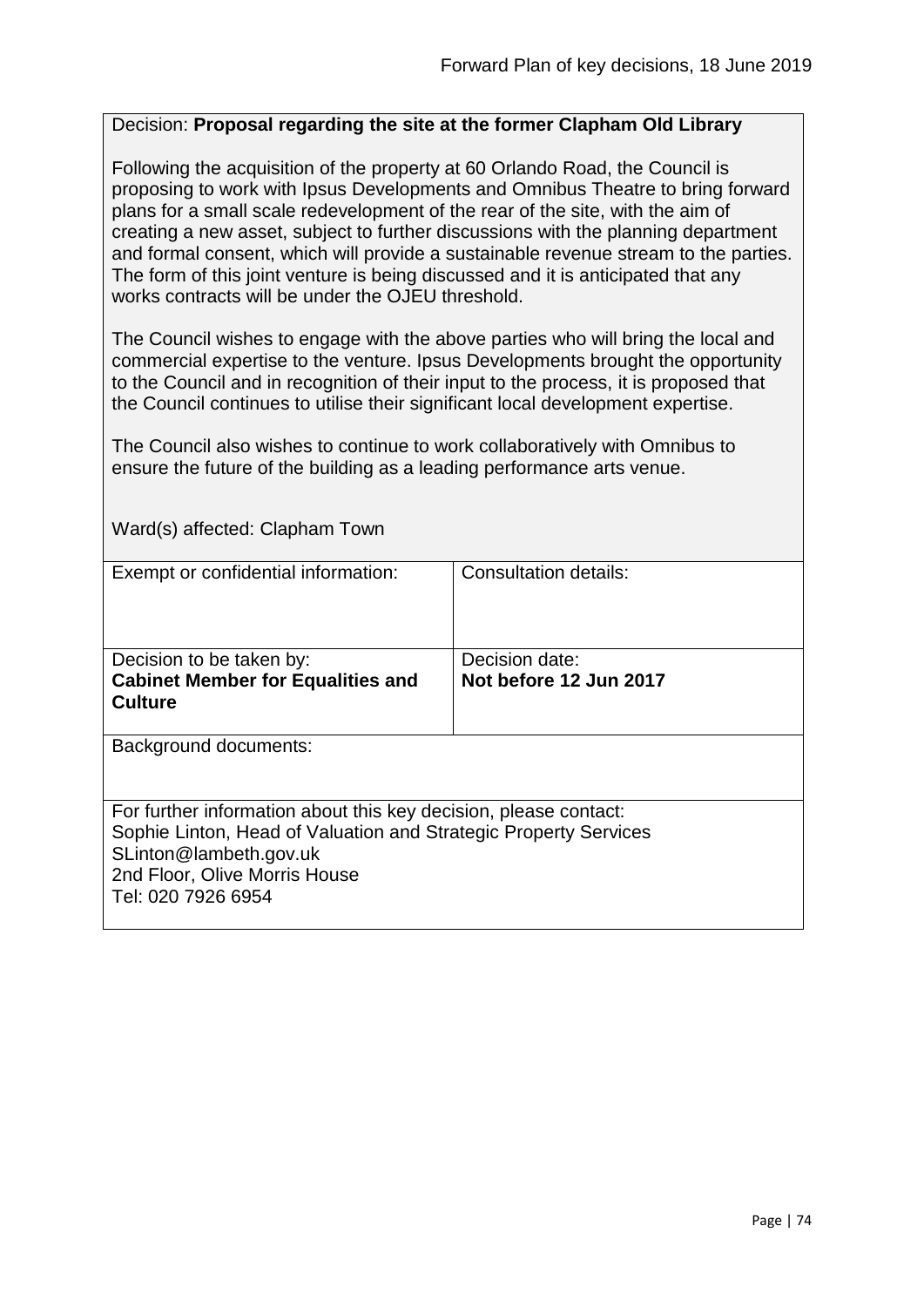Decision: **Transfer of the Greek Enclosure from the Greek Cathedral trust of St Stephen's Chapel to the Council**

To agree the formal legal vesting contract process for the Greek Cathedral Trust to transfer St Stephen's Chapel, the boundary wall to the Greek Enclosure and Burial Rights to the Council

Ward(s) affected: Knight's Hill; Thurlow Park

| Exempt or confidential information:                                                 | Consultation details:  |
|-------------------------------------------------------------------------------------|------------------------|
| Decision to be taken by:                                                            | Decision date:         |
| <b>Cabinet Member for Equalities and</b>                                            | Not before 23 Jul 2018 |
|                                                                                     |                        |
| <b>Culture</b>                                                                      |                        |
| Background documents:                                                               |                        |
|                                                                                     |                        |
| For further information about this key decision, please contact:                    |                        |
| Dan Thomas, Programme Manager (Parks & Special Projects)<br>dthomas4@lambeth.gov.uk |                        |
|                                                                                     |                        |
|                                                                                     |                        |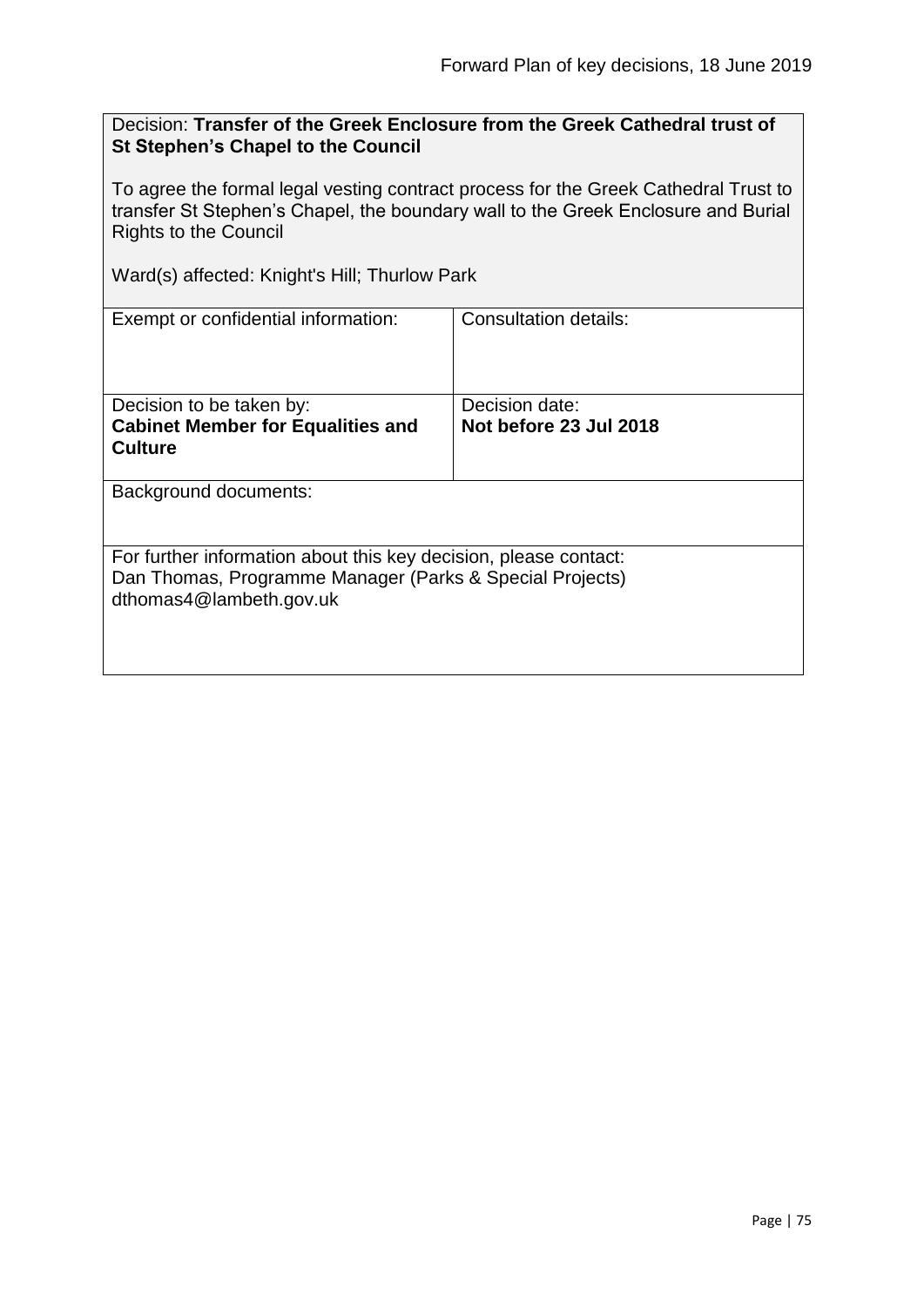## Decision: **Clapham Common Concessions Contract**

Approve the award of a Concessions Contract to the successful company that has tendered for the Contract. The ITT has not been issued yet.

Ward(s) affected: Clapham Common; Clapham Town

| Exempt or confidential information:                              | Consultation details: |  |
|------------------------------------------------------------------|-----------------------|--|
| Decision to be taken by:                                         | Decision date:        |  |
| <b>Cabinet Member for Equalities and</b>                         | 13 Aug 2019           |  |
| <b>Culture</b>                                                   |                       |  |
|                                                                  |                       |  |
| Background documents:                                            |                       |  |
| <b>Clapham Common Concessions Contract</b>                       |                       |  |
|                                                                  |                       |  |
| For further information about this key decision, please contact: |                       |  |
| Lee Fiorentino, Events Service Manager                           |                       |  |
|                                                                  |                       |  |
| 3rd Floor, Phoenix House                                         |                       |  |
| Tel: 020 7926 6207                                               |                       |  |
|                                                                  |                       |  |
|                                                                  |                       |  |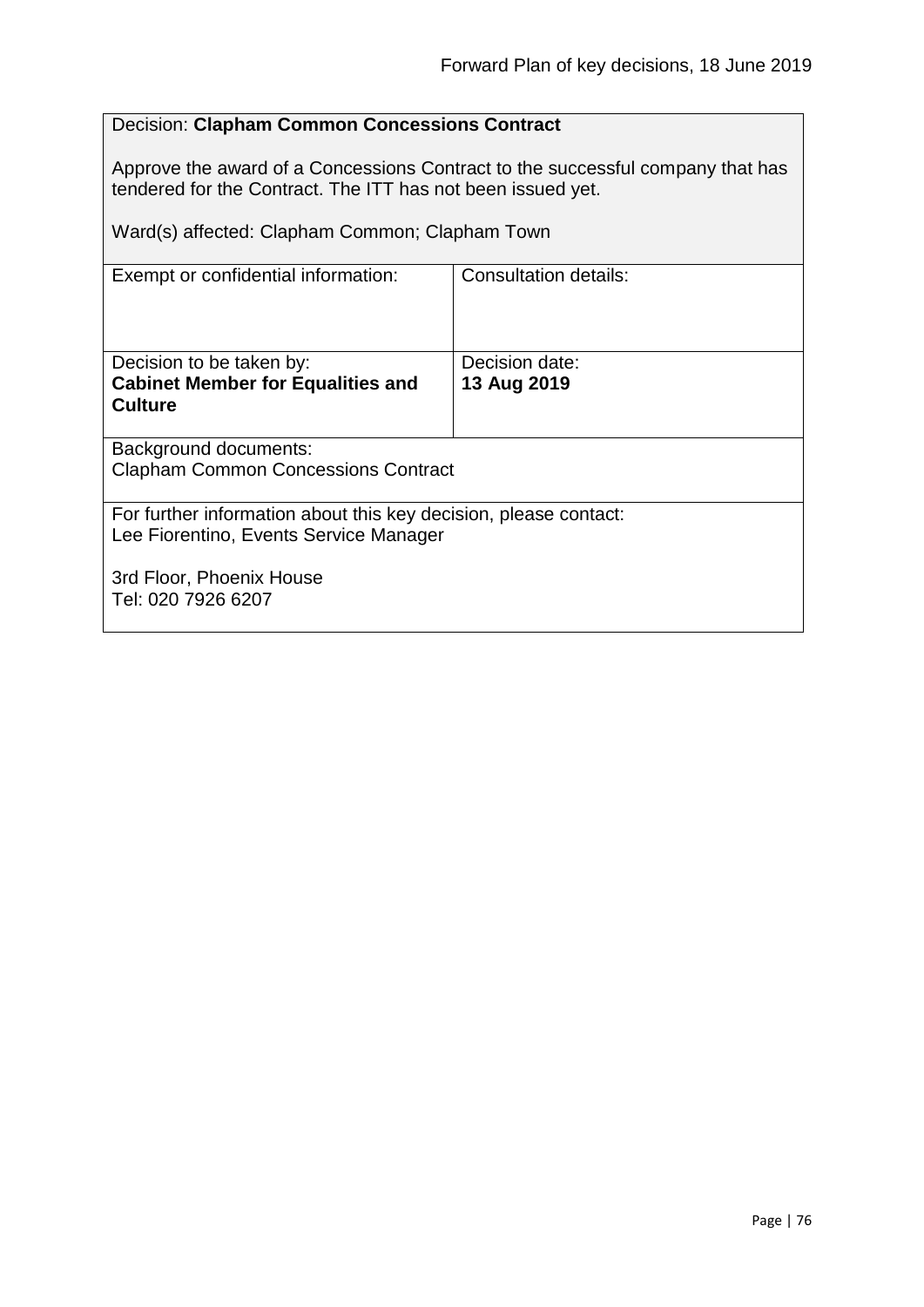| Decision: West Norwood Cemetery Management Arrangements                                                                                                                                                                                                                                                                    |                                          |  |
|----------------------------------------------------------------------------------------------------------------------------------------------------------------------------------------------------------------------------------------------------------------------------------------------------------------------------|------------------------------------------|--|
| To approve the revised management arrangements for the South Metropolitan<br>(West Norwood) Cemetery following the dissolution of the current Scheme of<br>Management, to take effect from 1 April 2019.<br>Dissolution is subject to the required criteria being met and approval from the<br>appropriate external bodies |                                          |  |
| Ward(s) affected: Gipsy Hill                                                                                                                                                                                                                                                                                               |                                          |  |
| Exempt or confidential information:                                                                                                                                                                                                                                                                                        | <b>Consultation details:</b>             |  |
| Decision to be taken by:<br><b>Cabinet Member for Equalities and</b><br><b>Culture</b>                                                                                                                                                                                                                                     | Decision date:<br>Not before 15 Aug 2018 |  |
| Background documents:                                                                                                                                                                                                                                                                                                      |                                          |  |
| For further information about this key decision, please contact:<br>Kevin Crook, Assistant Director: Neighbourhood (Parks, Leisure and Cemeteries)<br>kcrook@lambeth.gov.uk<br>Blue Star House - 4th Floor<br>Tel: 020 7926 8973                                                                                           |                                          |  |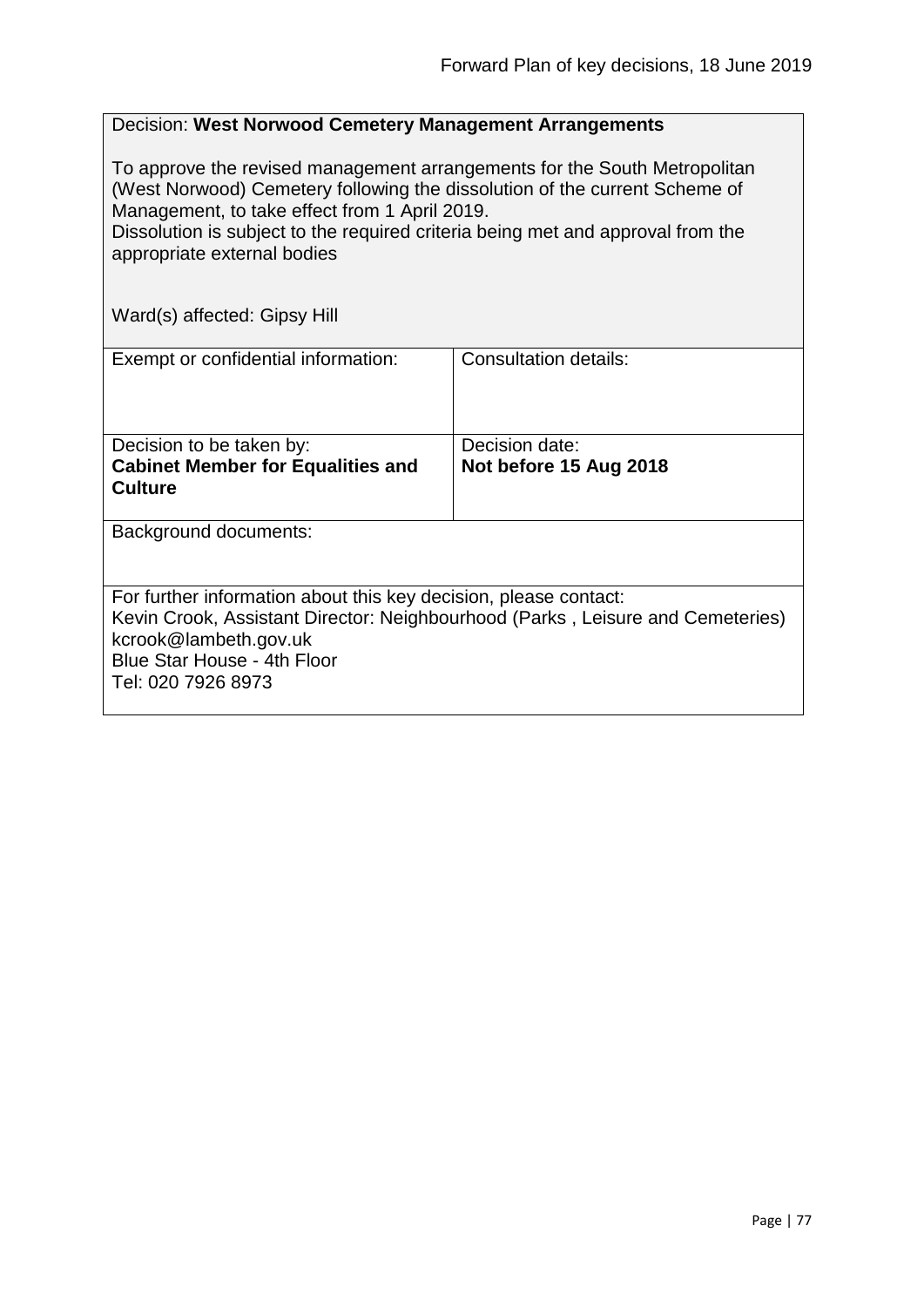Decision: **Appointment of a construction company to deliver investment priorities into Vauxhall Park**

To appoint a construction company/supplier following a competitive tender. Works include landscaping, planting and formal garden, railings, play-park, paths and surfaces, heritage components and exercise.

The works are planned to commence in September 2018.

Ward(s) affected: Oval

| Exempt or confidential information:                                                                                                                     | Consultation details:                    |  |
|---------------------------------------------------------------------------------------------------------------------------------------------------------|------------------------------------------|--|
| Decision to be taken by:<br><b>Cabinet Member for Equalities and</b><br><b>Culture</b>                                                                  | Decision date:<br>Not before 15 Aug 2018 |  |
| Background documents:                                                                                                                                   |                                          |  |
| For further information about this key decision, please contact:<br>Dan Thomas, Programme Manager (Parks & Special Projects)<br>dthomas4@lambeth.gov.uk |                                          |  |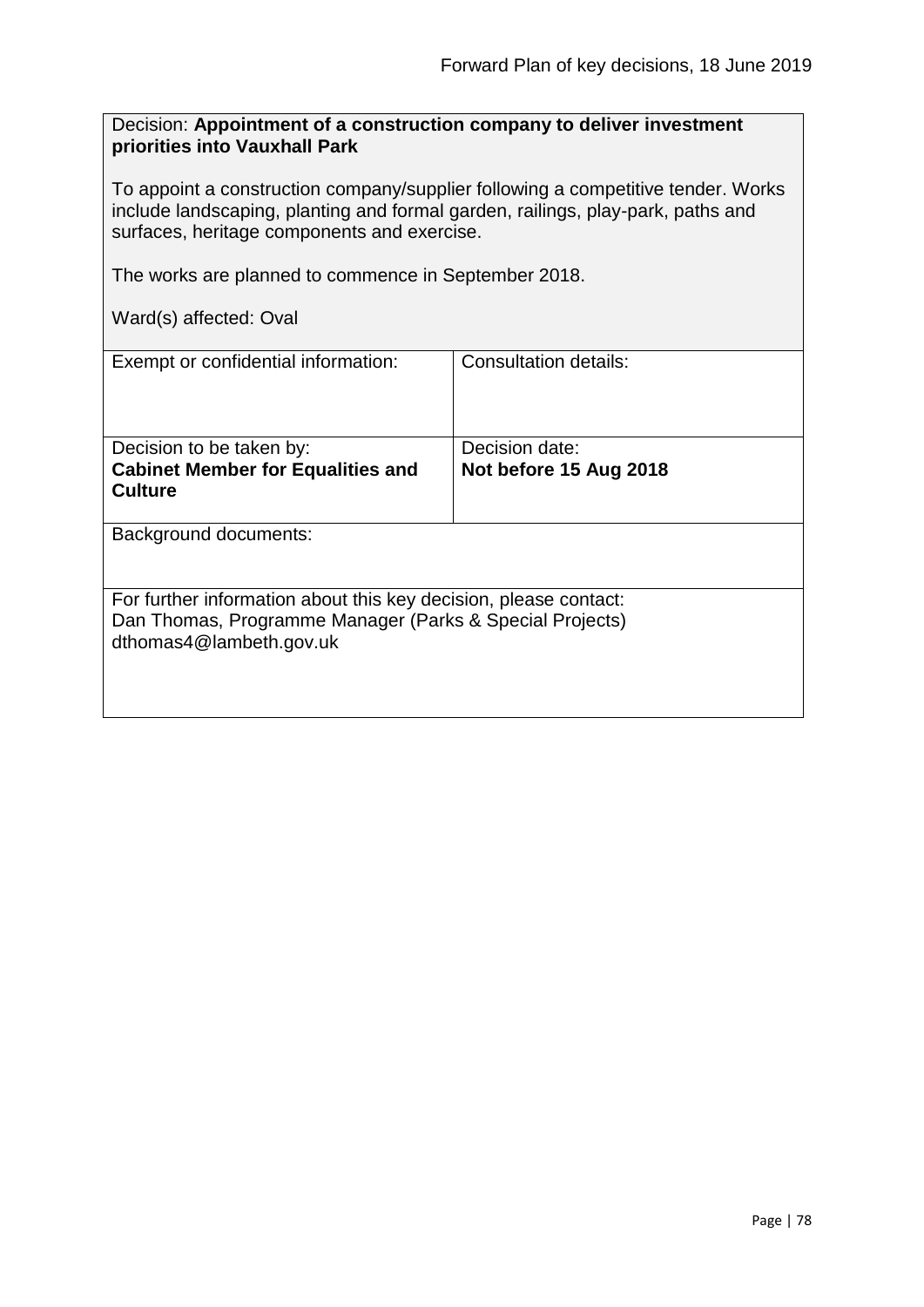| <b>Decision: Events Strategy Review</b>                                                                                                            |                        |  |
|----------------------------------------------------------------------------------------------------------------------------------------------------|------------------------|--|
| To approve a package of measures forming a review of Lambeth's outdoor events<br>strategy.                                                         |                        |  |
| Ward(s) affected: All Wards                                                                                                                        |                        |  |
| Exempt or confidential information:                                                                                                                | Consultation details:  |  |
|                                                                                                                                                    |                        |  |
| Decision to be taken by:                                                                                                                           | Decision date:         |  |
| <b>Cabinet Member for Equalities and</b><br><b>Culture</b>                                                                                         | Not before 26 Nov 2018 |  |
| Background documents:                                                                                                                              |                        |  |
|                                                                                                                                                    |                        |  |
| For further information about this key decision, please contact:<br>Kevin Crook, Assistant Director: Neighbourhood (Parks, Leisure and Cemeteries) |                        |  |
| kcrook@lambeth.gov.uk                                                                                                                              |                        |  |
| Blue Star House - 4th Floor<br>Tel: 020 7926 8973                                                                                                  |                        |  |
|                                                                                                                                                    |                        |  |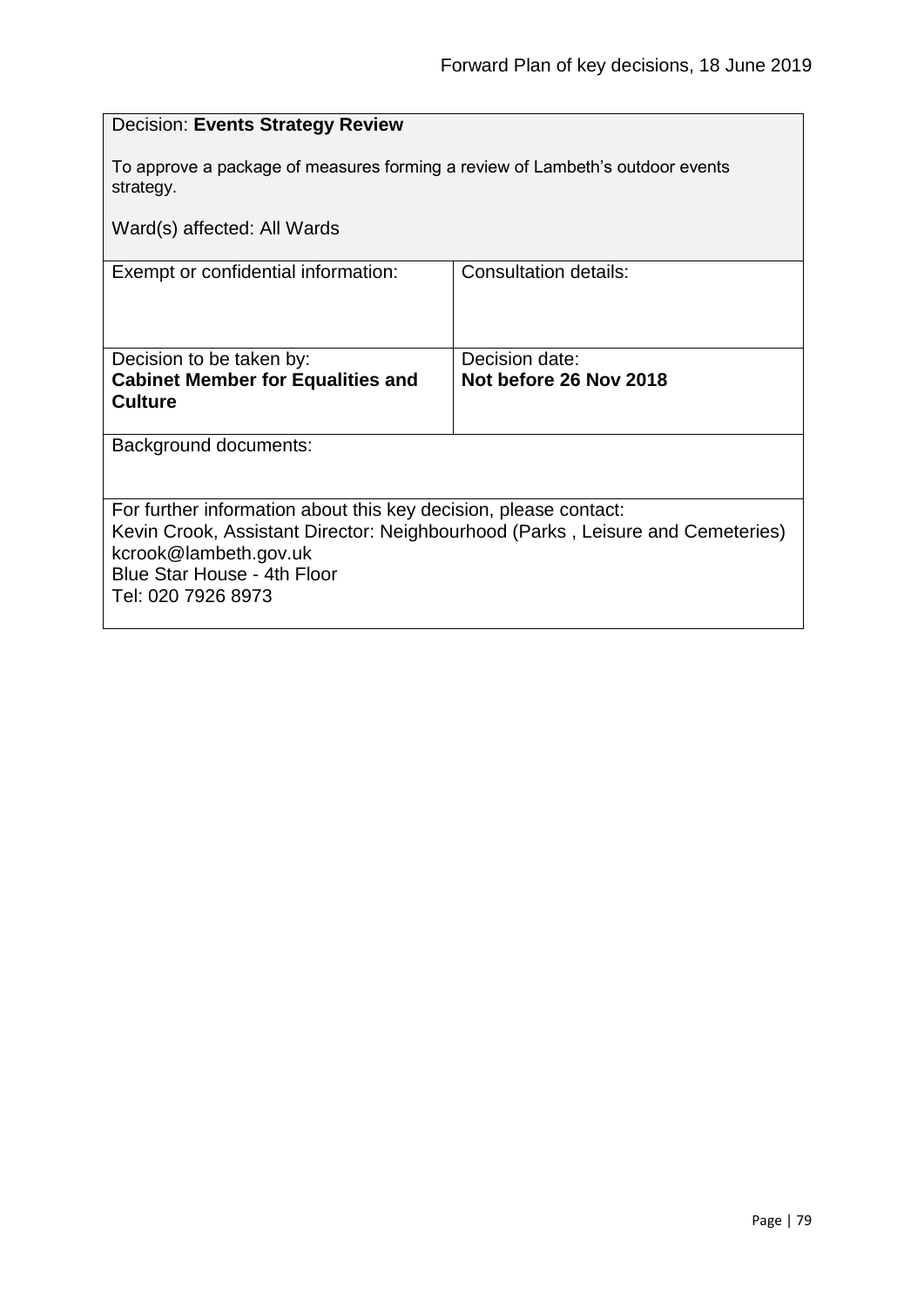# Decision: **Lambeth Country Show 2019 – Security & Crowd Management**

We are seeking to implement a two year fixed price contract agreement as part of the tender with an agreement for an extension for a further two years. The annual value of the contract is £190,000. As this report seeks to implement a two year fixed contract, the total value of the contract is £380,000. The agreement for an extension for a further two years brings the total maximum contract value to £760,000.

| Exempt or confidential information:                              | Consultation details: |  |
|------------------------------------------------------------------|-----------------------|--|
| Decision to be taken by:                                         | Decision date:        |  |
| <b>Cabinet Member for Equalities and</b>                         | Not before 2 Apr 2019 |  |
| <b>Culture</b>                                                   |                       |  |
|                                                                  |                       |  |
| Background documents:                                            |                       |  |
|                                                                  |                       |  |
|                                                                  |                       |  |
| For further information about this key decision, please contact: |                       |  |
| Tim Fanucci, Senior Project Manager                              |                       |  |
| tfanucci@lambeth.gov.uk                                          |                       |  |
|                                                                  |                       |  |
|                                                                  |                       |  |
|                                                                  |                       |  |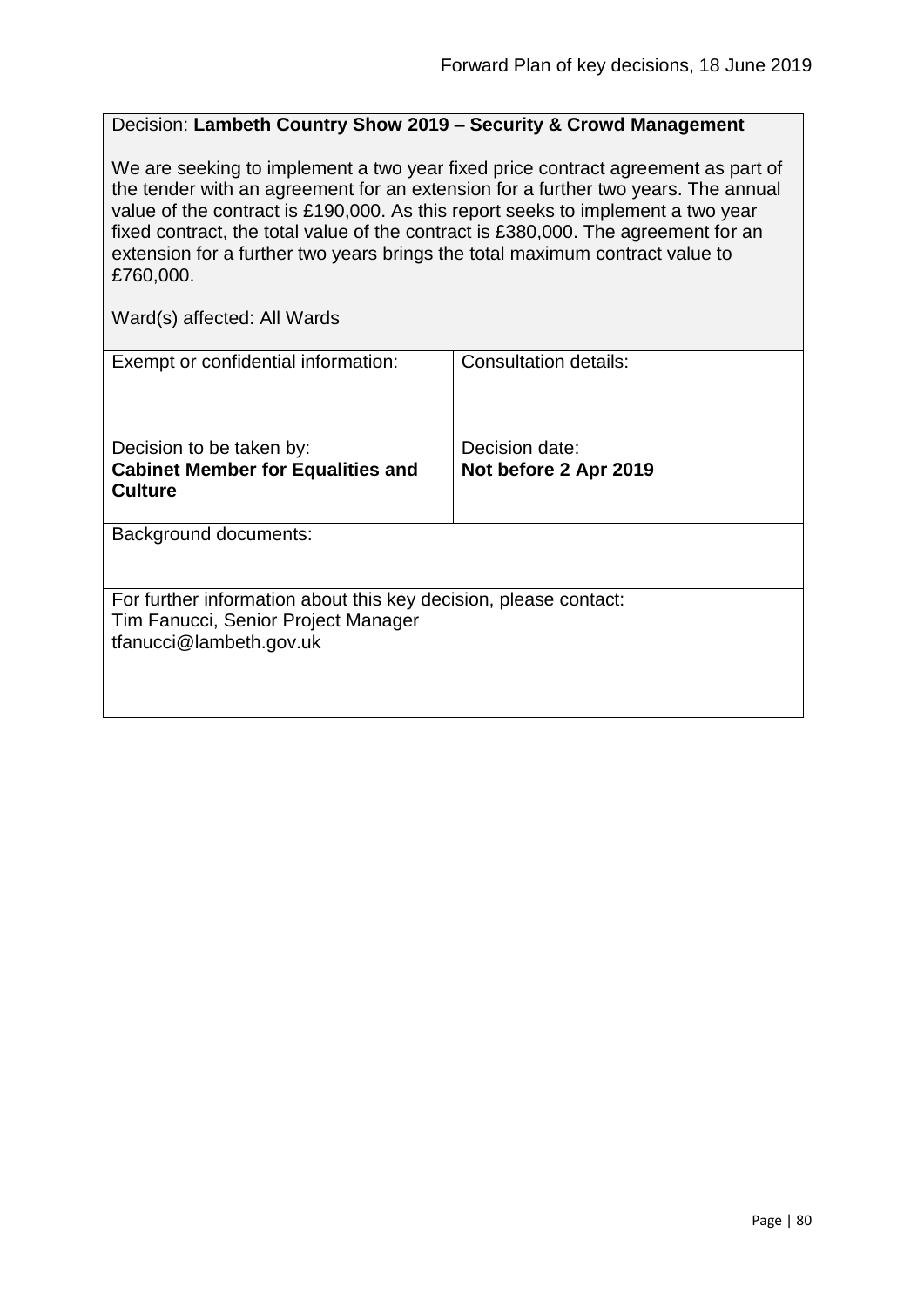| Decision: Establishing an integrated gateway for homeless 16-21 year-olds                                                                                                                                                                                          |                                          |  |
|--------------------------------------------------------------------------------------------------------------------------------------------------------------------------------------------------------------------------------------------------------------------|------------------------------------------|--|
| This decision will enable the Council to implement an integrated gateway and<br>assessment process for all young people aged 16-21 that are homeless or at risk<br>of homelessness, run jointly by Housing and Children's Services.<br>Ward(s) affected: All Wards |                                          |  |
|                                                                                                                                                                                                                                                                    |                                          |  |
| Exempt or confidential information:                                                                                                                                                                                                                                | Consultation details:                    |  |
| Decision to be taken by:<br><b>Cabinet Member for Housing</b>                                                                                                                                                                                                      | Decision date:<br>Not before 10 Jul 2016 |  |
| Background documents:                                                                                                                                                                                                                                              |                                          |  |
| For further information about this key decision, please contact:<br>Emily Newell, Commissioning Officer, Strategy & Commissioning: Housing &<br>Communities<br>ENewell@lambeth.gov.uk<br><b>Phoenix House</b><br>Tel: 0207 926 0973                                |                                          |  |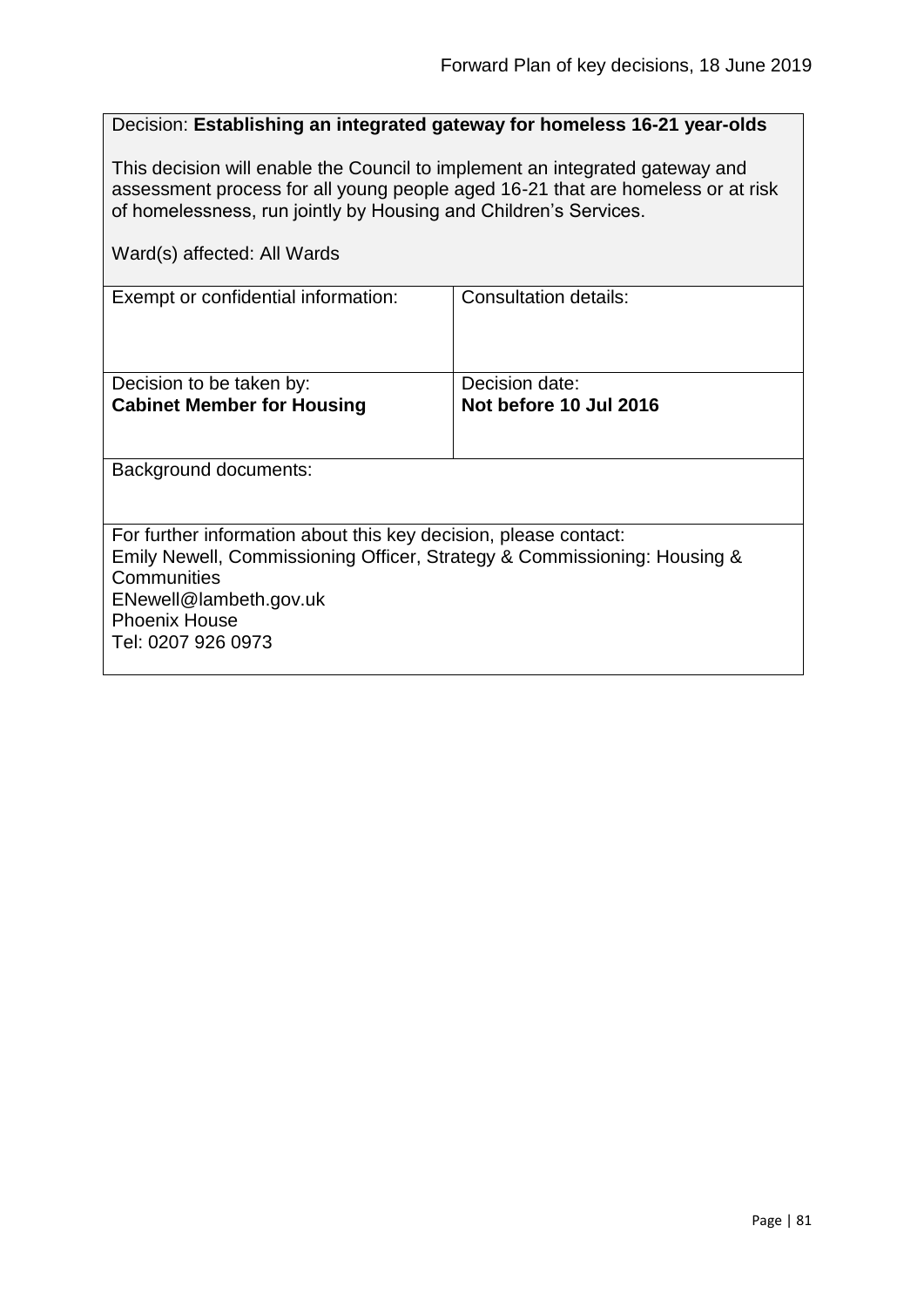| Decision: Major Works Repayment Options                          |  |  |
|------------------------------------------------------------------|--|--|
| To approve the new major works payment options.                  |  |  |
| Ward(s) affected: All Wards                                      |  |  |
| <b>Consultation details:</b>                                     |  |  |
|                                                                  |  |  |
| Decision date:<br>Not before 17 Jul 2019                         |  |  |
|                                                                  |  |  |
| Background documents:                                            |  |  |
|                                                                  |  |  |
| For further information about this key decision, please contact: |  |  |
|                                                                  |  |  |
|                                                                  |  |  |
|                                                                  |  |  |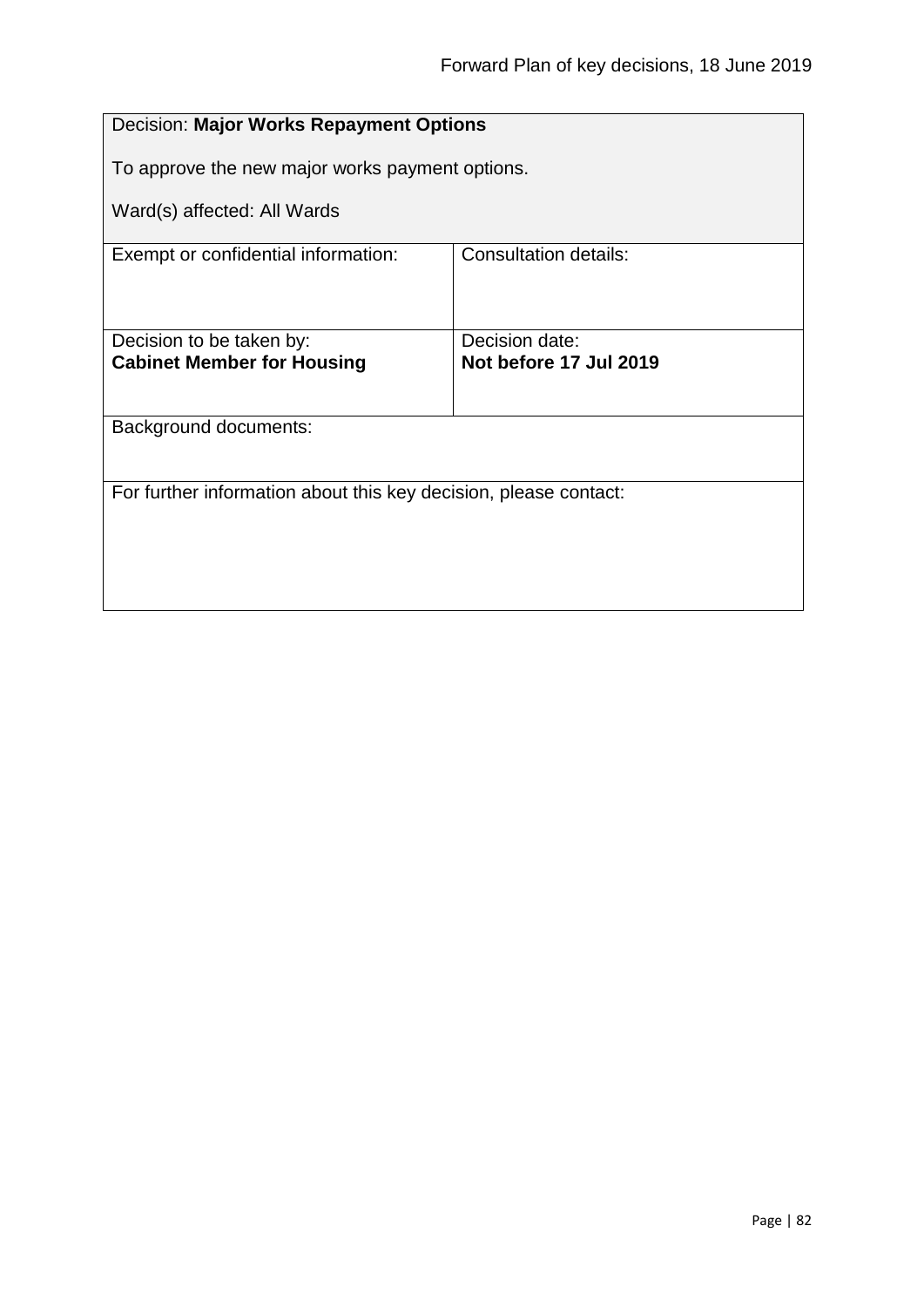## Decision: **Consultancy Services for Lambeth Housing Standard**

This report recommends the appointment of Pellings LLP to deliver a range of construction related projects under the terms and conditions of the South East Consortium (SEC) Consultancy Services Framework.- Lot 1 – Multi-Disciplinary, following a competitive process.

This will ensure effective delivery of housing improvement works across the council's assets.

| Exempt or confidential information:                                                                                                                                                               | Consultation details:  |
|---------------------------------------------------------------------------------------------------------------------------------------------------------------------------------------------------|------------------------|
| Decision to be taken by:                                                                                                                                                                          | Decision date:         |
| <b>Cabinet Member for Housing</b>                                                                                                                                                                 | Not before 18 Dec 2017 |
| Background documents:                                                                                                                                                                             |                        |
|                                                                                                                                                                                                   |                        |
| For further information about this key decision, please contact:<br>Sumitra Gomer, Interim AD Strategy and Regeneration<br>SGomer@lambeth.gov.uk<br>3rd floor, Hambrook House<br>Tel: 02079263687 |                        |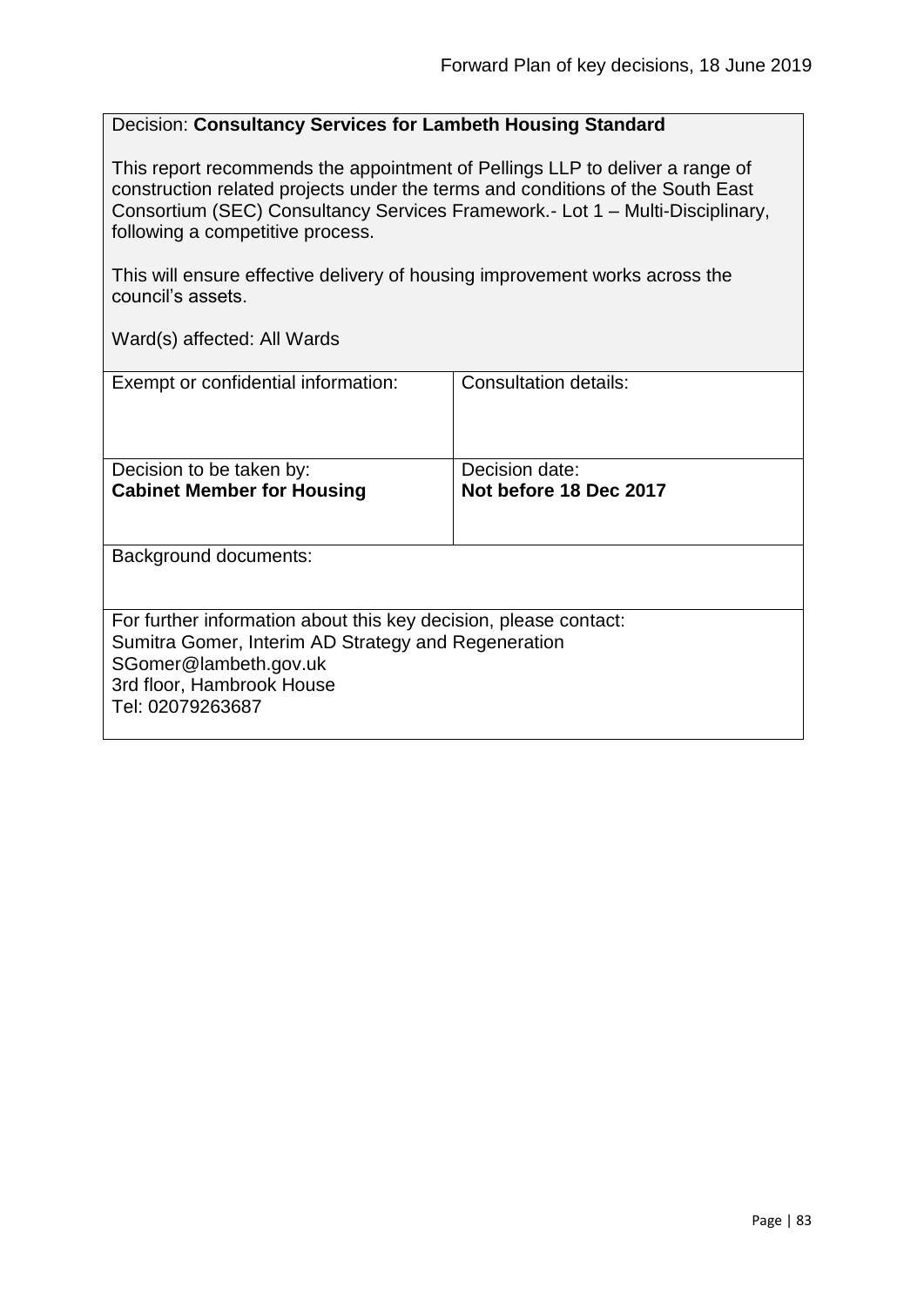| Decision: Tenancy Support Service - Single Homeless Project                                                                                          |                        |  |
|------------------------------------------------------------------------------------------------------------------------------------------------------|------------------------|--|
| Ward(s) affected: All Wards                                                                                                                          |                        |  |
| Exempt or confidential information:                                                                                                                  | Consultation details:  |  |
| Decision to be taken by:                                                                                                                             | Decision date:         |  |
| <b>Cabinet Member for Housing</b>                                                                                                                    | Not before 13 Nov 2017 |  |
|                                                                                                                                                      |                        |  |
| Background documents:                                                                                                                                |                        |  |
| For further information about this key decision, please contact:<br>Mandy Green, Assistant Director, Homes and Communities<br>mgreen3@lambeth.gov.uk |                        |  |
| Tel: 02079267020                                                                                                                                     |                        |  |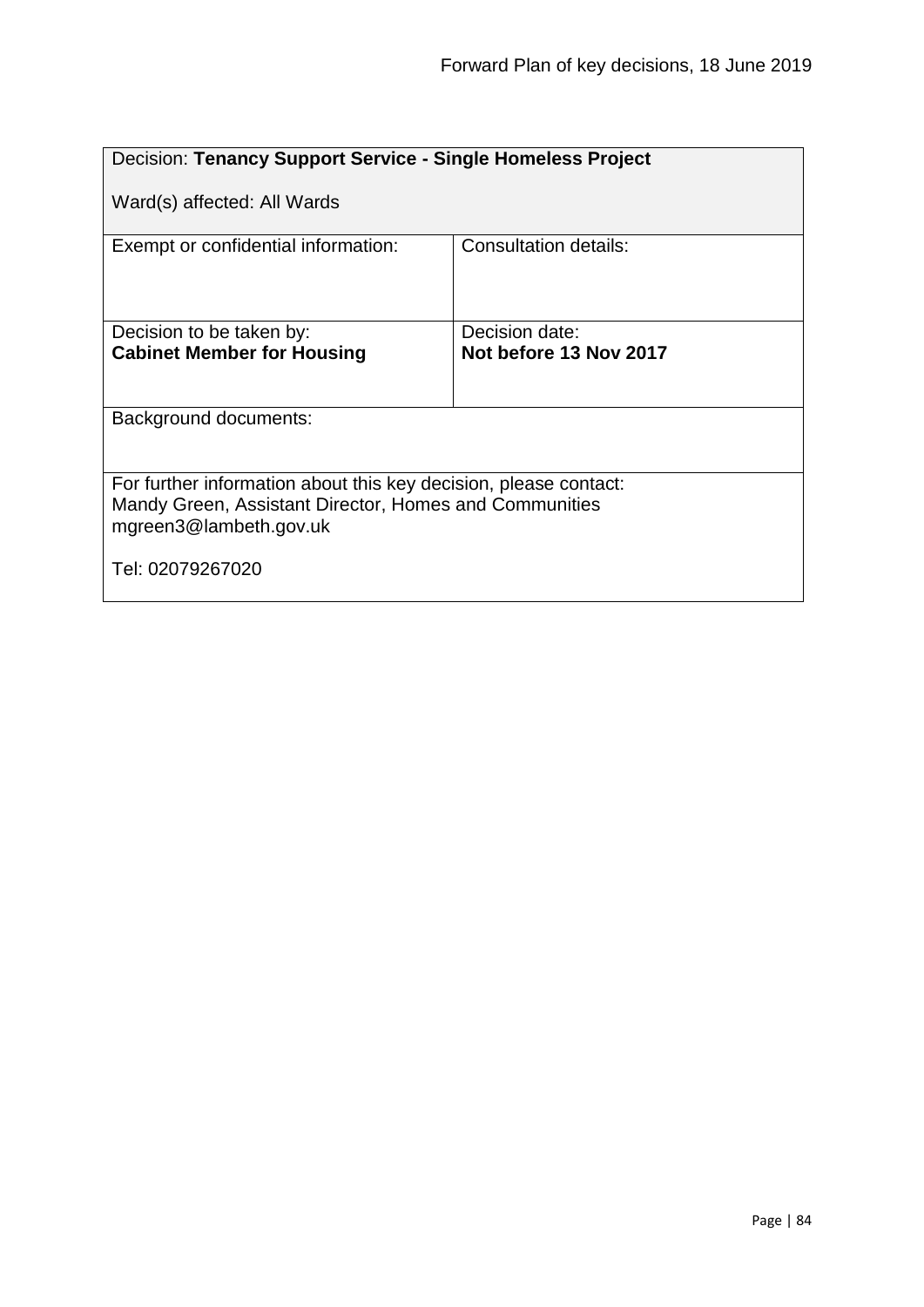| <b>Decision: Tenancy Support Service</b>                                                                                                                                                         |                                          |  |
|--------------------------------------------------------------------------------------------------------------------------------------------------------------------------------------------------|------------------------------------------|--|
| The decision to extend the current contract will enable the Council to continue to provide<br>tenancy support to residents while Housing colleagues plan the future structure of the<br>service. |                                          |  |
| Ward(s) affected: All Wards                                                                                                                                                                      |                                          |  |
| Exempt or confidential information:                                                                                                                                                              | <b>Consultation details:</b>             |  |
| Decision to be taken by:<br><b>Cabinet Member for Housing</b>                                                                                                                                    | Decision date:<br>Not before 19 Feb 2018 |  |
| Background documents:                                                                                                                                                                            |                                          |  |
| For further information about this key decision, please contact:<br>Mandy Green, Assistant Director, Homes and Communities<br>mgreen3@lambeth.gov.uk                                             |                                          |  |
| Tel: 02079267020                                                                                                                                                                                 |                                          |  |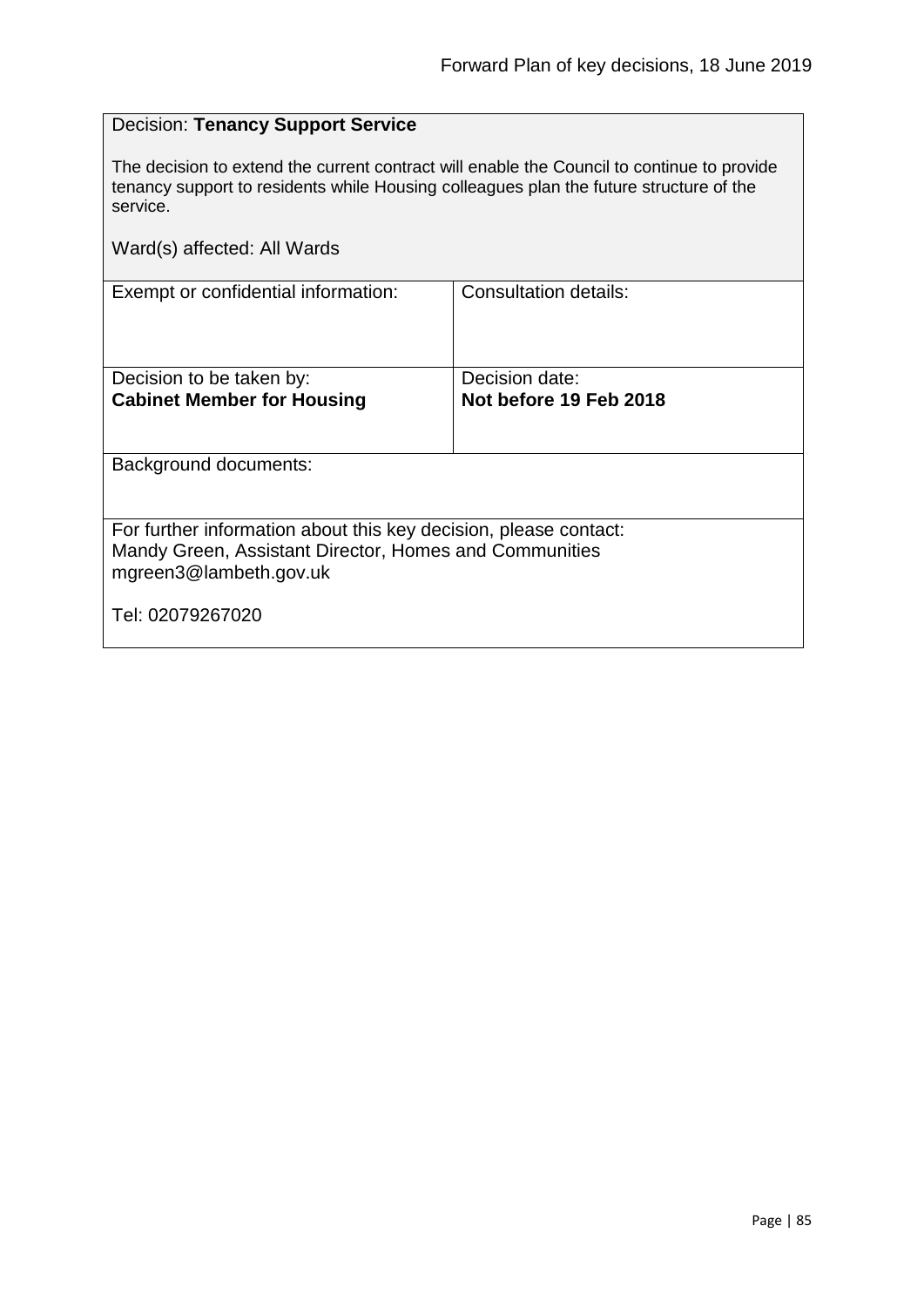| Decision: Vulnerable Adults' Pathway                                                                                           |                              |  |
|--------------------------------------------------------------------------------------------------------------------------------|------------------------------|--|
| Ward(s) affected: All Wards                                                                                                    |                              |  |
| Exempt or confidential information:                                                                                            | <b>Consultation details:</b> |  |
| Decision to be taken by:                                                                                                       | Decision date:               |  |
| <b>Cabinet Member for Housing</b>                                                                                              | 29 May 2019                  |  |
| Background documents:                                                                                                          |                              |  |
| For further information about this key decision, please contact:<br>Emma Casey, Commissioning Officer<br>ecasey@lambeth.gov.uk |                              |  |
| Tel: 0207 9267539                                                                                                              |                              |  |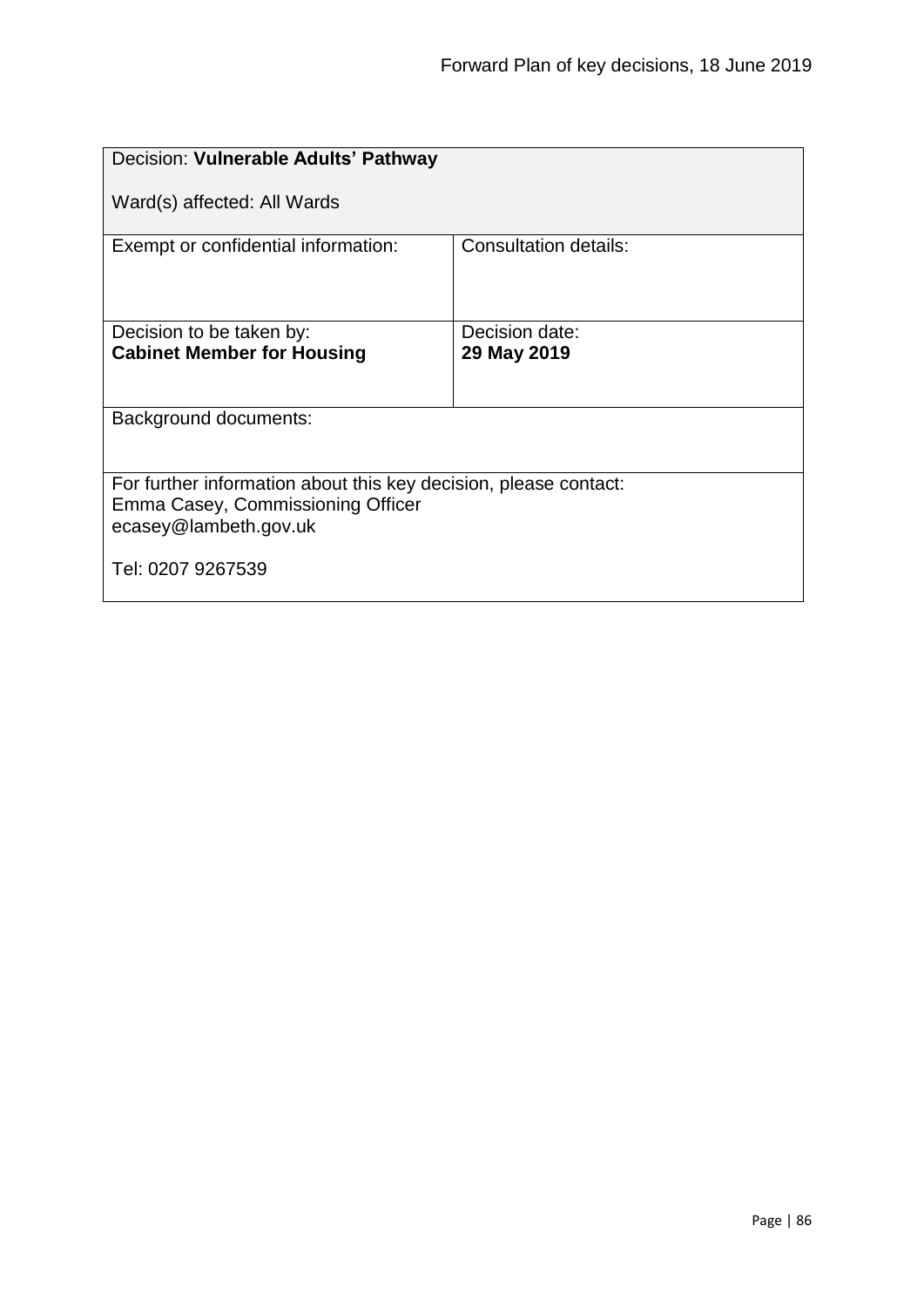## Decision: **Rough Sleeping Outreach Team**

This decision will enable the Council to undertake a competitive tendering process to award the contract to provide the rough sleeping outreach team from April 2020 onwards.

| Exempt or confidential information:                                                                                            | Consultation details:                    |  |
|--------------------------------------------------------------------------------------------------------------------------------|------------------------------------------|--|
|                                                                                                                                |                                          |  |
| Decision to be taken by:<br><b>Cabinet Member for Housing</b>                                                                  | Decision date:<br>Not before 19 Mar 2019 |  |
| Background documents:                                                                                                          |                                          |  |
| For further information about this key decision, please contact:<br>Emma Casey, Commissioning Officer<br>ecasey@lambeth.gov.uk |                                          |  |
| Tel: 0207 9267539                                                                                                              |                                          |  |